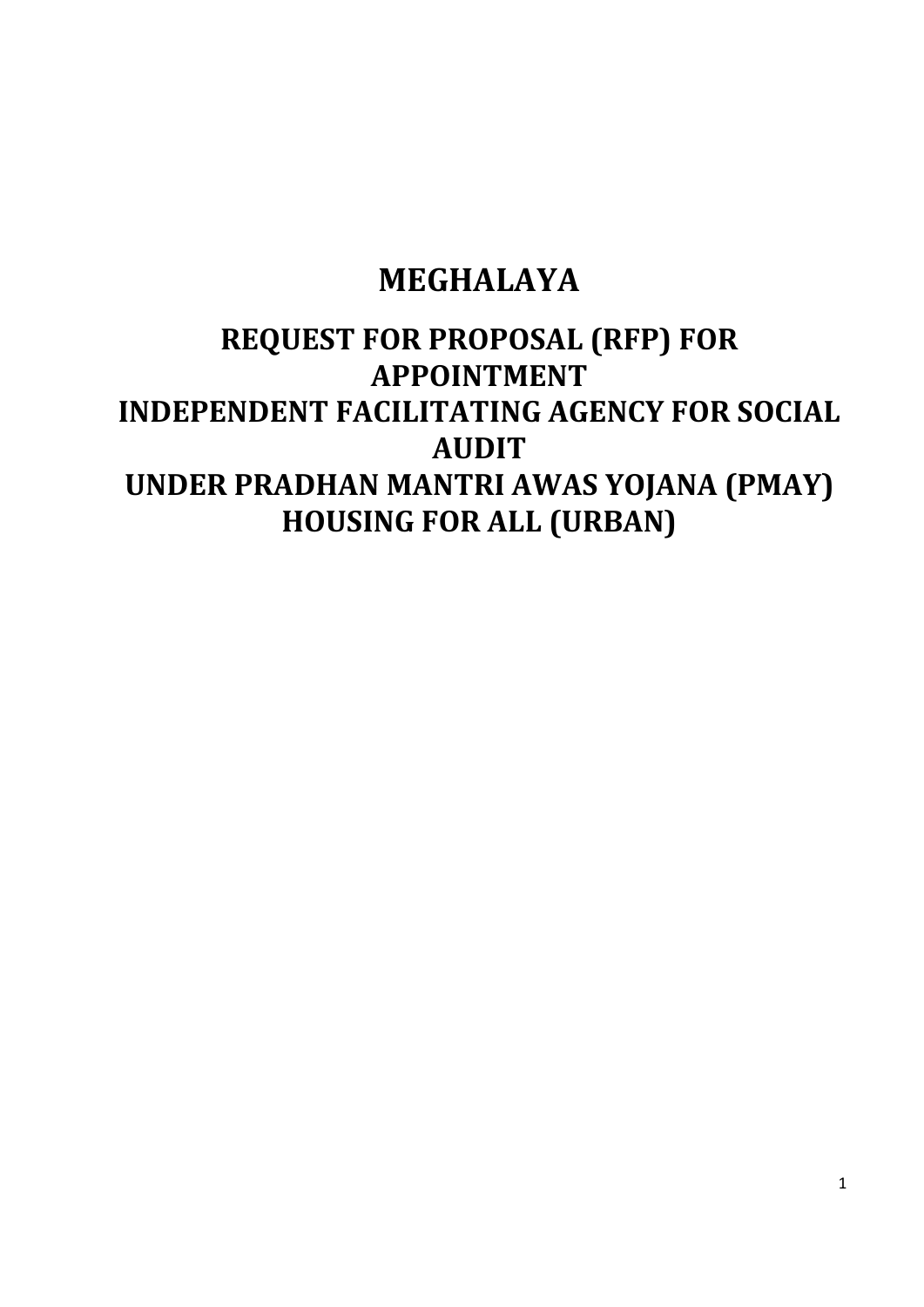### **TENDER NOTICE**

## **REQUEST FOR PROPOSAL (RFP) FOR APPOINTMENT OF INDEPENDANT FACILITATING AGENCY (IFA) UNDER PRADHAN MANTRI AWAS YOJANA – HOUSING FOR ALL (URBAN) MISSION DIRECTORATE, PMAY (U) SHILLONG, MEGHLAYA**

**Tel:0364-2210037/0364-2227844 E-mail:**  [muda.shillong@yahoo.co.in](mailto:muda.shillong@yahoo.co.in)

**Web site [–www.megurban.gov.in](http://www.megurban.gov.in/)**

#### **RFP NO: DUA/P/28/2018/44**

#### Dated: Shillong, the 31<sup>st</sup> October, 2018

Meghalaya Urban Development Authority (MUDA) – SLNA (State Level Nodal Agency) PMAY invites technical and financial proposals from eligible Agency for appointment of INDEPENDENT FACILITATING AGENCY (IFA) for all the ULBs of Meghalaya with respect to Social Audit Guideline 2017 of Pradhan Mantri Awas Yojana – Housing for All (Urban).

#### **Participating Agencies must fulfill the following pre-requisites:**

- The Agency should be registered under Indian Societies Registration Act/Indian Trust Act/ Indian Religious and Charitable Act as a non–profit institution or a company registered under the Companies Act or under relevant state acts and is in operation for the last three year. Education institution and research institution who are working in this field, at least 3 years experience can also participate in the bidding process.
- Interested Agencies may download the complete Request for Proposal (RFP) document from the website <u>www.megurban.gov.in</u> <mark>from 1<sup>st</sup> November, 2018</mark>
- Average annual turnover of consultants/agencies for the last three financial years should be equal to or greater than Rs 10.00 lakhs (Ten Lakhs)
- Interested Agencies may submit their proposals along with a non-refundable demand draft of Rs 1000/-(Rupees Five Thousand Only) as cost of RFP and an EMD/Security Deposit of Rs 25,000/- (Rupees Twenty five Thousand only) as prescribed in the RFP document (refundable). No proposals will be accepted without the Bid Security.
- Proposal received without Cost of RFP document & EMD/Security Deposit is ineligible.
- A pre-bid meeting is proposed on 13<sup>th</sup> November, 2018 at 3:30 PM.
- The last date for submitting the bids is 22<sup>th</sup> November, 2018.
- Proposal received without Cost of RFP document & EMD/Security Deposit is ineligible.

#### **Key Dates**

| Sl. No. | <b>Description</b>                     | <b>Important Information</b>    |
|---------|----------------------------------------|---------------------------------|
|         |                                        |                                 |
|         | Date of Publication                    | 1st November, 2018              |
| 2       | Physical Submission of EMD and Cost of | 22 <sup>th</sup> November, 2018 |
|         | <b>Tender Documents</b>                |                                 |
| 3       | Pre-Bid Meeting                        | 13th November, 2018 at 3:30 PM  |
| 4       | Date of Opening of Technical Bid       | 22 <sup>th</sup> November, 2018 |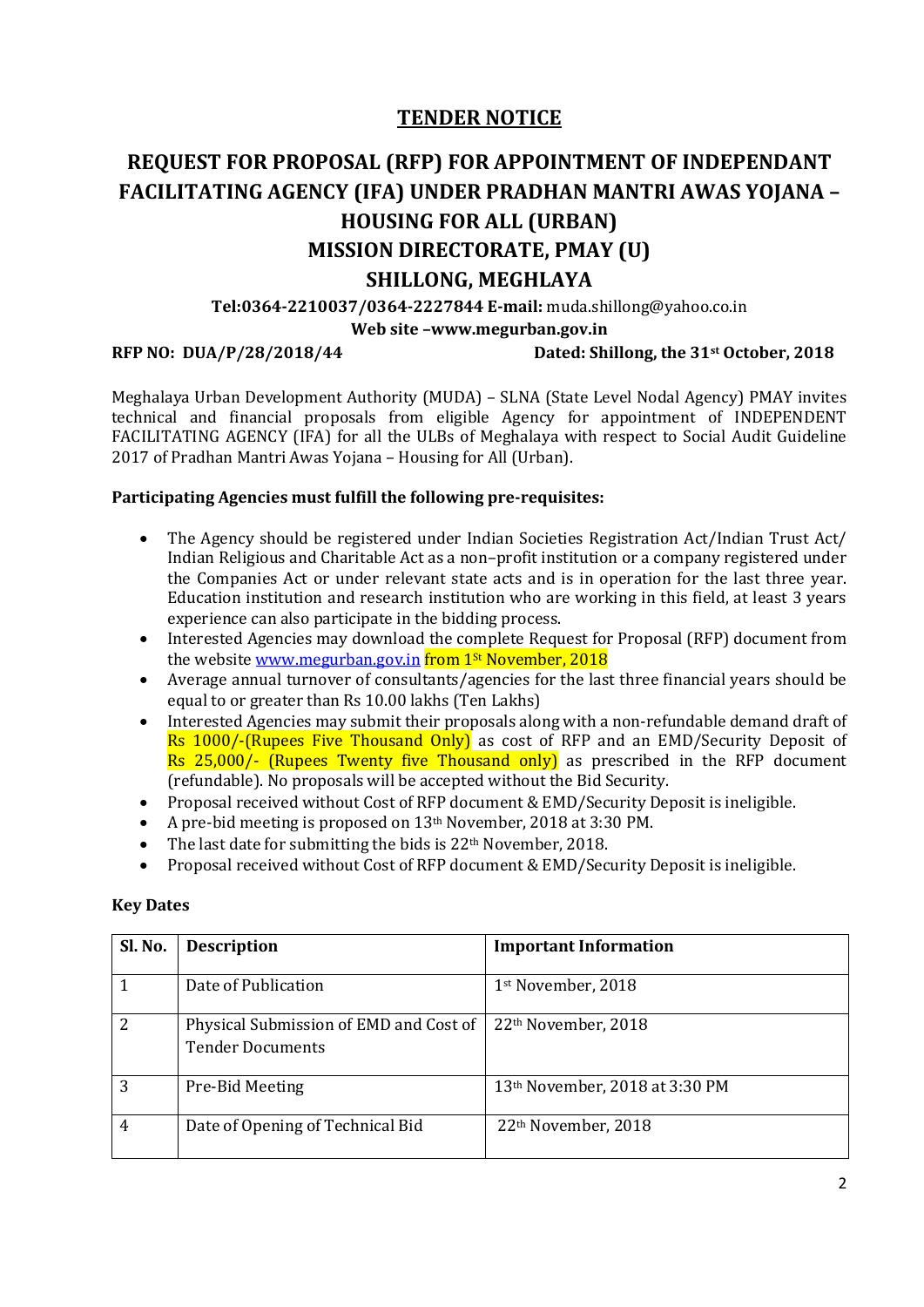|   | Technical Presentation by the Agency | 13th November, 2018                                                                                  |
|---|--------------------------------------|------------------------------------------------------------------------------------------------------|
| 6 | Date of opening of Financial Bid     | 22 <sup>th</sup> November, 2018                                                                      |
|   | <b>RFP Document Fee</b>              | Rs. 5,000/- in form of Demand Draft in favour<br>of Director, Urban Affairs, Shillong                |
|   | Amount of EMD                        | Rs. 25,000/- (Rupees Twenty Five Thousand<br>only) in favour of Director, Urban Affairs,<br>Shillong |

All amendments, time extension, clarifications etc. will be uploaded on the website only and will not be published in newspapers. The tenderers should regularly visit the website to keep themselves updated.

Sd/-

**Mission Director (PMAY) cum Director**, Urban Affairs, Raitong Building, Secretariat Hill, Shillong– 793001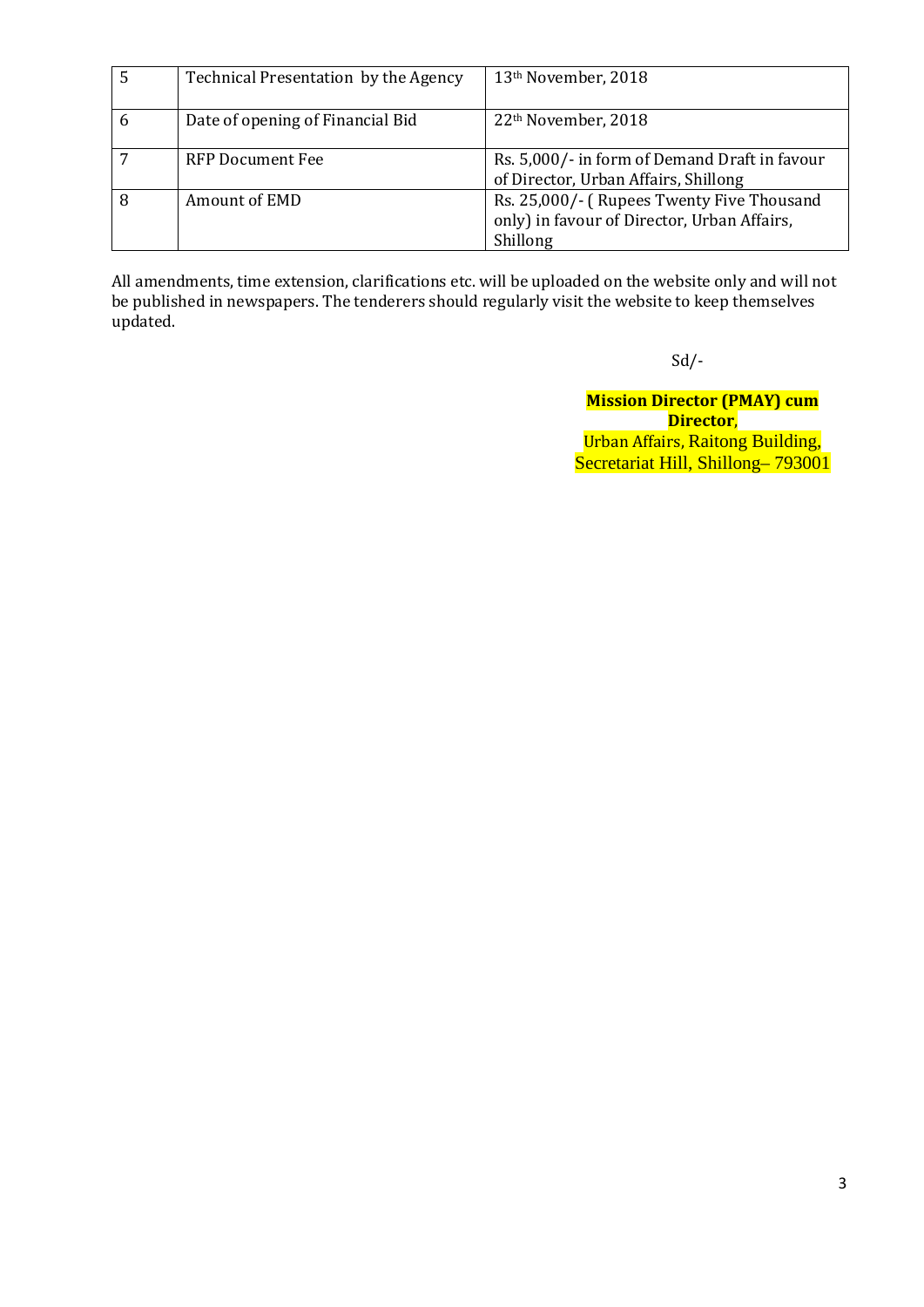### **TABLE OF CONTENTS**

| Sl. No           | <b>Contents</b>                                                                                             | Page No         |
|------------------|-------------------------------------------------------------------------------------------------------------|-----------------|
| 1                | <b>Invitation of Proposal</b>                                                                               |                 |
| 1.1              | Introduction                                                                                                | 8               |
| 1.2              | Data Sheet                                                                                                  | $9 - 10$        |
| 1.3              | <b>Instruction to Bidders</b>                                                                               | 10              |
| 1.3.1            | Introduction                                                                                                | 10              |
| 1.3.2            | Number of Proposals                                                                                         | 10              |
| 1.3.3            | <b>Clarification of RFP Documents</b>                                                                       | $10 - 11$       |
| 1.3.4            | <b>Preparation of Proposals</b>                                                                             | 11              |
| 1.3.5            | Instructions for Submission of Proposal                                                                     | 11              |
| 1.3.6            | Submission Instruction                                                                                      | 11              |
| 1.3.7            | Proposal Validity                                                                                           | 11              |
| 1.4              | <b>Organization Profile</b>                                                                                 | 11              |
| 1.5              | Project Brief                                                                                               | 11              |
|                  |                                                                                                             |                 |
| $\mathbf{2}$     | Assignment objective - Need for Social Audit                                                                |                 |
| 2.1              | Scope and Objectives for Social Audit                                                                       | $12 - 13$       |
| 2.2              | Social Audit Plan at a Glance                                                                               | 13              |
| 2.3              | Steps involved in social audit process                                                                      | 13              |
| 2.4              | Project Area                                                                                                | 14              |
| 2.5              | Responsibilities of State Level Nodal Agencies                                                              | 14              |
| 2.6              | Roles & Responsibilities of SLTC and CLTC agencies in Social Audit                                          | 15              |
| 2.7              | Urban Local Bodies and their Responsibilities                                                               | 15              |
| 2.8              | Role of Independent Facility Agency (IFA)                                                                   | 15              |
| 2.9              | Area of Social Audit                                                                                        | 15              |
|                  |                                                                                                             |                 |
| 3                | Scope of Work, Time frame and Deliverables of Social Audit Agencies                                         |                 |
| 3.1              | <b>Preparation for Social Audit</b>                                                                         | 16              |
| 3.2              | Creating enabling environment for Social Audit                                                              | 16              |
| 3.3              | Systematic Selection of Projects and Dwelling Units<br>Budget for Social Audit as per the Social Audit Plan | $16 - 17$<br>17 |
| 3.4              |                                                                                                             |                 |
| 3.5<br>3.6       | <b>Stakeholder Mapping</b><br><b>Formation of Social Audit Committee</b>                                    | 17-18<br>18     |
| 3.7              | Key Responsibilities of Social audit Committee                                                              | 18              |
| 3.8              | Formation of task based subcommittee and assigning a Document                                               | 18              |
|                  | Auditor within SAC                                                                                          |                 |
| 3.9              | <b>Identification of issues for Social Audit</b>                                                            | 18              |
| 3.10             | Developing Tool kit for Social Audit                                                                        | 19-20           |
| 3.11             | <b>Social Audit Meeting</b>                                                                                 | $20 - 21$       |
| 3.12             | <b>Social Audit Reports</b>                                                                                 | 21              |
|                  |                                                                                                             |                 |
| $\boldsymbol{4}$ | <b>Selection Process for Social Audit</b>                                                                   |                 |
| 4.1              | Who can apply?                                                                                              | 22              |
| 4.2              | Experience of the applicant organization                                                                    | 22              |
| 4.3              | Mechanism                                                                                                   | 22              |
|                  |                                                                                                             |                 |
| 5                | <b>Bid Submission and Evaluation</b>                                                                        |                 |
| 5.1              | Mode of submission                                                                                          | 22              |
| 5.2              | Mode of Dispatch                                                                                            | 23              |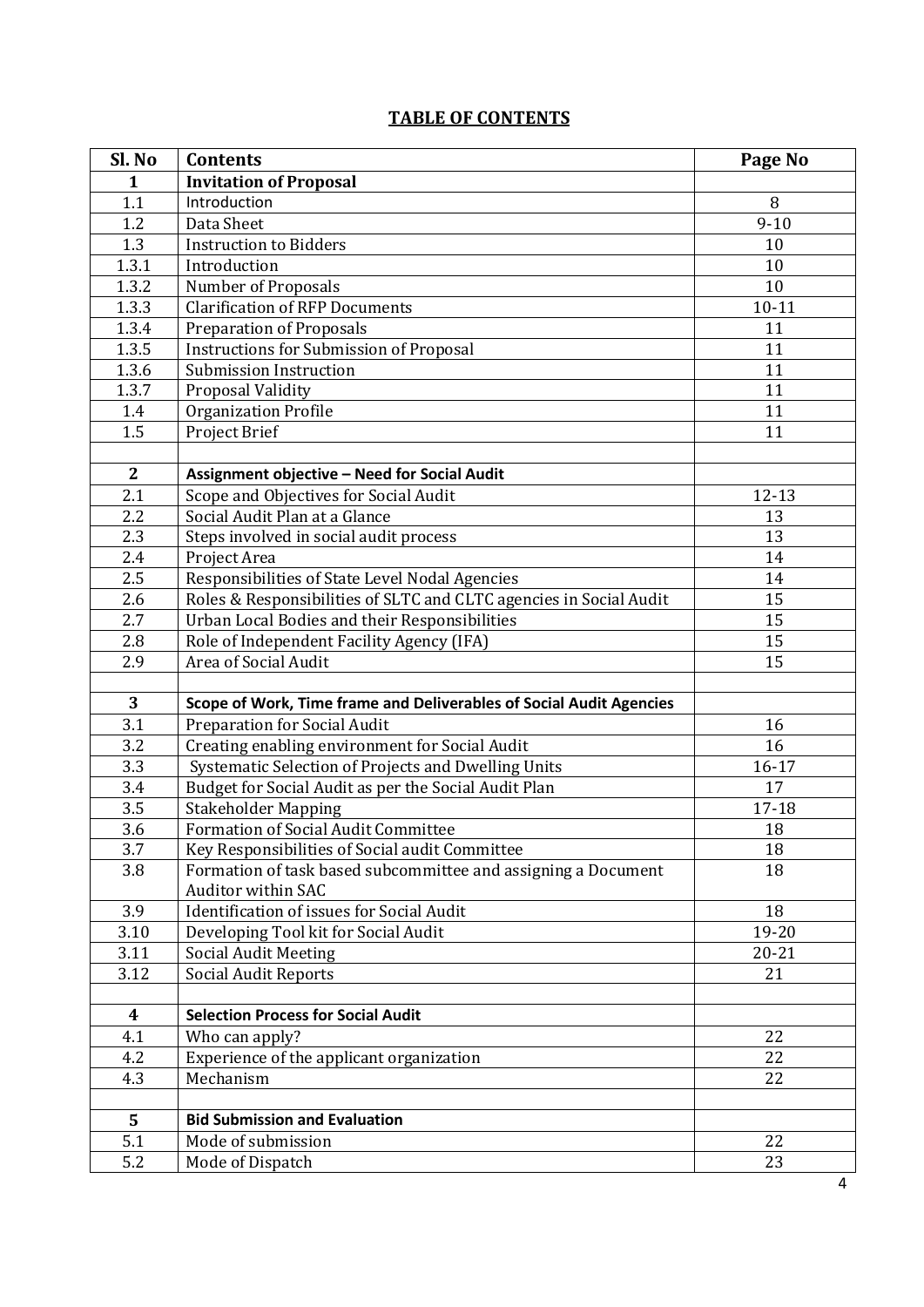| 5.3  | Late Bids Deviations                                  | 23    |
|------|-------------------------------------------------------|-------|
| 5.4  | Failure to agree with Terms and conditions of RFP     | 23    |
| 5.5  | Termination                                           | 23    |
| 5.6  | Pre bid Meeting                                       | 23    |
| 5.7  | Opening of EoIs                                       | 23    |
| 5.8  | Right of Acceptance and withdrawal                    | 23    |
| 5.9  | <b>Execution of Agreement</b>                         | 24    |
| 5.10 | Jurisdiction                                          | 24    |
| 5.11 | Terms of payment                                      | 24    |
|      |                                                       |       |
| 6    | <b>Annexure</b>                                       |       |
| 6.1  | Annexure I: List of Urban Local Bodies                | 25    |
| 6.2  | Annexure II: List of Projects sanctioned              | 26    |
| 6.3  | Annexure III: List of ULBs grounded more than 100 DUs | 27    |
| 6.4  | Annexure IV:Technical Bid for Social Audit            | 28-37 |
| 6.5  | Annexure V: Financial Bid for Social Audit            | 38    |
|      |                                                       |       |
| 6.6  | Annexure VI: Documents to be produced                 | 39    |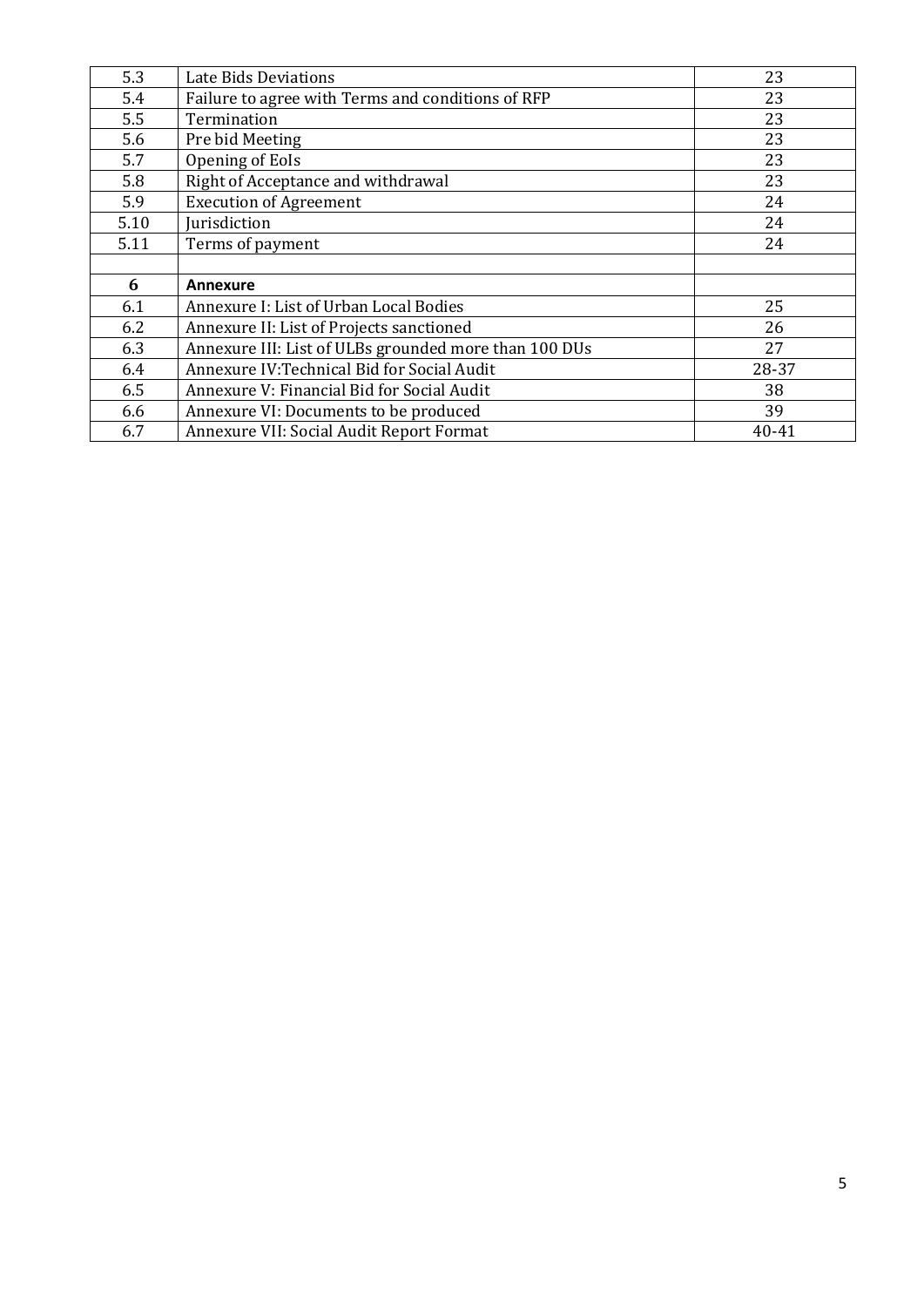#### **RFP for Appointment of Independent Facilitating Agency (IFA) For Social Audit under PMAY- HFA (U) in Meghalaya**

#### **1. Invitation of Proposal**

- 1.1. Introduction
- 1.2. Data Sheet
- 1.3. Instruction to bidders
	- 1.3.1. Introduction
	- 1.3.2. Number of Proposals
	- 1.3.3. Clarification of RFP Documents
	- 1.3.4. Preparation of Proposals
	- 1.3.5. Instructions for submission of proposal
	- 1.3.6. Submission Instructions
	- 1.3.7. Proposal Validity
- 1.4. Organization Profile
- 1.5. Project Brief

#### **2. Assignment objective – Need for Social Audit**

- 2.1. Scope and Objectives for Social Audit
- 2.2. Social Audit Plan at a Glance
- 2.3. Steps involved in social audit process
- 2.4. Project Area
- 2.5. Responsibilities of State Level Nodal Agencies
- 2.6. Roles & Responsibilities of SLTC and CLTC agencies in Social Audit
- 2.7. Urban Local Bodies and their Responsibilities
- 2.8. Role of Independent Facility Agency (IFA)
- 2.9.Area of Social Audit

#### **3. Scope of Work, Time frame and Deliverables of Social Audit Agencies**

- 3.1.Preparation for Social Audit
- 3.2.Creating enabling environment foe Social Audit
- 3.3. Systematic Selection of Projects and Dwelling Units
- 3.4.Budget for Social Audit as per the Social Audit Plan
- 3.5.Stakeholder Mapping
- 3.6.Formation of Social Audit Committee
- 3.7.Key Responsibilities of Social audit Committee
- 3.8.Formation of task based subcommittee and assigning a Document Auditor withinSAC
- 3.9.Identification of issues for Social Audit
- 3.10. Developing Tool kit for Social Audit
- 3.11. Social Audit Meeting
- 3.12. Social Audit Reports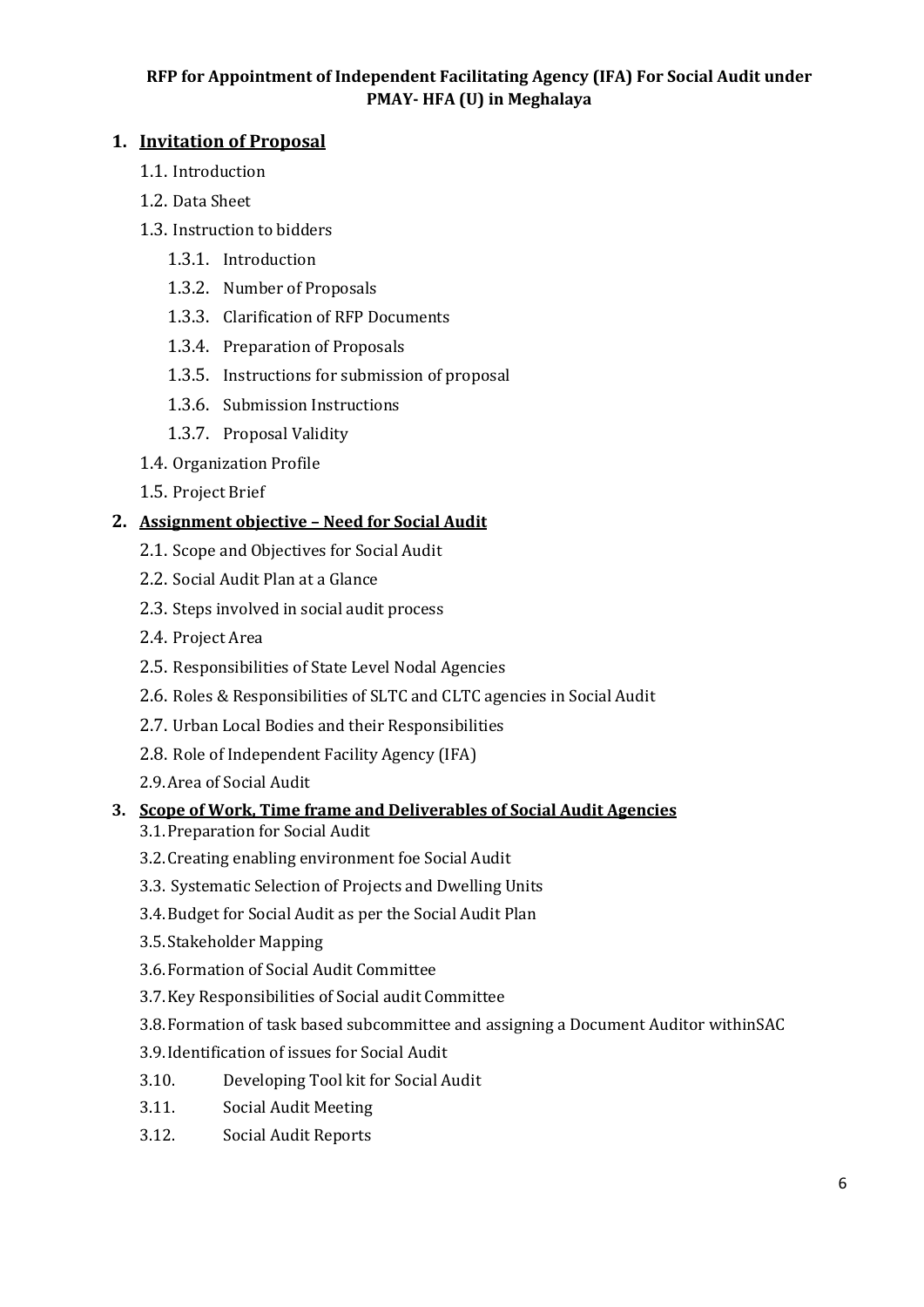#### **4. Selection Process for Social Audit**

- 4.1.Who can apply?
- 4.2.Experience of the applicant organization
- 4.3.Mechanism

#### **5. Bid Submission and Evaluation**

- **5.1. Mode of submission**
- **5.2. Mode of Dispatch**
- **5.3. Late Bids Deviations**
- **5.4. Failure to agree with Terms and conditions of RFP**
- **5.5. Termination**
- **5.6. Pre bid Meeting**
- **5.7. Opening of EoIs**
- **5.8. Right of Acceptance and withdrawal**
- **5.9. Execution of Agreement**
- **5.10. Jurisdiction**
- **5.11. Terms of payment**

#### **VI. Annexure**

- Annexure I : List of Urban Local Bodies<br>Annexure II : List of Projects sanctioned
- : List of Projects sanctioned
- Annexure III : List of ULBs grounded more than 100 DUs
- Annexure IV : Technical Bid for Social Audit<br>Annexure V : Financial Bid for Social Audit
- : Financial Bid for Social Audit
- Annexure VI : Documents to be produced
- Annexure VII : Social Audit Report Format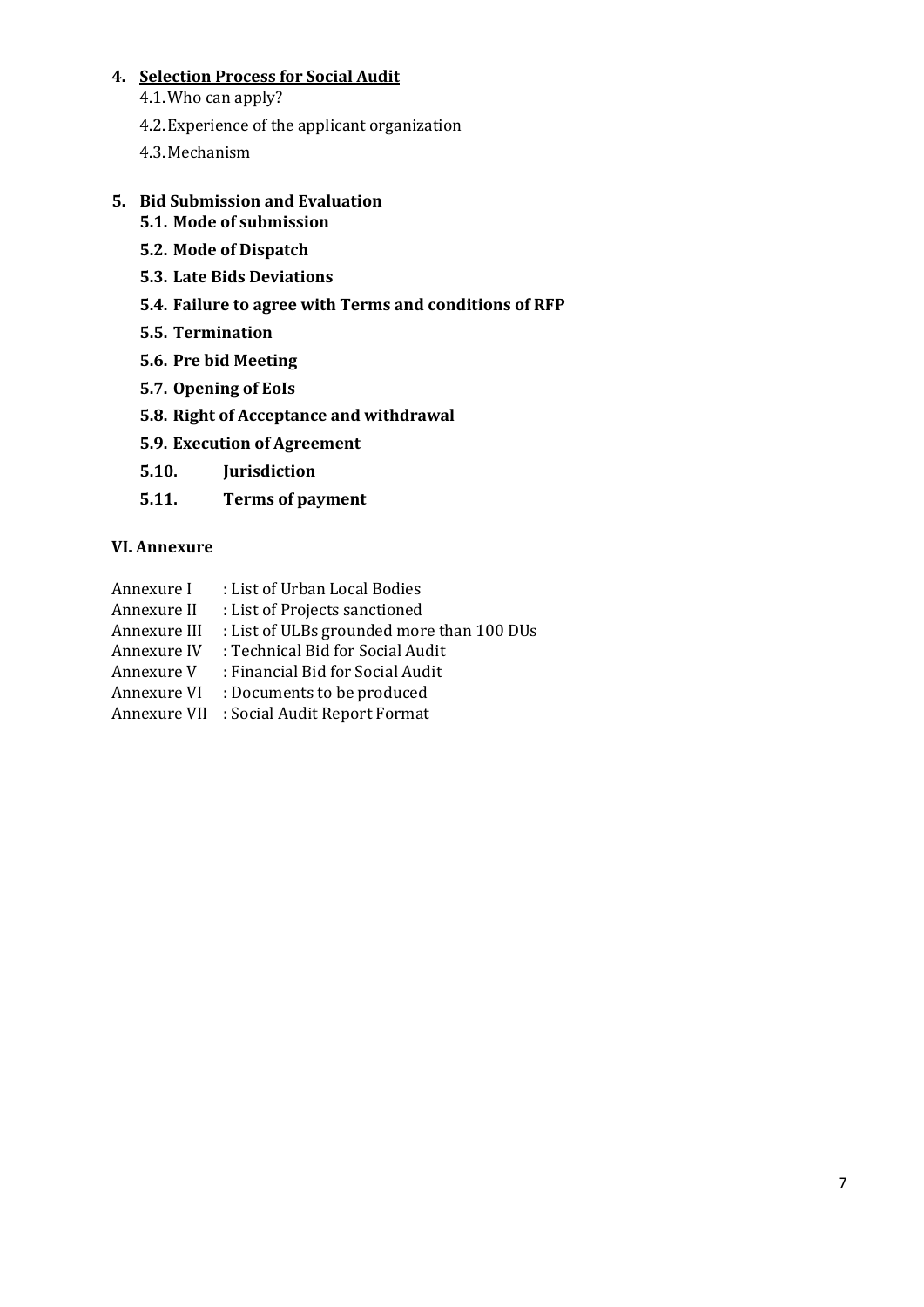### **Invitation for Proposal**

#### **1.1 Introduction**

The Pradhan Mantri Awas Yojana (PMAY)-Housing for All (HFA) (Urban) is the flagship programme of Government of India to provide housing to all eligible families in urban areas by way of central assistance through States and UTs. The programme is implemented through four components namely "In situ" Slum Redevelopment, Affordable Housing through Credit Linked Subsidy, Affordable Housing in Partnership, and Subsidy for beneficiary-led individual house construction in a Mission mode. Social Audit is one of the major foci of the Mission.

Interested Agencies/consultant firms having experience in the services envisaged are hereby invited to submit their Request for Proposal (RFP) in the prescribed format. The salient features invited to submit their Request for Proposal (RFP) in the prescribed format. The salient features are given in the RFP document. The RFP document contains information about the Project, bidding process, Bid submission, qualification, and Techno-Financial Proposal and Commercial Offer requirements.

- i. MEGHALAYA URBAN DEVELOPEMENT AUTHORITY SLNA (State Level Nodal Agency) PMAY invites technical and financial proposals from eligible Agency for appointment of INDEPENDANT FACILITATING AGENCY (IFA) for all the ULBs of Meghalaya with respect to Social Audit Guideline 2017 of Pradhan Mantri Awas Yojana – Housing for All (Urban).
- ii. Interested Agencies/consultant firms having experience in the services envisaged are hereby invited to submit their Request for Proposal (RFP) in the prescribed format. The salient features of the proposed task, technical and financial eligibility criteria, selection process and timetable are given in the RFP document. The RFP document contains information about the Project, bidding process, Bid submission, qualification, and Techno-Financial Proposal and Commercial Offer requirements.
- iii. It may be noted that while all the information and data regarding this RFP is, to the best of the Client's knowledge, accurate within the scope of the proposed contract, the Client holds no responsibility for the accuracy of this information and it is the responsibility of the Consultant to check the validity of data included in this document.
- iv. Bidders are requested to submit attested copies of following documents along with their proposals:
	- a. Document Fee (Non-Refundable) of Rs 5000/-(Rupees Five Thousand Only) in the form of demand draft of scheduled bank.
	- b. Earnest Money Deposit (EMD)/ Bid Security (Refundable) of Rs.25, 000/- (Rupees Twenty Five Thousand Only).
	- c. Copy of Certificate of Incorporation/Registration Certificate.
	- d. Audited Statement of Annual Turn Over of last 3 years to be enclosed along with Income Tax Return (ITR).
	- e. Original draft of EMD in the name Mission Director (PMAY) cum *Director*, Urban Affairs, Raitong Building, Secretariat Hill, Shillong of Document fee shall also be submitted physically before the scheduled date.
	- f. A prospective Bidder requiring any clarification on the RFP document may inform Urban affairs in writing/email. Last Date for receiving queries is up to 22th November, 2018. Bid submissions must be received no later than 25th November, 2018 (up till 3.00 PM) in the manner specified in the RFP in the address given below.

**Mission Director (PMAY) cum Director**, Urban Affairs, Raitong Building Secretariat Hill, Shillong Meghalaya, 793001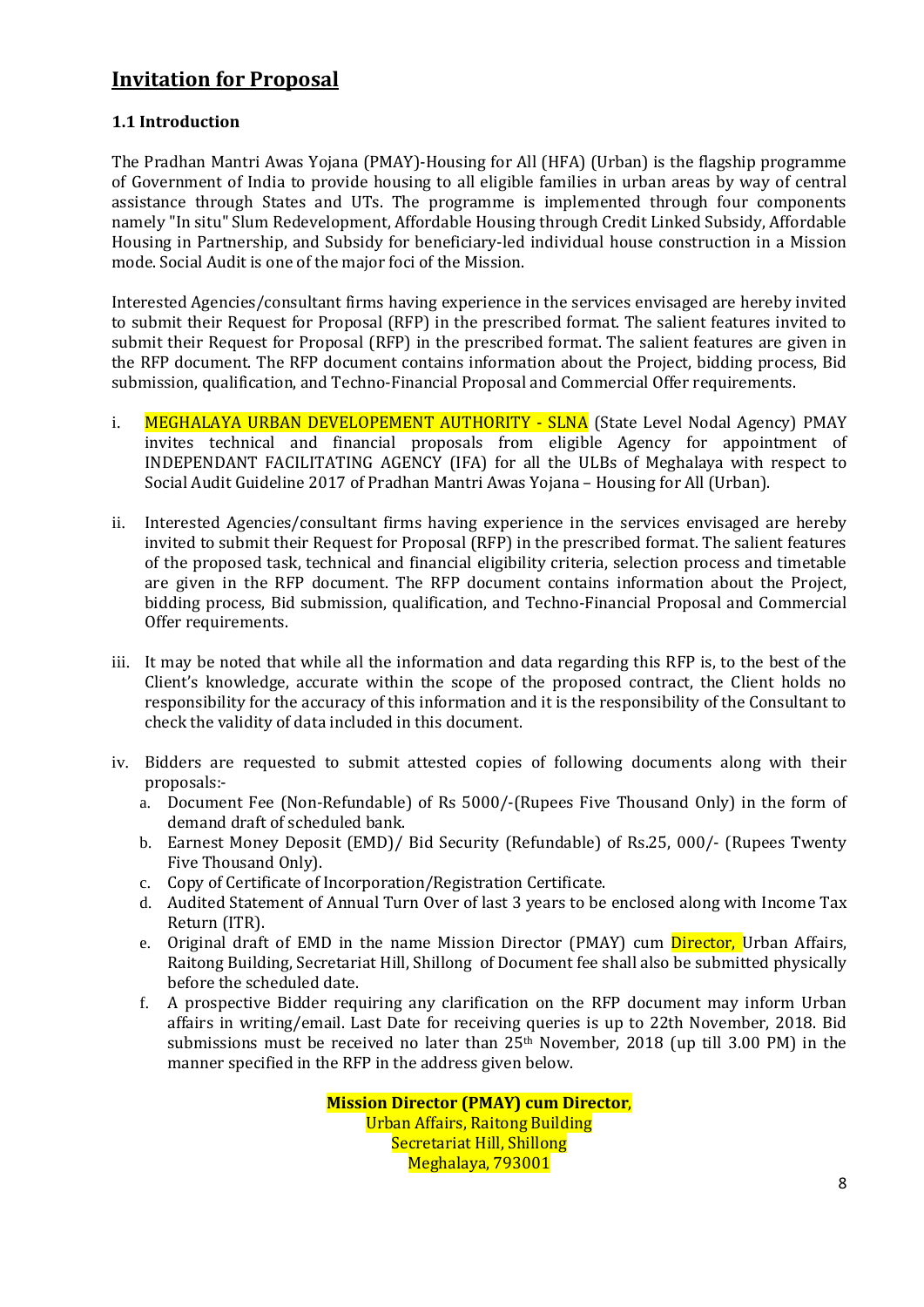### **1.2 Data Sheet.**

| $\mathbf{1}$   | Name of the client                                                                                                                                                                                                                                                                                                                                                                                                                                                                                |
|----------------|---------------------------------------------------------------------------------------------------------------------------------------------------------------------------------------------------------------------------------------------------------------------------------------------------------------------------------------------------------------------------------------------------------------------------------------------------------------------------------------------------|
|                | Mission Director (PMAY) cum Director, Urban Affairs, Raitong Building, Secretariat<br><b>Hill, Shillong</b>                                                                                                                                                                                                                                                                                                                                                                                       |
| $\overline{2}$ | Method<br><sub>of</sub><br>Selection<br>Least Cost Based wherein Financial Proposal of only those firms will be opened who<br>will qualify in technical evaluation.                                                                                                                                                                                                                                                                                                                               |
| 3              | Financial Proposal together with Technical Proposal shall be either by mail or by<br>hand                                                                                                                                                                                                                                                                                                                                                                                                         |
| $\overline{4}$ | Title of Consulting Service is: Social Audit with respect to Social Audit guidelines of<br>PMAY-HFA (Urban), Meghalaya                                                                                                                                                                                                                                                                                                                                                                            |
| 5              | A Pre-bid Meeting will be held Date: 12th November, 2018<br>Time: 3:30PM<br>Venue: Shillong, Office of Mission Director.                                                                                                                                                                                                                                                                                                                                                                          |
| 6              | Client Representative: Project Director, cum Nodal Officer<br>m,<br>PMAY (U) Meghalaya                                                                                                                                                                                                                                                                                                                                                                                                            |
| $\overline{7}$ | Proposals shall remain valid for 120 days after the submission date indicated in this<br>Data Sheet.                                                                                                                                                                                                                                                                                                                                                                                              |
| 8              | The Consultant is required to include with its Proposal written confirmation of<br>authorization to sign on behalf of the Consultant                                                                                                                                                                                                                                                                                                                                                              |
| 9              | <b>Bidders Eligibility Criteria</b><br>The Agency should be registered under Indian Societies Registration Act/Indian<br>Trust Act/Indian Religious and Charitable Act as a non-profit institution or a<br>company registered under the Companies Act or under relevant state acts and is in<br>operation for the last three years. Education Institutions and Research Institutions<br>who are working in this field, at least 3 years experience can also participate in the<br>bidding process |
| 10             | <b>Areas of Expertise</b><br>Methods for community mobilization/participation, Beneficiary participation in<br>development projects, Participatory research methodologies, developing design<br>tools for social science research studies, Stakeholder Analysis, training methods                                                                                                                                                                                                                 |
| 11             | Financial Proposal and Technical Proposal to be submitted physically along with<br>EMD and Cost of tender documents by 22 <sup>th</sup> November, 2018.                                                                                                                                                                                                                                                                                                                                           |
| 12             | Separate Technical and Financial bids should be submitted to SLNA in two separate<br>sealed envelopes super scribed as "Envelope No.1 (Technical bid for Social Audit for<br>PMAY Projects" and "Envelope No.2 (Financial bid for Social Audit for PMAY<br>project)". A Prebid conference would be held by SLNA to provide clarifications as<br>may be necessary. SLNA reserves the right to accept or reject any bid. Only valid<br>technical and financial bids are eligible.                   |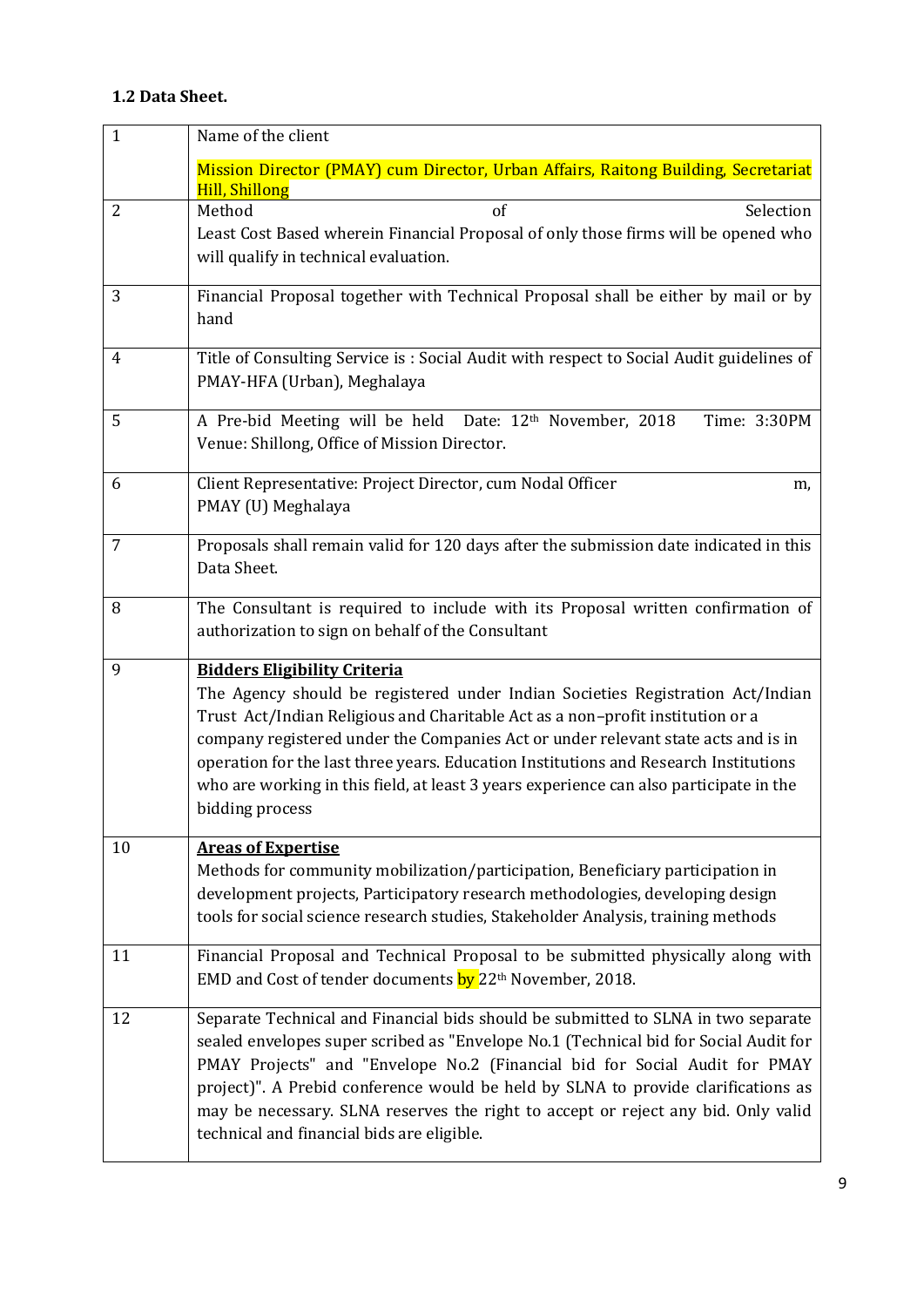|    | Technical Proposal and Technical Proposal should be clearly marked - DO NOT<br>OPEN, EXCEPT IN THE PRESENCE OF THE TENDER COMMITTEE'.                                                                                                                                                                                                                                                                                                                                                                                                                                    |
|----|--------------------------------------------------------------------------------------------------------------------------------------------------------------------------------------------------------------------------------------------------------------------------------------------------------------------------------------------------------------------------------------------------------------------------------------------------------------------------------------------------------------------------------------------------------------------------|
| 13 | A Bid Security must be submitted: Yes, An Earnest Money Deposit<br>(EMD)/ Bid Security should be provided with Technical Proposal: Yes<br>If Yes, the amount of the Earnest Money Deposit (EMD)/ Bid Security is<br>Rs.25,000/-<br>(Rupees<br>Twenty Five<br>of<br><b>Thousand</b><br>Only).<br>Demand Draft favouring Director, Urban Affairs, Raitong Building,<br>Secretariat Hill, Shillong and drawn on a nationalized bank/scheduled<br><b>Bank, Payable at Shillong</b>                                                                                           |
| 14 | <b>Address for Communication</b><br>Director, Urban Affairs, Raitong Building, Secretariat Hill<br>Meghalaya, Shillong-793001.                                                                                                                                                                                                                                                                                                                                                                                                                                           |
| 15 | Date for public opening of Technical Proposals: 22-11-2018<br>Date of Technical presentation : 22-11-2018 Date for public opening of Financial<br>Proposals: 22-11-2018                                                                                                                                                                                                                                                                                                                                                                                                  |
| 16 | Expected date for commencement of consulting services: (Within 7 days of signing<br>the agreement with The Mission Director (PMAY), Shillong                                                                                                                                                                                                                                                                                                                                                                                                                             |
| 17 | The proposals will be evaluated based on the information provided by the<br>applicants and the evaluation will be done as per detailed criteria mentioned in RFP<br>Document                                                                                                                                                                                                                                                                                                                                                                                             |
| 18 | The services of the IFA are required to be rendered for 1 year                                                                                                                                                                                                                                                                                                                                                                                                                                                                                                           |
| 19 | Successful Audit Agency should execute an agreement for the fulfillment of the<br>contract in the stamp paper for Rs.200/- in the form prescribed by Mission Director<br>(PMAY) cum Director, Urban Affairs, Raitong Building, Secretariat Hill, Shillong<br>within one week from the date of acceptance of the Independent Facilitating Agency<br>(IFA). The successful bidder shall submit BG or DD for 5% of the total value of<br>Agency (IFA). The incidental expenses in the execution of agreement shall be borne<br>by the Independent Facilitating Agency (IFA) |

#### **1.3 Instructions to Bidders**

- **1.3.1** Introduction<br>• The Agencies
	- The Agencies are invited to submit Technical Proposal as specified in the attached format. The Proposal shall be the basis for a signed Contract with the selected.
	- The Agency shall bear all costs associated with the preparation and submission of its Proposal and contract negotiation.
	- The Client is not bound to accept any Proposal, and reserves the right to annul the selection process at any time prior to award of Contract without thereby incurring any liability to the Consultant.

#### **1.3.2 Number of Proposals**

Agency can only submit one proposal. If an Agency submits or participates in more than one proposal, such additional proposal(s) shall be disqualified except the one received first.

#### **1.3.3 Clarifications of RFP Documents**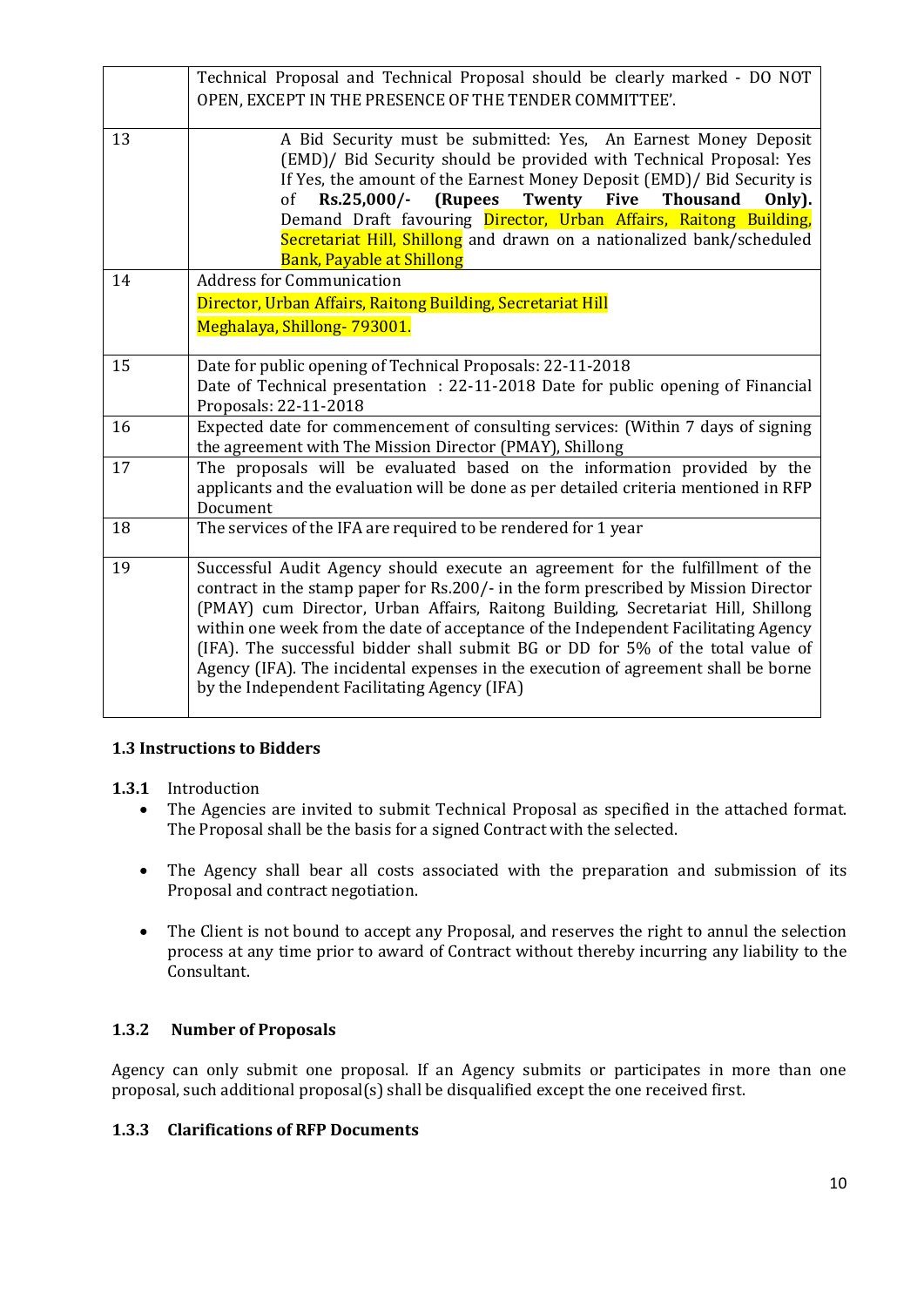Agency may request clarification of any of the RFP documents up to a specified number of days before the submission date as indicated in the Data Sheet. Any request for clarification must be sent in writing, including by standard electronic means, to the Client's Representative whose address is provided in the Data Sheet. The Client will respond by standard electronic/self means within the period specified in the Data Sheet, and will send written copies of the response (including an explanation of the query, without identifying the source of inquiry) to all Agencies who have formally indicated that they intend to submit a Proposal.

#### **1.3.4 Preparation of Proposals**

The Proposal and all related correspondence exchanged between the Agency and the Client shall be written in the English language. Supporting documents and printed literature that are part of the Proposal may be in another language provided they are accompanied by an accurate translation of the relevant passages in English, in which case, for the purposes of interpretation of the Proposal, the translated version i.e. English language shall govern. The Agency shall bear all costs associated with the preparation and submission of its Proposal. The Client shall not be responsible or liable for those costs, regardless of the conduct or outcome of the bidding process.

#### **1.3.5 Instructions for Submission of Proposal**

Proposals must be received before the deadline specified in the Data Sheet to tender. Proposals must be submitted to the address specified on the Data Sheet and delivered on or before the time specified in the Data Sheet. Consultants shall submit one sealed envelope, containing the Technical Proposal along with the DD of the cost of tender and EMD.

#### **1.3.6 Submission Instructions**

Agencies are supposed to carefully review the contract provisions attached in the RFP for preparation of their Proposals.

The Agency shall submit Proposals using the appropriate submission sheets provided in Appendices (Technical format and Financial Format). These forms must be completed without any alteration to their format, and no substitutes will be accepted. All fields shall be completed with the information requested.

#### **1.3.7 Proposal Validity**

- i. Proposals shall remain valid for the period specified in the RFP commencing with the deadline for submission of Proposal as prescribed by the Client.
- ii. A Proposal valid for a shorter period shall be considered nonresponsive and will be rejected by the Client out rightly.
- iii. During the Proposal validity period, agencies shall maintain the availability of experts nominated in the Proposal. The Client will make its best effort to complete negotiations within this period.

#### **1.4. Organisational Profile**

The Pradhan Mantri Awas Yojana (PMAY)-Housing for All (HFA) (Urban) is the flagship programme of Government of India to provide housing to all eligible families in urban areas by way of central assistance through States and UTs. Meghalaya Urban Development Authority, Shillong is the State Level Nodal Agency for the implementation of the project.

#### **1.5. Project Profile**

The Government of India (GoI) has launched a comprehensive mission viz "Pradhan Mantri Awas Yojana- Housing for All (Urban)". The mission seeks to address the housing requirement of urban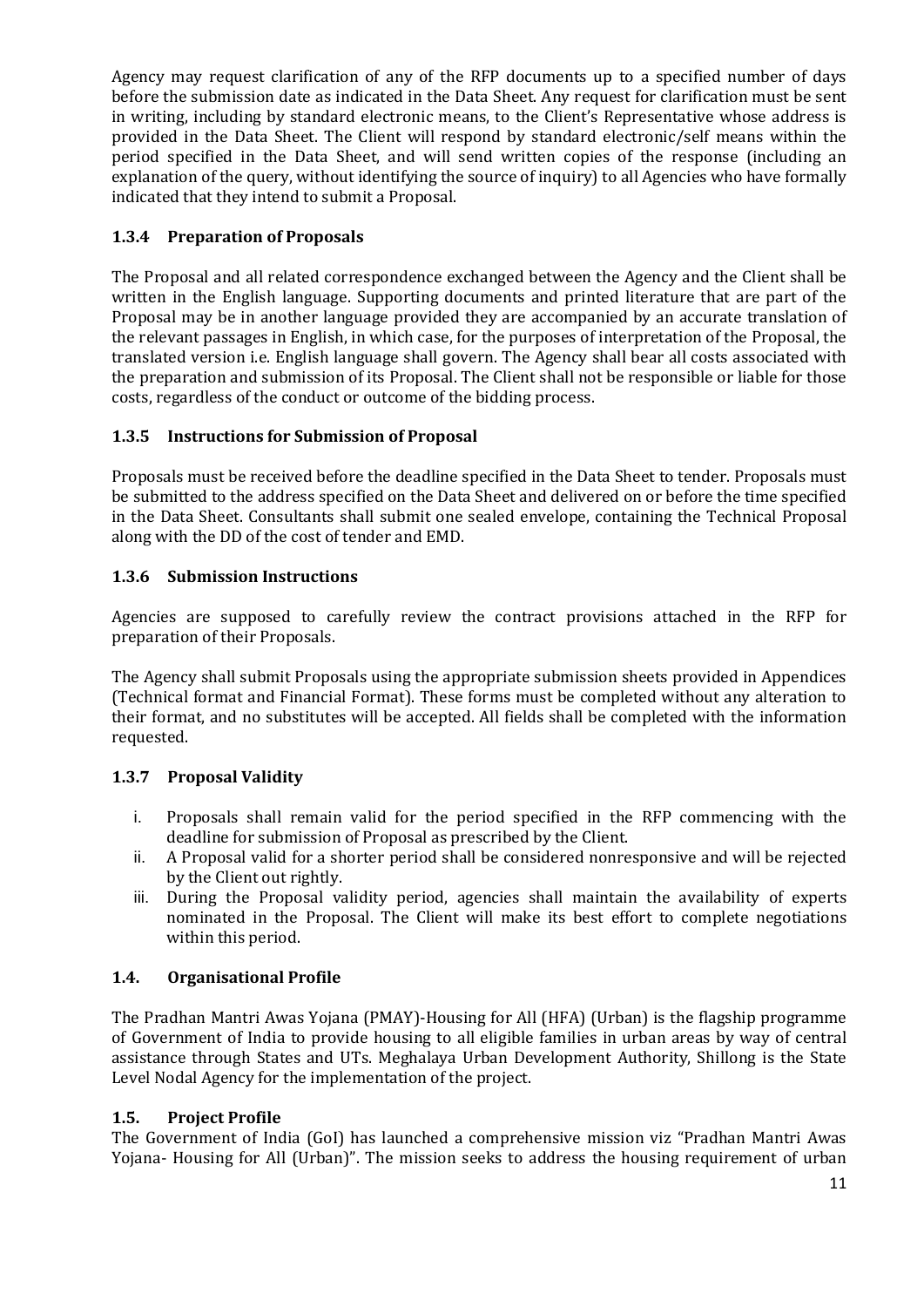poor including slum dwellers through following programme.

| "In situ" Slum<br>Development<br>Using land as a resource<br>With private<br>participation<br>Extra FSI/TDR/FAR if<br>required to make<br>project financially<br>viable | <b>Affordable Housing</b><br>through Credit Linked<br>Subsidy<br>Interest subvention<br>subsidy for EWS and LIG<br>for new house or<br>incremental housing<br>EWS: Annual<br>Household Income<br>Upto to Rs. 3 lakhs<br>and house sizes upto<br>30 sqm.<br>LIG: Annual<br>$\bullet$<br>Household Income<br>Between Rs. 3-6 lakh | <b>Affordable Housing in</b><br>Partnership<br>With Private Sector or<br><b>Public Sector including</b><br>Parastatatal Agencies<br>Central Assistance per<br>EWS House in affordable<br>housing Projects where<br>35% of Constructed<br>Houses are for EWS<br>Categroy. | <b>Subsidy for beneficiary-</b><br>led individual house<br>construction<br>For individuals of EWS<br>category requiring<br>individual house<br>State to prepare a<br>separate project for such<br>beneficiaries<br>No isolated/ splintered<br>beneficiary to be covered |
|-------------------------------------------------------------------------------------------------------------------------------------------------------------------------|---------------------------------------------------------------------------------------------------------------------------------------------------------------------------------------------------------------------------------------------------------------------------------------------------------------------------------|--------------------------------------------------------------------------------------------------------------------------------------------------------------------------------------------------------------------------------------------------------------------------|-------------------------------------------------------------------------------------------------------------------------------------------------------------------------------------------------------------------------------------------------------------------------|
|                                                                                                                                                                         | and house sizes upto<br>60 sqm.                                                                                                                                                                                                                                                                                                 |                                                                                                                                                                                                                                                                          |                                                                                                                                                                                                                                                                         |

The Government of Meghalaya has designated Meghalaya Urban Development Authority as the State Level Nodal Agency (SLNA), for the implementation of Housing for All (HFA), in the State. Further, the Ministry has selected 9 Towns for the implementation of the PMAY in Meghalaya.

The mission will support the construction of houses upto 30 square meter carpet area with basic civic infrastructure. The beneficiaries are permitted to construct dwelling units exceeding 30 square meters, provided that the beneficiary shall meet the additional expenditure; if any incurred in this regard.

## **2. Assignment objective - Need for Social Audit**

Social Audit provides the beneficiaries and other stakeholders an opportunity to scrutinize the procedures and benefits of the Mission. It effects better implementation, ensures accountability, transparency and participation. Social audit has origin in the democratic values and principles of transparency and accountability. It helps to measure, understand, report and improve the Mission's social and ethical performance. Social Audit is a participatory monitoring exercise used to systematically assess the progress of the PMAY mission. It is not just information gathering exercise, but a tool for social mobilization and sensitisation of the Mission objectives to a wide range of stakeholders. Social Audit should be conducted in a non-threatening environment by making everyone involved in the process fully aware of the Mission objective. It values the voice of all stakeholders, especially the marginalized and poor beneficiaries.

#### **2.1 Scope and Objectives of Social Audit**

The social audit will focus on obtaining feedback of the beneficiaries and stakeholders. The scope primarily covers but is not restricted to: selection of beneficiaries; quality of the construction; effectiveness of pro-poor basic services provided; dealing with officials; satisfaction of the targeted beneficiaries. The key objectives of Social Audit of PMAY Mission are:

- Increase efficacy of the Mission by understanding any issues and gaps, as perceived by the project stakeholders and take timely remedial action.
- Contribute to facilitating participation of the beneficiaries and other stakeholders at every stage of the project implementation.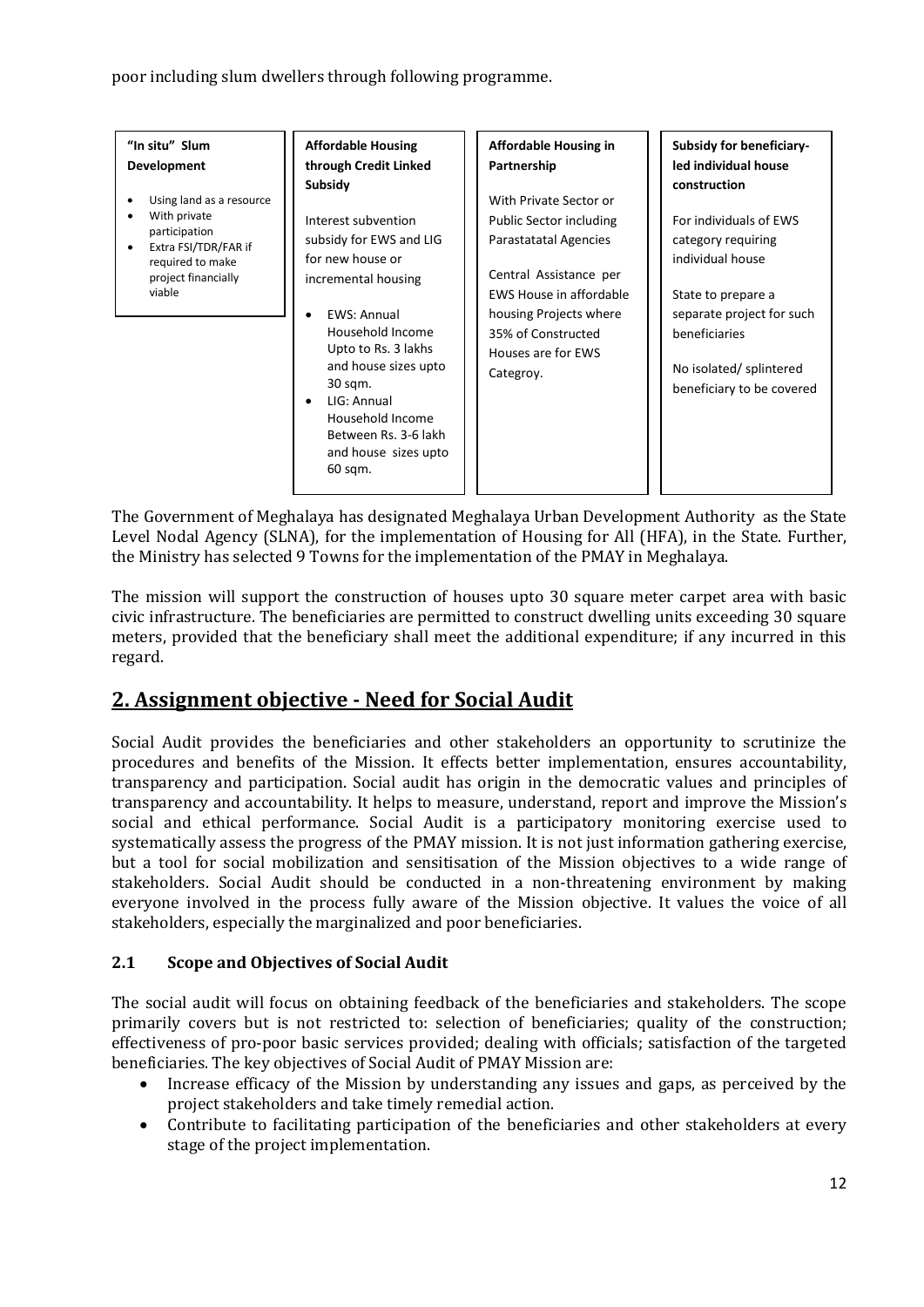- Improve the social performance of the HFA mission by making it inclusive, participatory, and transparent and give voice to the vulnerable people, including women.
- Assessment of impact of beneficiary sensitisation on project about the benefits and enhance the visibility of the project among the general public.
- Broaden the understanding of the social impact of the HFA Mission, particularly its reach and relevance to the beneficiaries by supplementing the information received from other monitoring and evaluation mechanisms.

#### **Support states/UTs to conduct social audit of Mission Projects by:**

- Developing city wise plans and calendars for Social Audit in consultation with Urban Local Bodies (ULB) and conduct Social Audit with support from State Level Nodal Agencies (SLNA), and State/City Level Technical Cells as explained in Mission's Social Audit Guidelines.
- Providing dedicated Social Audit expert/s to conduct Social Audit. The expert will lead the social Audit process by selecting projects for Social Audit, design tools, forms and train Social Audit Committee members, facilitate all social audit related meetings, and ensure systematic data collection during the field work by efficiently guiding the Social Audit process, as per the process outlined in Mission's Social Audit Guidelines.
- Prepare Social Audit report and share it with required stakeholders.

#### **2.2 Social Audit Plan at a glance**

- State Level Nodal Agency submits Social Audit plan along with other required documents.
- The State Level Nodal Agency hires a 'credible' institution as an Independent Facilitating agency
- State Level Nodal Agency forms a Social Audit Facilitating Team, consisting of a designated expert from the Independent Facilitating Agency and the Social Development Specialist (or any other appropriate specialist) based in the State Level Technical Cell
- Social Audit Facilitating Team finalise list of projects and dwelling units to be audited.
- The IFA meets the senior management team of selected Urban Local Bodes alongwith City Level Technical Cell members and brief them about the social audit pln.
- Independent Facilitating Agency forms a Social Audit committee.
- The Independent Facilitating Agency designs tool for Social Audit
- The Social Audit Committee conducts social audit.

#### **2.3. Steps involved in a Social Audit Process**

The Social audit process involves the following steps:

- Building relationships with urban local bodies (ULBs), other stake holders, including CSOs, community-based organizations (CBOs) and beneficiaries (primary stake holders).
- Information sharing on the purpose of undertaking Social Audit to create conducive conditions for the Social Audit to take off.
- Creating committees/forums (Social Audit) which have the representation of women and marginalized groups from the communities.
- Building the capacities of all stake holders involved in the process, methodology etc.
- Creating grievance redressal mechanisms to resolve conflicts which may arise during conduct of social audit
- Collecting the information for audit
- Verifying the information collected and cross-checking it through field visits<br>• Collating and consolidating information simple and understandable for
- Collating and consolidating information simple and understandable formats for public understanding
- Identifying gaps and discrepancies in the implementation of the process<br>• Convening a Public Meeting
- Convening a Public Meeting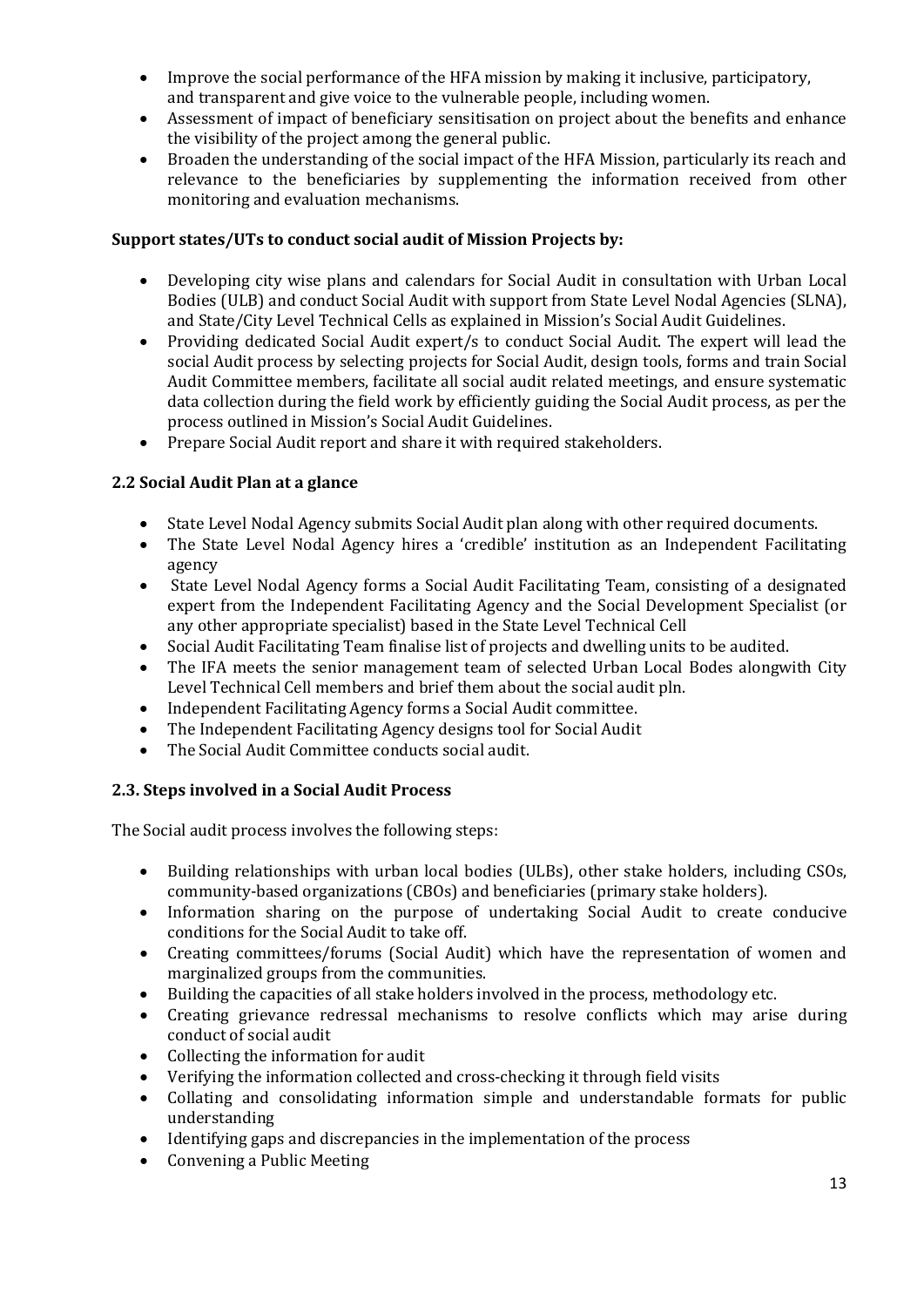• Follow-up action and resolutions.

#### **2.4 Project Area**

This proposal invitations for all the urban local bodies included of 6 Municipal Boards and 3 Town Committees of Meghalaya. Each local body will treated as a separate entity for the purpose of allotting the work. Separate, and possibly different, rates must be submitted to each local bodies where the proposer intends to undertake work. For all subsequent references to the local bodies it implies work for each unit unless explicitly.

#### **Table 1**

#### **District wise List of ULBs in Meghalaya**

| Sl.No                   | <b>District</b>           | <b>Town Name</b> | <b>Local Body</b>                   | No of                   |
|-------------------------|---------------------------|------------------|-------------------------------------|-------------------------|
|                         |                           |                  |                                     | <b>ULBs/Town</b>        |
|                         |                           |                  |                                     | <b>Committee</b>        |
|                         |                           |                  |                                     |                         |
| $\overline{\mathbf{1}}$ | <b>East Khasi Hills</b>   | <b>Shillong</b>  | <b>Shillong Municipal Board</b>     | $\overline{\mathbf{1}}$ |
| $\overline{\mathbf{2}}$ | <b>West Khasi Hills</b>   | Nongstoin        | <b>Nongstoin Town Committee</b>     | $\overline{\mathbf{2}}$ |
|                         |                           |                  |                                     |                         |
|                         |                           | <b>Mairang</b>   | <b>Mairang Town Committee</b>       |                         |
| $\overline{\mathbf{3}}$ | <b>West Jaintia Hills</b> | Jowai            | <b>Jowai Municipal Board</b>        | $\overline{\mathbf{1}}$ |
|                         |                           |                  |                                     |                         |
| $\overline{\mathbf{4}}$ | RiBhoi                    | <b>Nongpoh</b>   | <b>Nongpoh Town Committee</b>       | $\overline{\mathbf{1}}$ |
| $\overline{\mathbf{5}}$ | west garo Hills           | Tura             | <b>Tura Municipal Board</b>         | $\overline{\mathbf{1}}$ |
|                         |                           |                  |                                     |                         |
| $\overline{6}$          | <b>South Garo Hills</b>   | <b>Baghmara</b>  | <b>Baghmara Municipal Board</b>     | $\overline{\mathbf{1}}$ |
| $\overline{7}$          | <b>East Garo Hills</b>    | Williamnagar     | <b>Williamnagar Municipal Board</b> | $\overline{\mathbf{1}}$ |
|                         |                           |                  |                                     |                         |
| $\overline{\mathbf{8}}$ | <b>North Garo Hills</b>   | Resubelpara      | Resubelapara Municipal Board        | $\overline{\mathbf{1}}$ |
|                         |                           | <b>TOTAL</b>     |                                     | 9                       |
|                         |                           |                  |                                     |                         |

#### **2.5 Responsibilities of State Level Nodal Agencies**

The State Level Nodal Agency (SLNA) is the overall coordinating unit of the Social Audit in all the project cities in a state. The SLNA will be responsible for overall coordination, planning, and execution of the Social Audit. Though the Social Development Specialist in the State Level Technical Cell (SLTC) along with the IFA designated expert will lead the social audit process, all other specialists based in SLTC and City Level Technical Cells (CLTC) will provide technical inputs and advice to the social audit process and will also join the exercise as and when required. Key roles of SLNA include:

- Develop and submit the 'audit plan' and budget for the approval by the Ministry
- Support, Co-ordinate, and monitor the implementation of Social Audit
- Hire an Independent Facilitating Agency (IFA) through an open bidding process for undertaking Social Audit
- Help IFA to identify projects and dwelling units for Social Audit, and form Social Audit Committee through SLTCs/CLTCs
- Ensure compilation of Social Audit report by IFA and submit the report to the Ministry
- Analyse and follow up Social Audit findings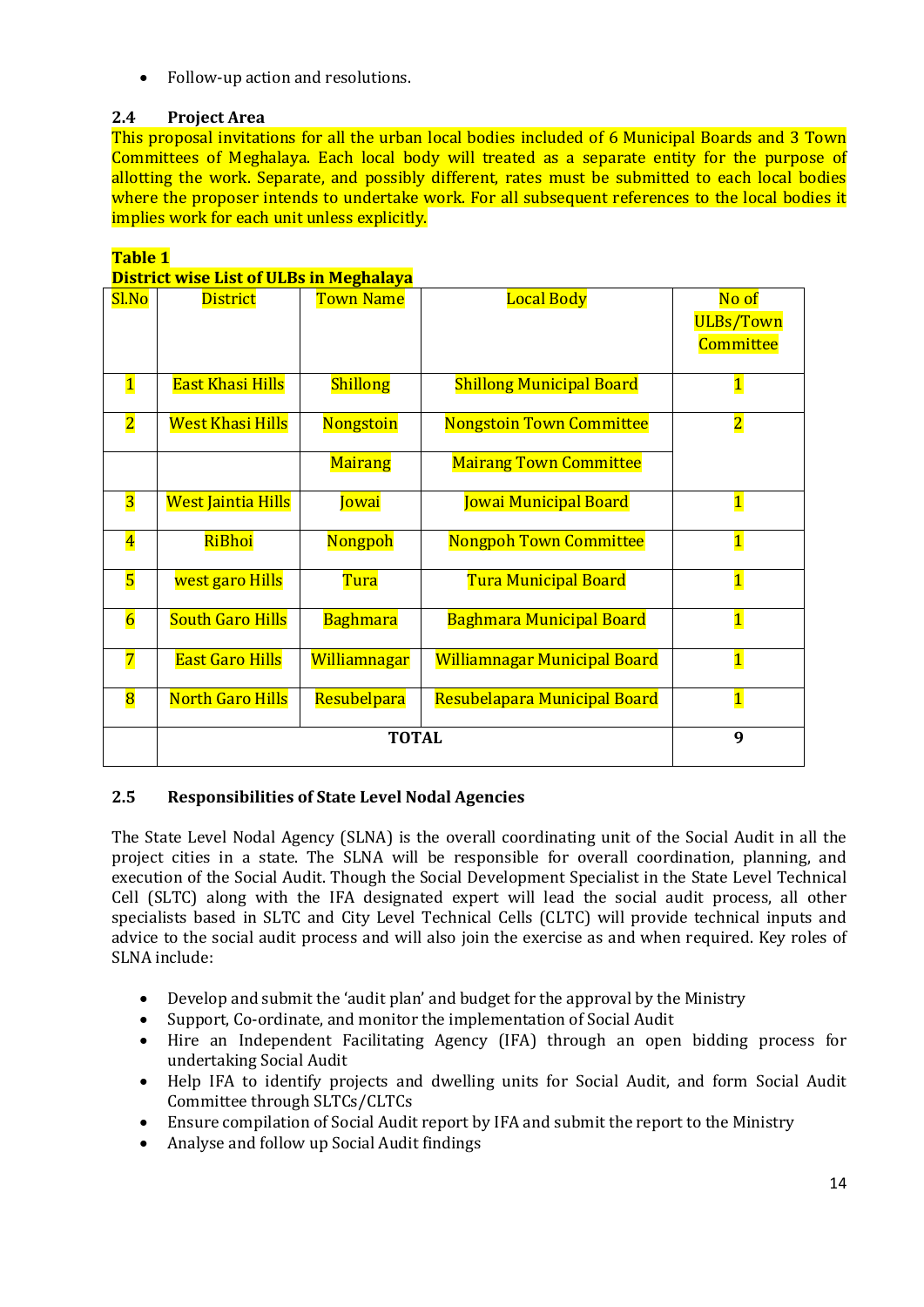#### **2.6 Role of SLTCs and CLTCs**

- SLTCs and CLTCs should depute their Social Development Specialist or any other appropriate specialist to work closely with the Social Audit Expert from the IFA, not only in an advisory capacity but also as support to the entire Social Audit process.
- Specialists from SLTC/CLTC should assist the social audit in identification of projects and dwelling units for audit, liaison with the ULB senior management team, accessing relevant documents, form Social Audit Committees, and organising public meetings and group discussions in the field.

#### **2.7 Urban Local Bodies and their Responsibilities**

- Support formation of Social Audit Committees by the IFA
- Create enabling environment for social audit
- Share all relevant and available Mission related information/documents required for social audit
- Provide feedback, suggestions, on the resource materials, tools, checklists, formats, and approve the report prepared by the IFA
- Participate in all relevant public meetings on Social Audit and share Social Audit findings to important stakeholders
- Analyse social audit findings and address the issues and gaps identified by the Social Audit Committee

#### **2.8 Role of Independent Facility Agency (IFA)**

- Provide dedicated Social Audit expert/s to conduct Social Audit
- Complete Desk Research/Documents Audit using all relevant HFA Project related reports
- Select projects and dwelling units for Social Audit, as per the process outlined in the Guidelines
- Develop city wise plans and calendar for Social Audit, in consultation with Urban Local Bodies (ULB)
- Design tools for Social audit, form and train Social Audit Committee members, facilitate all social audit related meetings, and ensure systematic data collection during the field work by efficiently guiding the process.
- Facilitate the formation of Social Audit Committee (SAC) in consultation with the ULB to conduct social audit in the identified cities.
- Complete Social Audit process by being sensitive to local socio-cultural context and by ensuring the democratic spirit and underlying principles of social audit.
- Prepare Social Audit report and share it with the ULB, SLNA, and to any other stakeholders, as advised by SLNA.

#### **2.9 Area of Social Audit**

Any Urban Local Body in Meghalaya, selected by the IFA and SLNA (MUDA)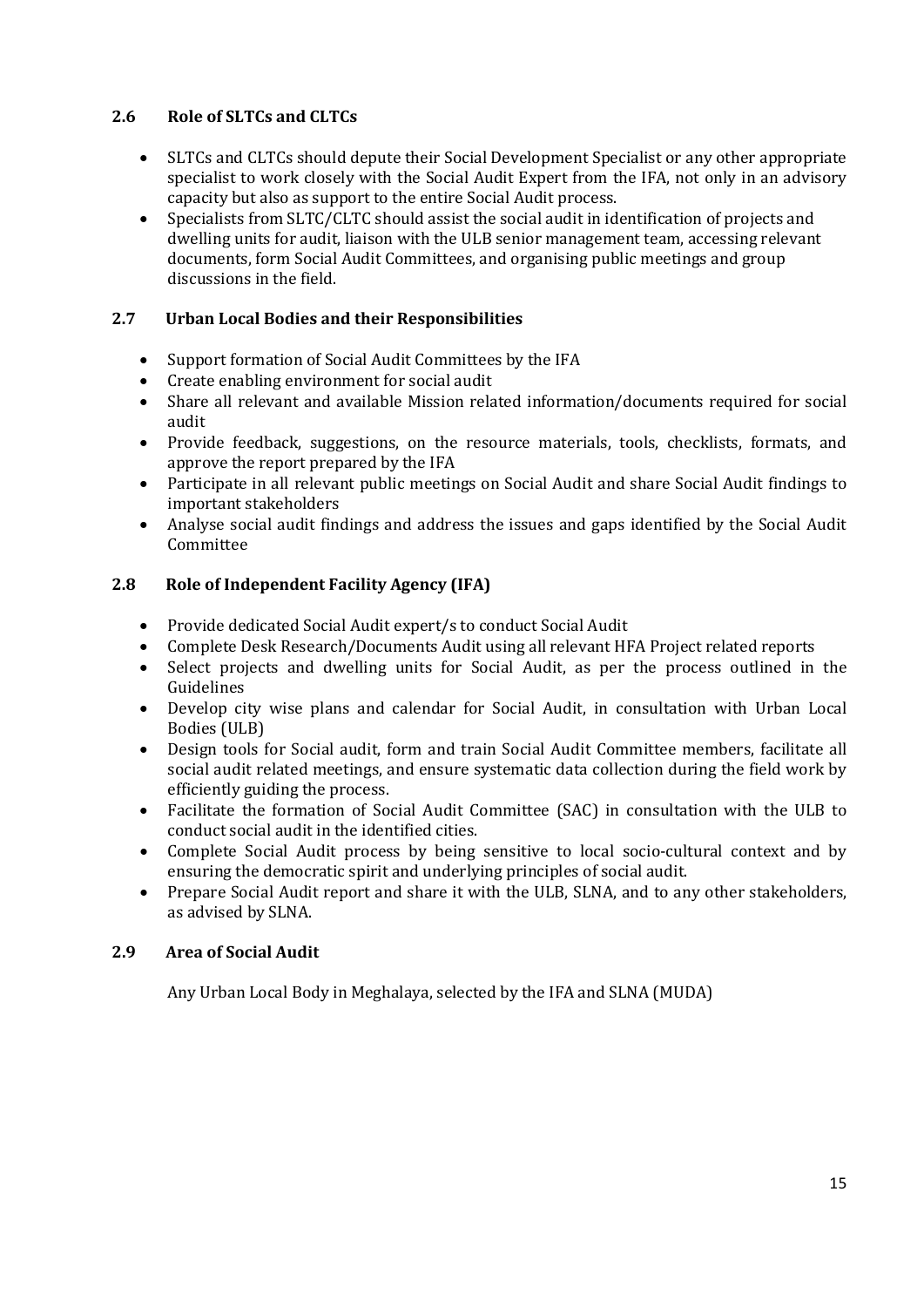#### **3. Scope of Work, Time frame and Deliverables of Social Audit agencies**

#### **3.1 Preparation of Social Audit**

#### **Preparatory activities of Social Audit are:**

- Creating an enabling environment for Social Audit
- Systematic selection of projects and dwelling units
- Stakeholder Mapping<br>• Formation of 'task has
- Formation of 'task based' sub-committees, and assigning a Documents Auditor<br>• Identification of issues for audit
- Identification of issues for audit
- Development of Social Audit tools

#### **3.2 Creating Enabling Environment for Social Audit**

- ULBs must create beneficiary awareness on the services, cost, standards, procedures time frames, available mechanisms for grievance redressal by conducting meetings and through use of locally available media
- ULBs should encourage stakeholders in the project area to take part in consultations about the project implementation
- Capacity building and orientation of various stakeholders and agencies involved in the audit process is necessary. An initial orientation on Social Audit to the officials to be made by the IFA in the first meeting with the ULB. This will be followed up by further orientation training during the social audit meeting, as explained in section IX
- Beneficiary members from the marginalized communities should be treated as equal partners throughout the social audit process.

#### **3.3 Systematic Selection of Projects and Dwelling units**

- To begin with 5-10% of the approved projects are selected for social audit, using random sampling technique.
- All projects selected for audit should have at least 100 dwelling units grounded for construction with beneficiaries identified. If any selected project does not meet this requirement of 'minimum 100 dwelling units', it should be replaced with another project with required number of dwelling units, through random sampling.( List of ULBs – grounded DUs – more than 100 Nos. is attached herewith)
- The sampling process should also ensure 'purposive' inclusion of a cross section of projects belonging various 'verticals ', 'durations', 'levels of completion', and 'population groups' for audit Projects with maximum number of beneficiaries from SC, ST, minority, transgender and differently abled person backgrounds should be preferred for including in Social Audit

| Sl. No | <b>ULBs/Town</b><br><b>Committees</b> | <b>No of Beneficiaries</b> | <b>DUs grounded</b><br>(in numbers) |
|--------|---------------------------------------|----------------------------|-------------------------------------|
|        | <b>Shillong</b>                       | $32 + 75$                  |                                     |
|        | <b>Nongstoin</b>                      | 194                        |                                     |

#### Table 2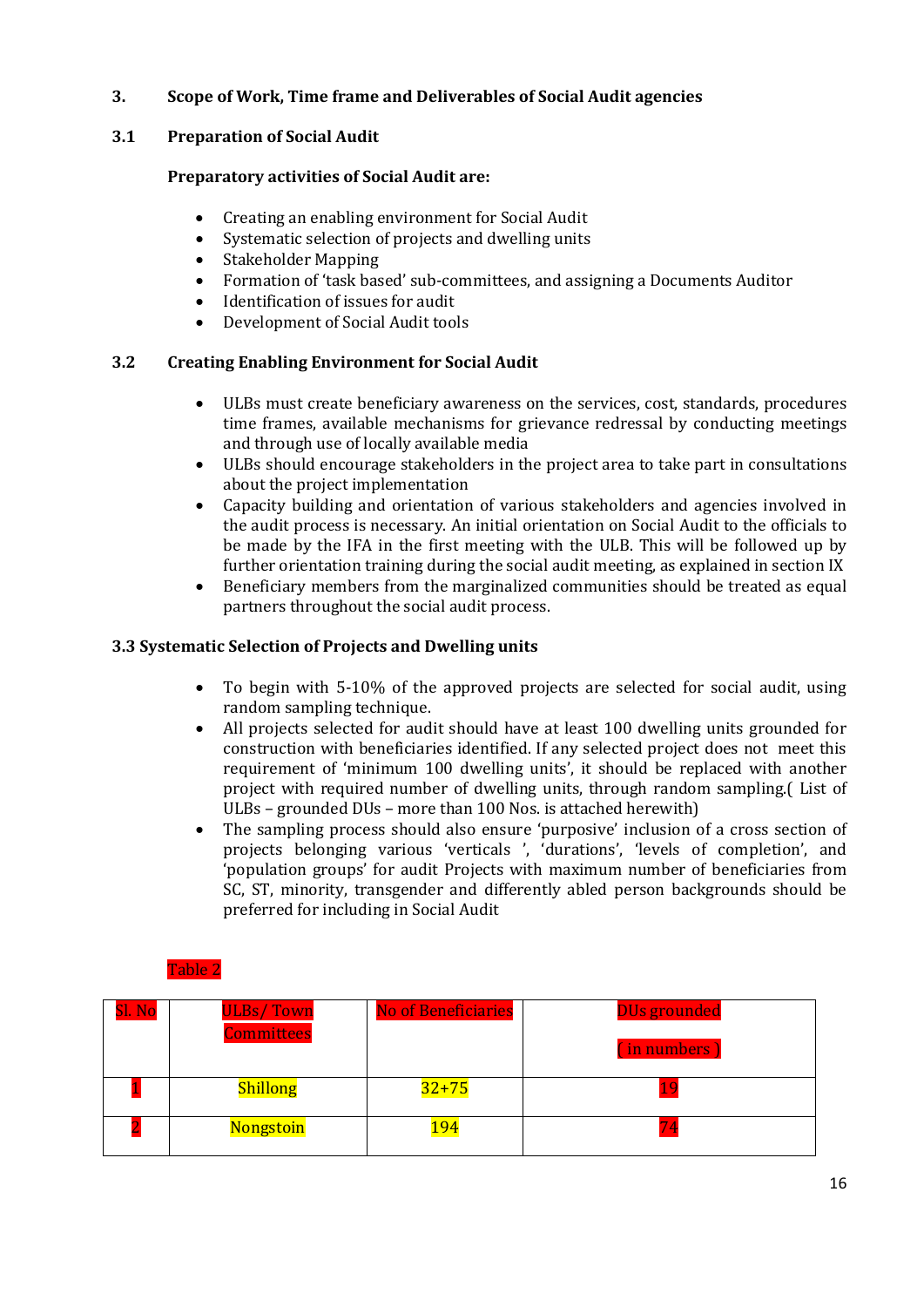|   | Mairang         | <u> 183</u> | 41  |
|---|-----------------|-------------|-----|
|   | Jowai           | <u> 119</u> | 07  |
|   | Nongpoh         | 479         | 110 |
|   | <b>Tura</b>     | $167 + 402$ | 03  |
|   | <b>Baghmara</b> | 661         |     |
| 8 | Williamnagar    | <b>141</b>  | 08  |
|   | Resubelapara    | 709         |     |
|   |                 | 2132        | 262 |

As per Social Audit plan of Meghalaya, we would like to select 5 ULBs from the above list on random basis,

#### **3.4 Budget for Social Audit as per the Social Audit Plan**

Table 3

| SN                      | Particulars (as on _                      |                                        |
|-------------------------|-------------------------------------------|----------------------------------------|
| $\mathbf{1}$            | Total number of DUs approved under        | 735                                    |
|                         | the HFA Mission in the state              |                                        |
| $\overline{\mathbf{2}}$ | <b>Total Number of ULBs grounded more</b> | 01                                     |
|                         | than 100 DUs                              |                                        |
| $\overline{\mathbf{3}}$ | Total number of ULBs to be selected       | $\overline{\mathbf{5}}$                |
|                         | for Social Audit                          |                                        |
| $\overline{\textbf{4}}$ | Number of Dwelling Units covered in the   | <b>100</b> 10% [Minimum of 100 Unit]   |
|                         | <b>Social Audit</b>                       | whichever is higher) from the selected |
|                         |                                           | <b>ULBs</b>                            |
| $\overline{\mathbf{5}}$ | <b>Expected Budget</b>                    | 3,50,000 (For 5 cities as per Social   |
|                         |                                           | <b>Audit Guidelines)</b>               |

#### **3.5 Stakeholder Mapping**

IFA in consultation with the CLTC will do 'stakeholder mapping' of the project at the city level. An indicative list of stakeholders of the HFA Mission should include:<br>• Direct beneficiary groups of all the available 'verticals' of

- Direct beneficiary groups of all the available 'verticals' of the HFA<br>• Elected Representatives/MLAs/MPs/other Local Self Governmen
- Elected Representatives/MLAs/MPs/other Local Self Government bodies<br>• Staff of ULB, CLTC and other state level agencies responsible for project
- Staff of ULB, CLTC and other state level agencies responsible for project implementation in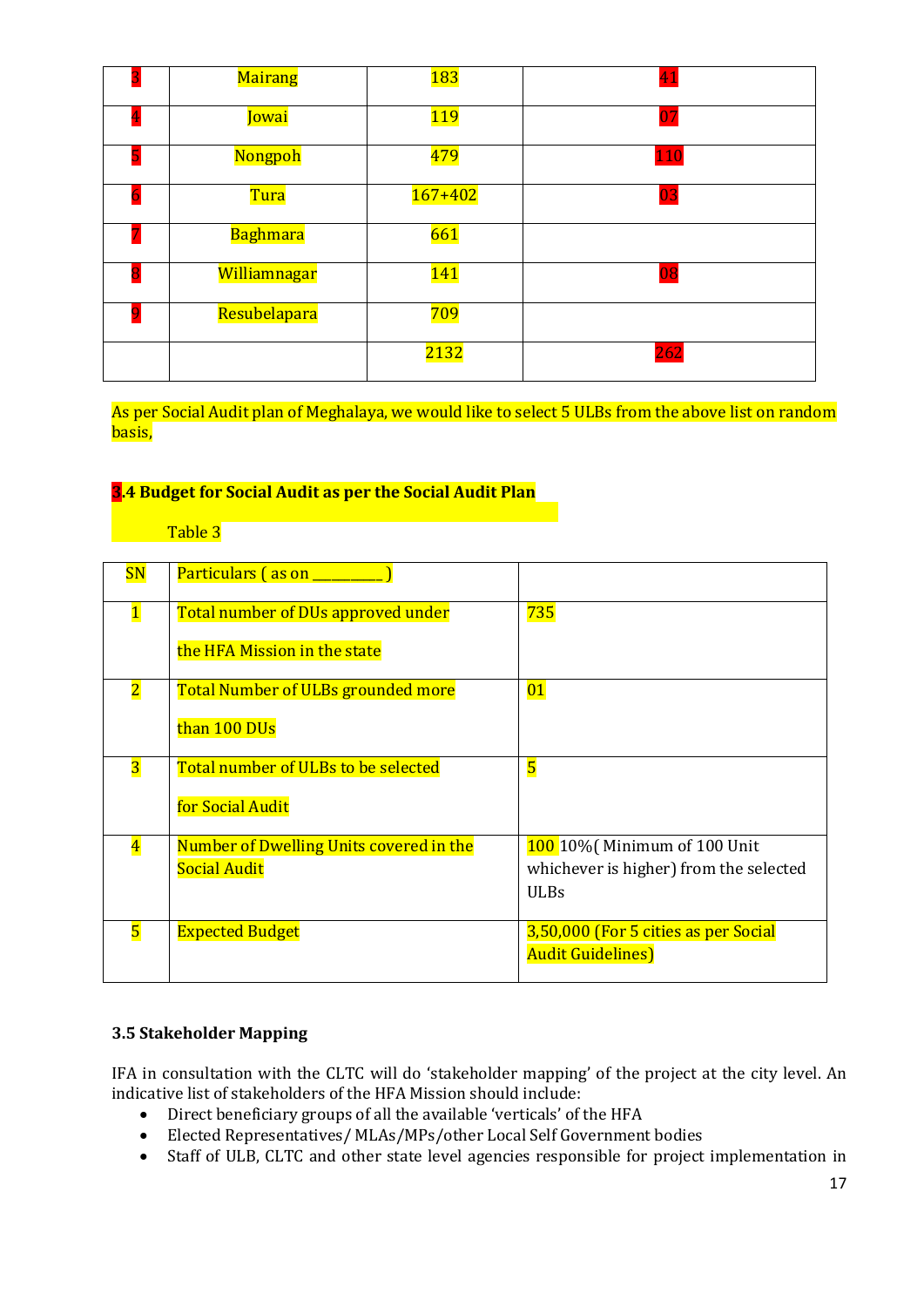the project area

- Private Agencies/Contractors/Lending Institutions associated with the project
- Citizen Organizations, Community Groups, and RWAs Voluntary organizations/ institutions/CSOs/CBOs and other similar groups
- Students of architectural/design institutes, universities, social science research and training institutions in the district where the projects and dwelling units are located
- Any other relevant stakeholder groups from the project area

#### **3.6 Formation of Social Audit Committee**

From the list of stakeholders, IFA in consultation with CLTC will form a Social Audit Committee (SAC) by including people of integrity, good reputation and interested in joining the social audit process.

- The strength of SAC should not be more than 30 members or less than 20 members.
- The Social Audit Committee should ensure representation from the beneficiary community and from institutions/CBOs having prior experience in conducting social audit related exercises.
- There should be adequate representation of women, minority and backward castes, transgender and differently abled person in the Committee.

#### **3.7 Key responsibilities of the Social Audit Committee are:**

- Create awareness among stakeholders and encourage participation of beneficiaries
- Collect, examine and verify relevant information related to the implementation of the HFA Projects and Dwelling Unit
- Record information collected through consultations and discussions<br>• Prepare reports based on the information gathered through
- Prepare reports based on the information gathered through the audit process by incorporating various issues, facts, and complaints that came up during the audit process
- Support IFA in Organizing public/community meetings and in informing the beneficiaries and stakeholders on audit outcomes
- Support IFA to prepare Social Audit Reports
- Support ULBs to follow up on Social Audit Reports

#### **1.8 Formation of 'Task Based' Sub-committees and Assigning a 'Documents Auditor' within SAC**

- The Social Audit Committee should be further divided into sub groups to undertake tasks such as collection of information through interviews, conducting group discussions and public hearing, and compilation of report etc.
- One expert member of SAC should act as 'Documents Auditor' for verifying financial statements and other records
- IFA should equip the 'Documents Auditor' with 'check list' to be used for documents audit and through ULB should provide access to all the relevant records required to complete his task.
- Documents Auditor' should complete review of all relevant documents prior to the 'social audit meeting'

#### **3.9 Identification Issues for Social Audit**

The broad issues/parameters of Social Audit are around awareness, inclusion, participation, efficiency, effectiveness transparency, quality, and accountability of the project being implemented and these should be examined. Based on the socio-cultural context of the city, the implementation stage of the project, and the feedback from stakeholders, the IFA may further extrapolate key issues/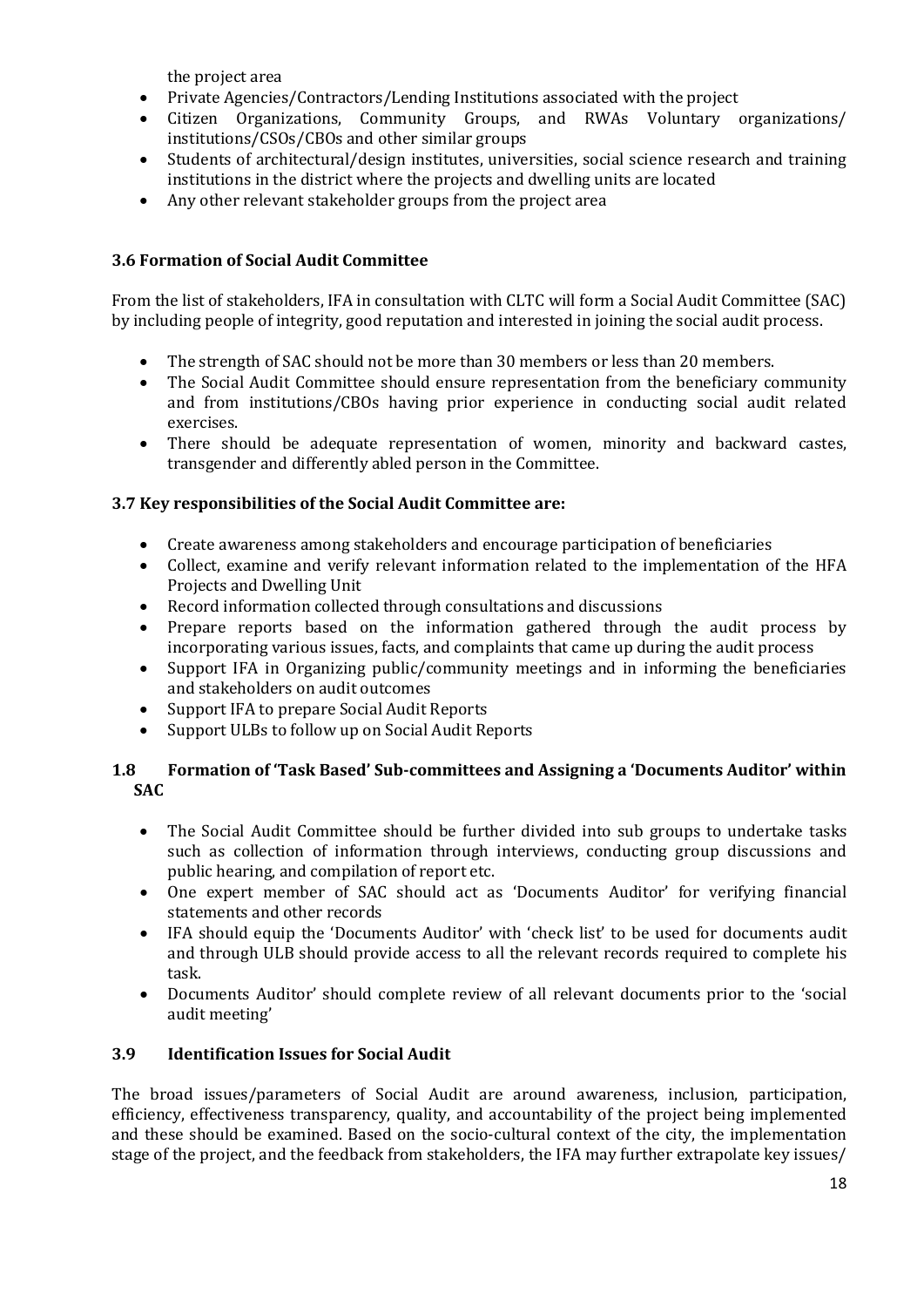parameters to be included in the social audit.

#### **3.10 Developing Tools for Social Audit**

Besides an information gathering exercise, Social Audit is a tool for social mobilization and sensitization of Mission objectives to a wide range of stakeholders.

#### **Table 4**

Issues/Parameters and indicators to be used for Social Audit

| <b>Parameter</b>                                                                                                                                                                                                                                                                               | <b>Indicator</b>                                                                                                                                                                                                                                                          |  |
|------------------------------------------------------------------------------------------------------------------------------------------------------------------------------------------------------------------------------------------------------------------------------------------------|---------------------------------------------------------------------------------------------------------------------------------------------------------------------------------------------------------------------------------------------------------------------------|--|
| Awaremess                                                                                                                                                                                                                                                                                      | Awareness of beneficiaries about their entitlements from the HFA Mission                                                                                                                                                                                                  |  |
| Inclusion                                                                                                                                                                                                                                                                                      | Proportion of marginalized communities: SC/ST/OBC/minorities/differently<br>abled person/transgender manual scavengers/women with<br>overriding<br>preference to widows) etc. among beneficiaries.                                                                        |  |
| Participation                                                                                                                                                                                                                                                                                  | Involvement of beneficiaries, CBOs/CSOs/ co-implementing agencies (e.g.<br>banks/builders) in project related consultations and nature and frequency of<br>consultations with these groups                                                                                |  |
| <b>Effectiveness and</b><br>Identification of right beneficiaries. Whether the construction<br>Efficiency<br>activities are being completed as per the planned duration, specifications and<br>standards. Satisfaction about Project related services in meeting beneficiary's<br>requirements |                                                                                                                                                                                                                                                                           |  |
| Tranparency                                                                                                                                                                                                                                                                                    | Proactive disclosures of project details including financial details by ULBs in the<br>public domain                                                                                                                                                                      |  |
| <b>Quality Monitoring</b>                                                                                                                                                                                                                                                                      | Existence of any technical group/committee with members different from those<br>involved in project implementation. Periodic reviews of project activities and<br>actions taken on gaps found. Visits by ULB/CLTC staff to project sites.                                 |  |
| Accountability                                                                                                                                                                                                                                                                                 | Measures taken to avoid malpractices and corruption Mechanisms on grievance<br>redressal and awareness of mechanisms for grievance redressal. Instances of<br>grievances/complaints escalated to ULB authorities and duration of resolving<br>those grievances/complaints |  |
| Issues                                                                                                                                                                                                                                                                                         | Any unresolved issues or complaints                                                                                                                                                                                                                                       |  |

#### **Table 5**

#### **Tools to be used for Social Audit**

| Review of | All relevant documents should be reviewed based on a Checklist. IFA with the   |
|-----------|--------------------------------------------------------------------------------|
| Documents | help of Documents Auditor (deputed by the Social Audit Committee) should       |
|           | gather all required information prior to the Social Audit Meeting. Besides     |
|           | Project's relevant financial statements the Documents Review should include    |
|           | Housing For All Plan of Action (HFAPOA), Detailed Project Report (DPR), Annual |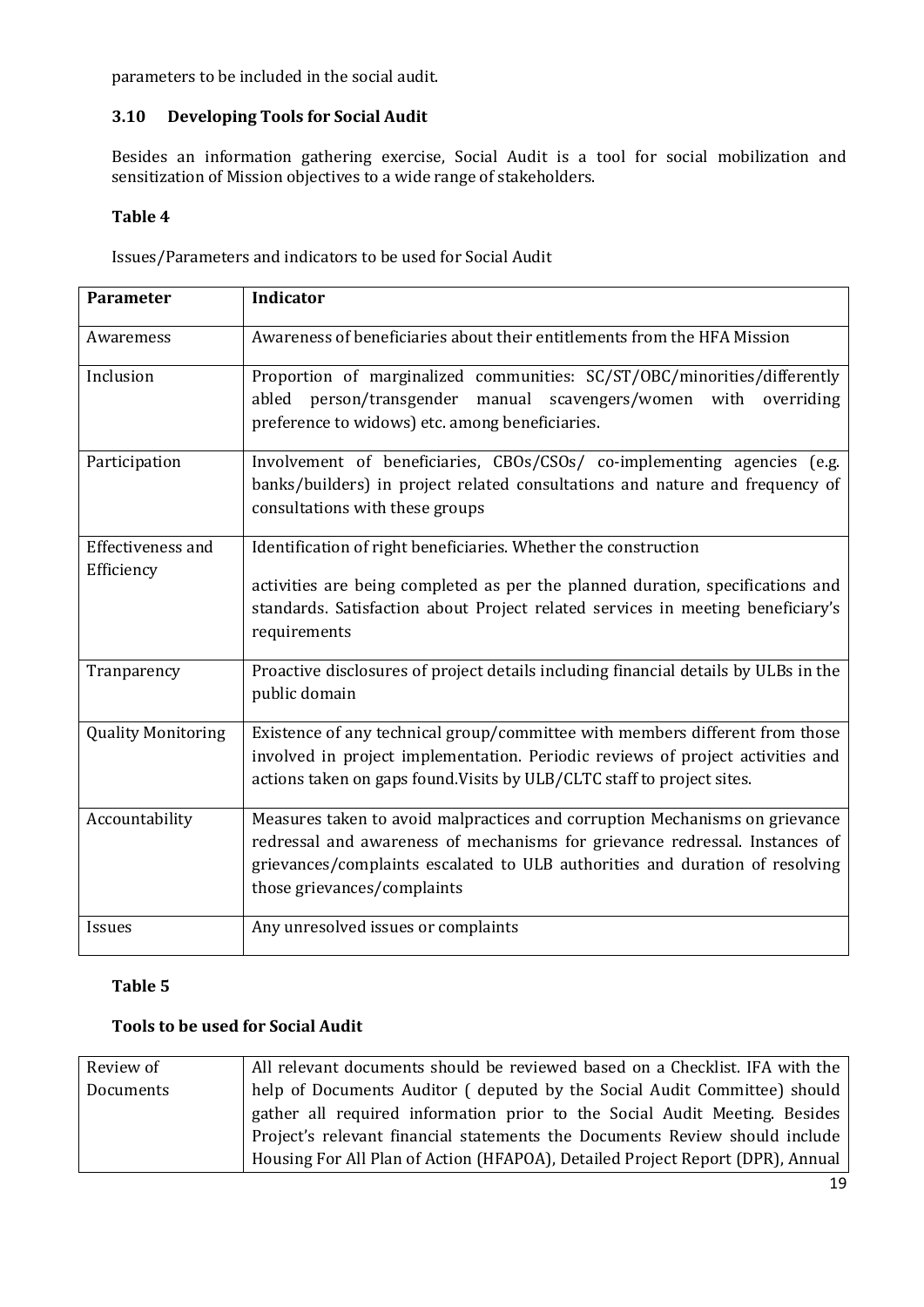|                                                       | Implementation Plan (AIP), Quaterly Progress Report (QPR) and any other<br>relevant document including media reports about the Project and Mission.                                                                                                                                                                                                                                                                                                                                                                                                                                                                                                                                                                                                                                                       |
|-------------------------------------------------------|-----------------------------------------------------------------------------------------------------------------------------------------------------------------------------------------------------------------------------------------------------------------------------------------------------------------------------------------------------------------------------------------------------------------------------------------------------------------------------------------------------------------------------------------------------------------------------------------------------------------------------------------------------------------------------------------------------------------------------------------------------------------------------------------------------------|
| <b>Public Hearing</b>                                 | Public Hearing should be conducted at a public place accessible to everybody in<br>the city where the audit happens. Beneficiaries of the selected Projects as well as<br>those belonging to all the vertical of PMAY in the city ULBs where Social Audit<br>takes place should be invited and encourage to Participate in Public Hearings.<br>Prior to schedule Public Hearings, the beneficiaries and stakeholders should be<br>informed through pamphlets/leaflets and/ or newspaper/<br>suitably<br>advertisements. Ideally Public Hearings should be scheduled on a public holiday<br>or any other convenient day as per the area involved in the Audit. The<br>parameters on which the auditors may gather feedback from the beneficiaries<br>through the Public Hearing must include in the report |
| Key Informant<br>Interviews with<br>service providers | Semi structure questionnaires should be used to collect relevant information<br>from concerned ULB officials on the Projects and Dwelling Units to be audited                                                                                                                                                                                                                                                                                                                                                                                                                                                                                                                                                                                                                                             |
| <b>Group Discussion</b>                               | Group Discussions with the invited members of beneficiary and communities<br>should be done to understand community perspective/perception of the Project<br>especially gaps in the Project Implementation Process.                                                                                                                                                                                                                                                                                                                                                                                                                                                                                                                                                                                       |
| In depth interviews                                   | In depth interviews should be conducted with the beneficiaries to gain first hand<br>information on the working of the Project, the issues and challenges faced at<br>personal level.                                                                                                                                                                                                                                                                                                                                                                                                                                                                                                                                                                                                                     |

- Out of the five tools listed above, the first three are important namely Review of Documents, Public hearing and Key informant interviews are essential and should be used in all Social Audits
- Group Discussions and Indepth Interviews are also very important tools to understand nuances of the issues and these should also be used though these two tools maybe excluded in rare cases depending on the issues included in Social Audit
- IFA should prepare Checklist for Document Review, Public Hearing and Group Discussion.<br>• IFA should prepare Interview guides (for in depth interviews and Key informant interview
- IFA should prepare Interview guides (for in depth interviews and Key informant interviews) and also should identify respondents using systematic sampling techniques generally used in qualitative research.

#### **3.11 Social Audit Meeting**

After completing all the preparatory works as discussed above, IFA should invite the SAC for an intensive 2-day meeting cum field work, preferably on a weekend/holiday at a centrally located place (like a town hall) where participants could easily come in. SAC should be given at least a week's notice for the event.

#### **Day 1**

• On the first half of the first day of the Meeting, participants should be thoroughly oriented on the project, its objectives, sensitive aspects of the audit process and how to handle these sensitive aspects with care, the process to be followed, and the tools to be used. The Documents Reviewer will also make a very brief presentation on his findings.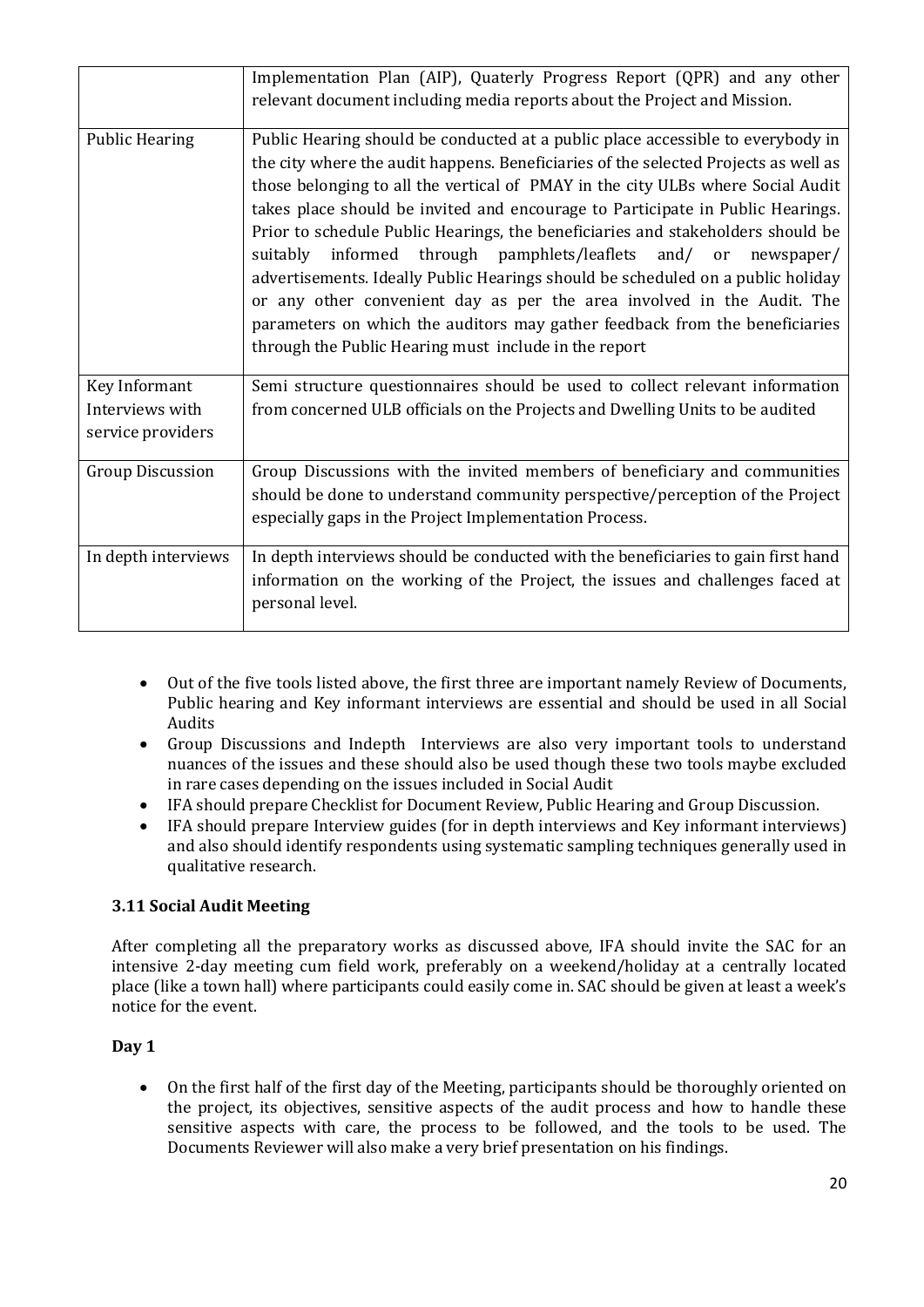- The second half of first day will be used for explaining the process of social audit and the methods to be used for the field work.
- Towards the end of the first day, participants will be grouped into 'task based subcommittees' - ideally into five sub committees IFA will ensure that the sub-committees will have experienced experts who will ensure systematic information gathering, during the audit process.

#### **Day 2**

- During the first half of day-two of the Social Audit meeting, sub-committees will go directly to their assigned Project related sites and collect the required information, using the checklists/guides given to them. All information gathering exercises including Public Meeting should be concluded before lunch time and all the Social Audit team members will reassemble to complete the Audit process.
- The first half of the afternoon should be used for compilation and presentation of reports by the subcommittees. A consolidated brief report will then be presented in a plenary and should get the approval of SAC members as well as of the ULB representative present at the Meeting.
- The senior representative of the ULB present in the plenary has the right to embargo/withheld the brief consolidated Audit report from public dissemination, if the report has any sensitive information hostile to the Mission's success. However, She/he will have no right to influence the content of the report which was discussed and approved by the SAC in the plenary meeting. All such reports should be sent to Ministry of Housing and Urban Affairs through SLNA for immediate review and follow up.
- At the end of the plenary, a brief consolidated report with key findings of each of the subgroups, should be ready for pubic dissemination
- A larger public meeting and/or a press release (optional) may be organized towards the end of the second day to let everyone know the preliminary findings of the social audit. In addition to sharing the Social Audit findings in the public meeting and optional press release on the second day of the social audit workshop, Social Audit reports should be further disseminated to stakeholders for feedback. This dissemination can be within additional meetings, through newspaper reports, hoardings, local cable TV/local radio, in ULB's website etc. Based on the issues raised in the Social Audit Report, the ULB shall frame its future course of action. ULBs are responsible for the follow up of various actions to be taken

#### **3.12 Social Audit Reports**

A detailed city level report as per the format given in Annexure 1 should be submitted to

the Municipal Secretary/appropriate authority of the ULB within a week after the Social Audit. This report must also be circulated among all the stakeholders of the project, especially among the SAC members. Upon receiving the report, the Municipal Secretary of the ULB may take actions as deemed fit for correction or improvement of the Project's social performance indicators. A consolidated state level report, duly signed by the state Mission Director/competent authority should be sent to the Ministry of Housing and Urban Affairs. Though a similar format of city level report given in Annexure can be used for

preparing the state level report, it should be written as a consolidated state level report. Ministry may ask city level reports later, in case there is need. Any Body formed by the Government of India, such as District Level Advisory and Monitoring Committee (DLAMC) has the right to review social audit reports. Upon receiving and reviewing the state level report, the CSMC reserves the right to take any appropriate action regarding release of instalments for funding of the project or any other measure as deemed necessary.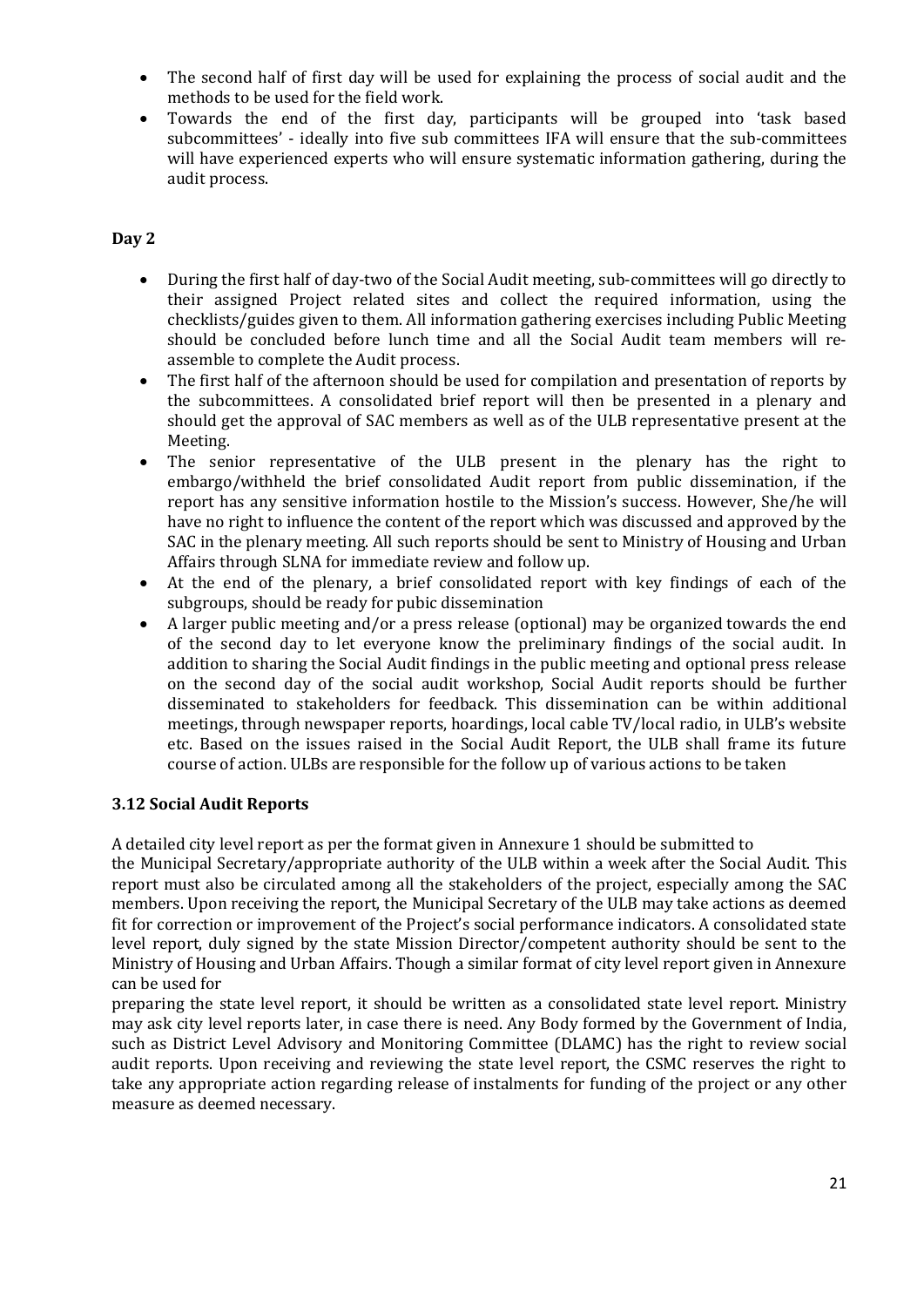## **4 Selection process for Social Audit – Independent Facilitating Agency**

#### **4.1 Who can Apply**

The Agency should be registered under Indian Societies Registration Act/Indian Trust Act/ Indian Religious and Charitable Act as a non–profit institution or a company registered under the Companies Act or under relevant state acts for at least three year. Education institution and research institution who are working in this field, at least 3 years experience can also participate in the bidding process.

- Interested Agencies may download the complete Request for Proposal (RFP) document from the website <u>www.meghurban.gov.in</u> from 1st November, 2018
- Interested Agencies may submit their proposals along with a non-refundable demand draft of Rs 5000/-(Rupees Five Thousand Only) as cost of RFP and an EMD/Security Deposit of Rs 25,000/- (Rupees Twenty Five thousand Only) as prescribed in the RFP document (refundable). No proposals will be accepted without the Bid Security.
- Proposal received without Cost of RFP document & EMD/Security Deposit is ineligible.
- The last date for submitting the bids is 22<sup>nd</sup> November, 2018 up to 3.00 PM

#### **4.2 Experience of the Applicant Organization (Provide responses in not more than 100 words)**

- Experience of using social accountability/participatory tools/methodologies including experience of conducting Social Audit of housing projects in the urban sector.
- Experience of working with a variety of stakeholders including state governments and city level administrative bodies.
- Experience of engaging CBOs and NGOs.
- Suitable human resources to undertake the required number of social audits.

#### **4.3 Mechanism**

SLNA shall communicate clear directions and guidance to ULBs and Implementing Agencies for extension of cooperation, sharing of information and all necessary assistance to IFA. Mission Directorate will have close coordination with SLNA on this aspect.

### **5 Bid- Submission and Evaluation**

Separate Technical and Financial bids should be submitted to SLNA in two separate sealed envelopes super scribed in the envelope as "Envelope No.1 (Technical bid for Social Audit for PMAY Projects" and "Envelope No.2 (Financial bid for Social Audit for PMAY project)". A PMAY Projects" and "Envelope No.2 (Financial bid for Social Audit for PMAY project)". A Pre-bid conference would be held by SLNA to provide clarifications as may be necessary. SLNA reserves the right to accept or reject any bid. Only valid technical and financial bids are eligible.

#### **5.1 Mode of submission**

EOI shall be submitted in two sealed cover

- Technical Bid
- Financial Bid

The qualification, experience, profile etc of the agency shall form part of the Technical Bid. The rate quoted for the work, covered in the EOI shall form part of the Financial Bid. The Technical Bid will open in the first instance. Financial Bid will be opened only to those who are qualified in the technical bid.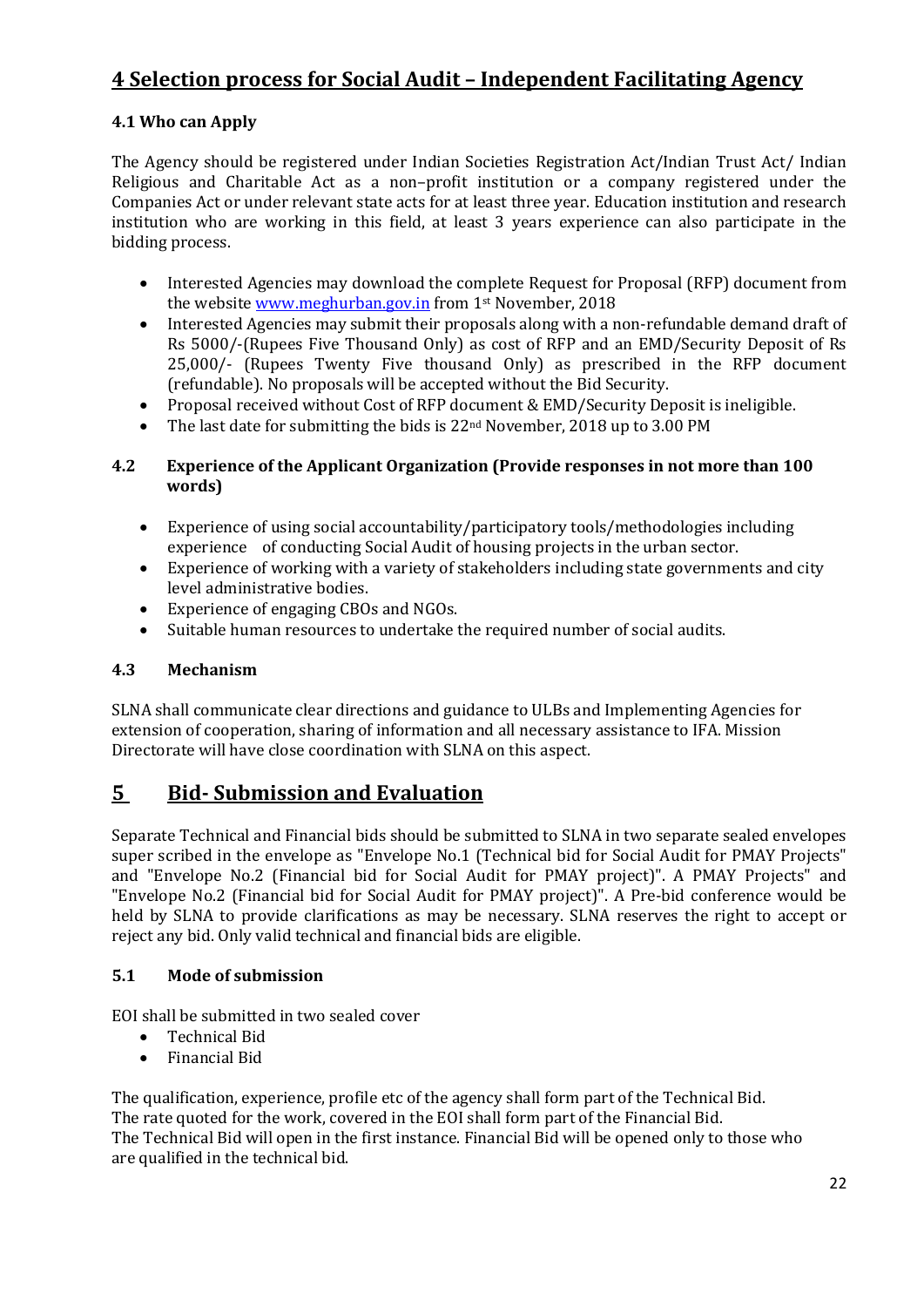#### **5.2 Mode of Dispatch**

The EoI documents should be in complete shape in all respects and it should be addressed to:

Mission Director (PMAY) cum Director Urban Affairs, Raitong Building, Secretariat Hill, Shillong 793001

Advanced copy can be send to pmaysocialaudit2017@gmail.com of UHM.

#### **5.3 Late Bids**

Bids received after the due date and time will not be accepted. MUDA will not be responsible for any delay or non-receipt/ non-delivery of the documents. No further correspondence on the subject will be entertained.

#### **5.4 Deviations**

The bidder may not provide any deviation / non-compliance to the contents of this RFP document. Any deviation /non-compliance may lead to rejection.

#### **5.5 Failure to Agree with the Terms and Conditions of the RFP**

Failure of the successful Agency to agree with the Terms & Conditions of the RFP shall constitute sufficient grounds for the cancellation of the award. In such event, MUDA may award the work to the next best value bidder or call for new bids from interested bidders. In such a case, MUDA shall summon the Performance Bank Guarantee of the successful bidder.

#### **5.6 Termination**

Under this Agreement, MUDA may, by written notice terminate the Agencies in the following ways.

- Termination by Default for failing to perform obligations under the agreement or if the quality is not up to the specification or in the event of non-adherence to time schedule.
- Termination for Convenience in whole or in part thereof, at any time
- Termination for Insolvency if the Agency becomes bankrupt or otherwise insolvent. In all the three cases termination shall be executed by giving written notice to the Agency. No consequential damages shall be payable to the Agencies in the event of such termination.

#### **5.7 Pre-bid Meeting**

Prior to opening of the pre-qualification and technical bid, a pre-bid meeting at the discretion of Mission Director cum Director, Urban Affairs, will be held in the State Mission Office on 13<sup>th</sup> November, 2018. Interested bidders are free to participate in the pre-bid meeting for any clarification.

#### **5.8 Opening of EoIs**

The sealed EOI document will be received up to . Technical Bid will be opened on 22-11-2018 and Financial Bid will be opened on 22-11-2018, by the Mission Director cum Director, Urban Affairs, or any other Officer authorised by him on his behalf at the office MUDA, in the presence of the Head of the Institutions or their representatives who may be present at the time of opening. The representatives of the Independent Facilitating Agency (IFA) who are attending the opening of the EoI document should bring a letter of authorisation from the Head of the Independent Facilitating Agency (IFA), which they represent to identify their bonafide.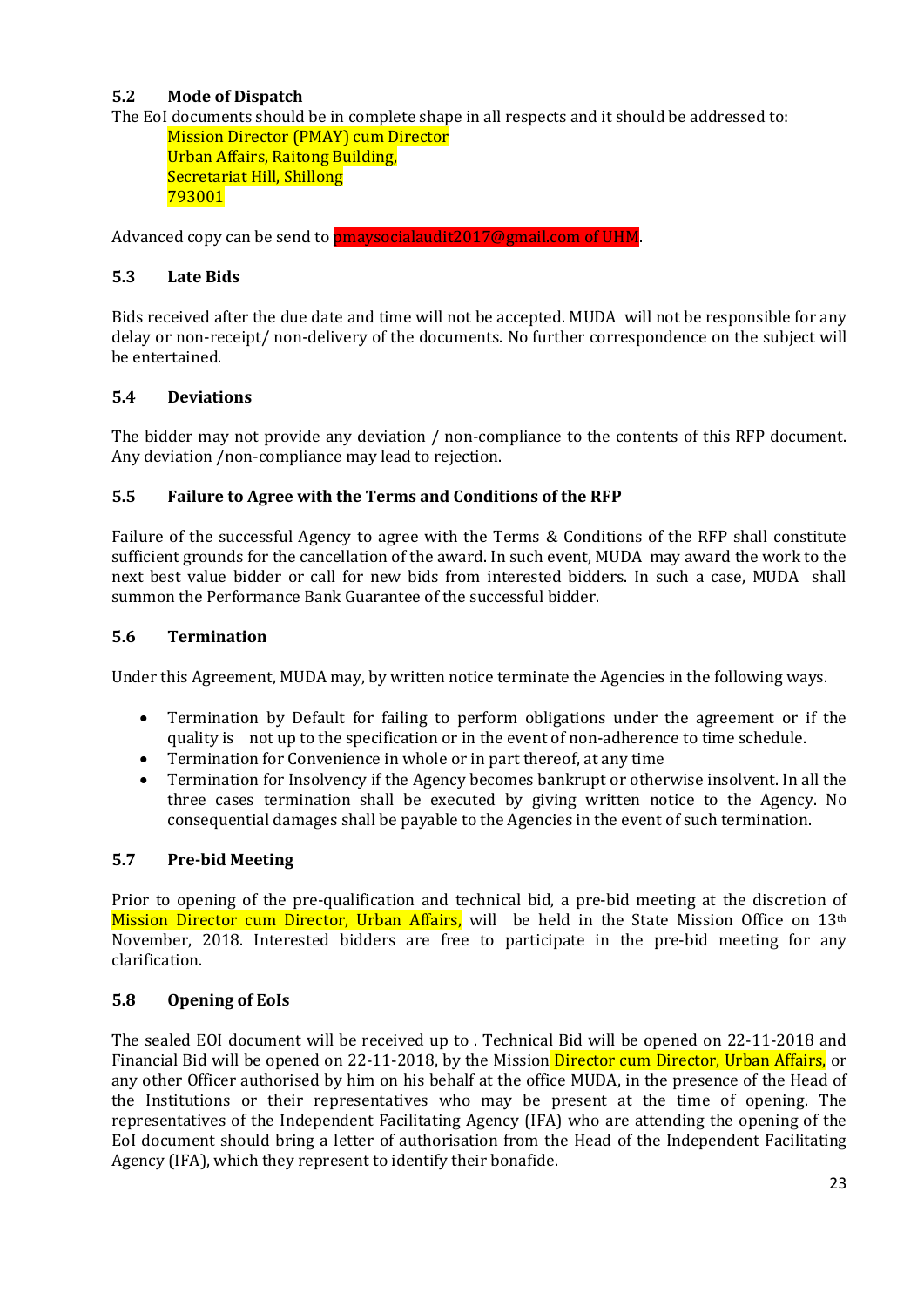EoI document received herein with incomplete information will be summarily rejected.

#### **5.9 Right of Acceptance and Withdrawal**

The final acceptance of Independent Facilitating Agency (IFA) will entirely be vested with the Director, Urban Affairs, Raitong Building, Secretariat Hill, Shillong, who reserves the right to accept or reject, without assigning any reason whatsoever in part or in full. After acceptance of the Independent Facilitating Agency (IFA) by Director, Urban Affairs, Shillong, the Independent Facilitating Agency (IFA) shall have no right to withdraw its acceptance..

EoI document received herein with incomplete information will be summarily rejected.

#### **5.10 Execution of Agreement**

In the event of accepting the EoI, the successful Audit Agency should execute an agreement for the fulfilment of the contract in the stamp paper for Rs.200/- in the form prescribed by the **Director**, Urban Affairs, Raitong Building, Shillong, within one week from the date of acceptance of the Independent Facilitating Agency (IFA). The successful bidder shall submit BG or DD for 5% of the total value of the contract. The incidental expenses in the execution of agreement shall be borne by the Independent Facilitating Agency (IFA). The conditions stipulated in the agreement form should be strictly adhered to and violation of any of the conditions will entail termination of the contract without prejudice to the rights of the **Director, Urban Affairs, Raitong Building, Shillong.** 

#### **5.11 Jurisdiction**

All legal disputes, which may arise, shall be within the jurisdiction of Meghalaya High Court.

#### **5.12 Terms of Payments**

All payments against the services rendered under the package shall be released on stage wise completion of the services including submission of the 'Deliverables' and subject to acceptance, approval and certification in accordance with provisions of Terms of Payment as specified below: The terms of payment shall be as follows:

| S. No<br><b>Milestone</b> |                                                           | % of Fee |
|---------------------------|-----------------------------------------------------------|----------|
| 1.                        | Signing of Agreement                                      | 10%      |
| 2.                        | Selection of ULBS and Dwelling Units for<br>Social Audit  | 10%      |
| 3.                        | Developing tools for Social Audits and 2<br>days meetings | 10%      |
| 4.                        | Submission of Draft Report                                | 30%      |
| 5                         | Submission of Final Report                                | 40%      |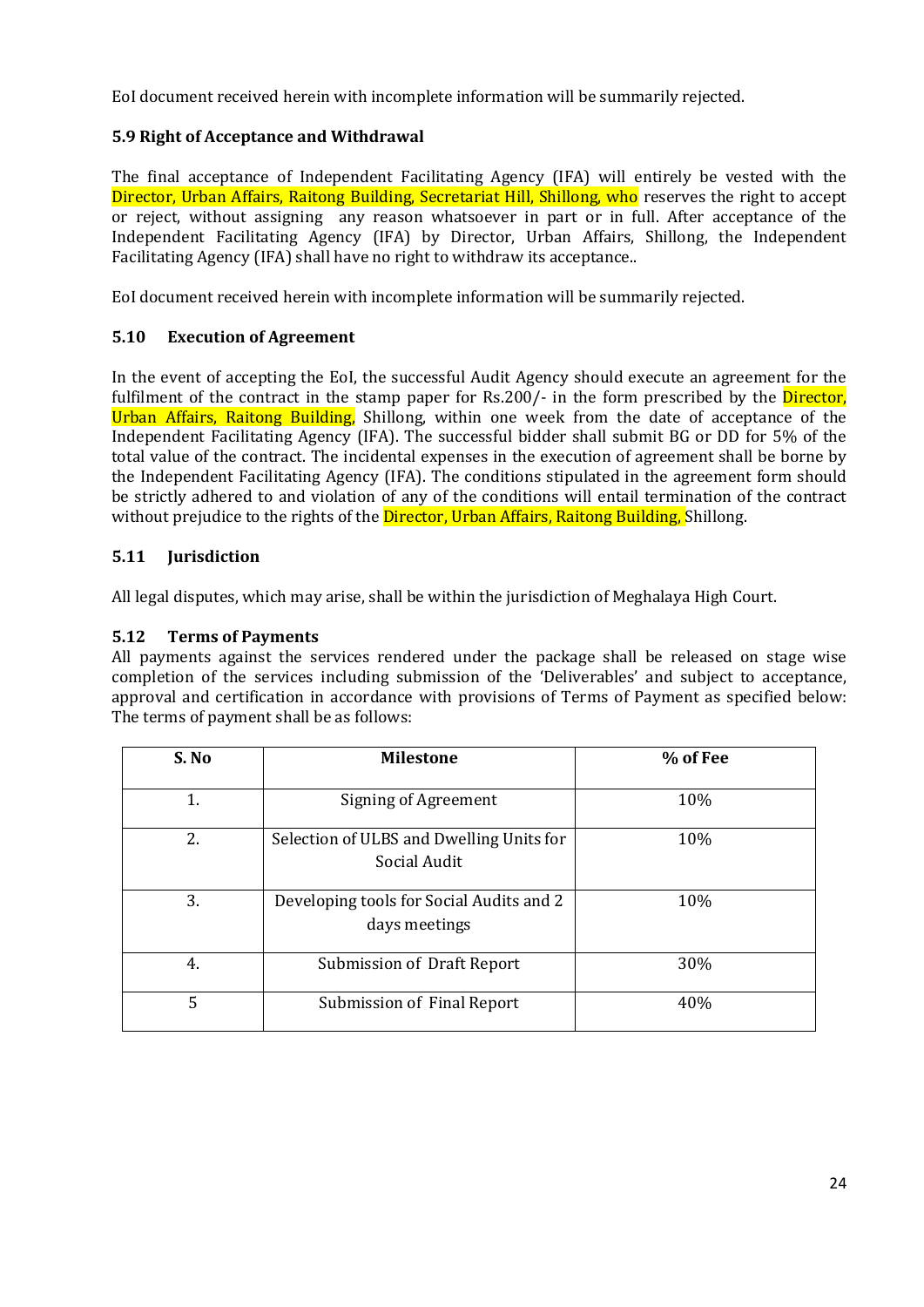## **Annexure I List of ULBS**

List of ULBS and Town Committees sanctioned by Ministry of Housing and Urban Affairs in the state of Meghalaya – PMAY (U)

| S. No                   | <b>District</b>                | <b>ULBs</b>                            | <b>Town Committees</b>         |
|-------------------------|--------------------------------|----------------------------------------|--------------------------------|
| $\mathbf{1}$            | Shillong / East<br>Khasi Hills | <b>Shillong Municipal Board</b>        |                                |
| $\overline{2}$          | Nongpoh                        |                                        | <b>Nongpoh Town Committees</b> |
| 3                       | Nongstoin                      |                                        | Nongstoin Town Committee       |
| $\overline{\mathbf{4}}$ | Tura                           | Tura Municipal Board                   |                                |
| 5                       | Williamnagar                   | Williamnagar Municipal<br><b>Board</b> |                                |
| 6                       | Mairang                        |                                        | <b>Mairang Town Committee</b>  |
| 7                       | Jowai                          | Jowai Municipal Board                  |                                |
|                         | <b>Total</b>                   | 04                                     | 03                             |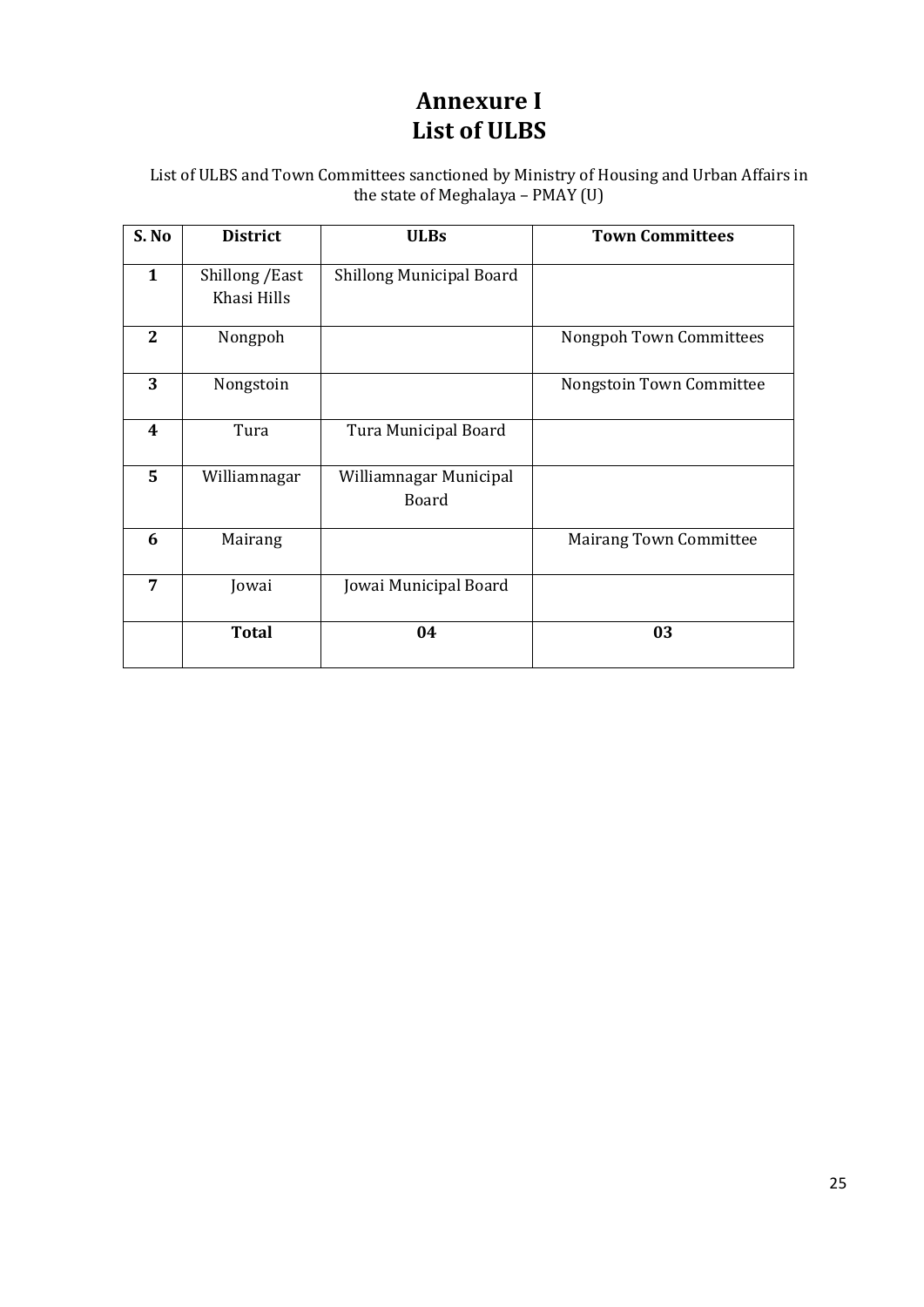## **Annexure II List of Projects Sanctioned**

List of project sanctioned by Ministr<u>y of Housing a</u>nd Urban Affairs in the state of Meghalaya as on 14/12/2017 – PMAY (U)

| PMAY project details as on 09/10/2018 |                                           |                        |                        |                                    |
|---------------------------------------|-------------------------------------------|------------------------|------------------------|------------------------------------|
| S. No                                 | Name of the ULB/<br><b>Town Committee</b> | <b>District</b>        | <b>No. Of Projects</b> | No. Of<br><b>Beneficiaries/DUs</b> |
| $\mathbf{1}$                          | <b>Shillong Municipal</b><br><b>Board</b> | East Khasi Hills       | 02                     | 32                                 |
| $\overline{2}$                        | Nongpoh Town<br>Committee                 | West Khasi Hills       | 01                     | 434                                |
| 3                                     | Nongstoin Town<br>Committee               | West Khasi Hills       | 01                     | 158                                |
| $\overline{\mathbf{4}}$               | Tura Municipal Board                      | West Jaintia Hills     | 01                     | 03                                 |
| 5                                     | Williamnagar                              | Ri Bhoi                | 01                     | 18                                 |
| 6                                     | <b>Mairang Town</b><br>Committee          | <b>West Garo Hills</b> | 01                     | 82                                 |
| $\overline{7}$                        | Jowai Municipal<br><b>Board</b>           | South Garo Hills       | 01                     | 08                                 |
|                                       | <b>TOTAL</b>                              |                        | 08                     | 735                                |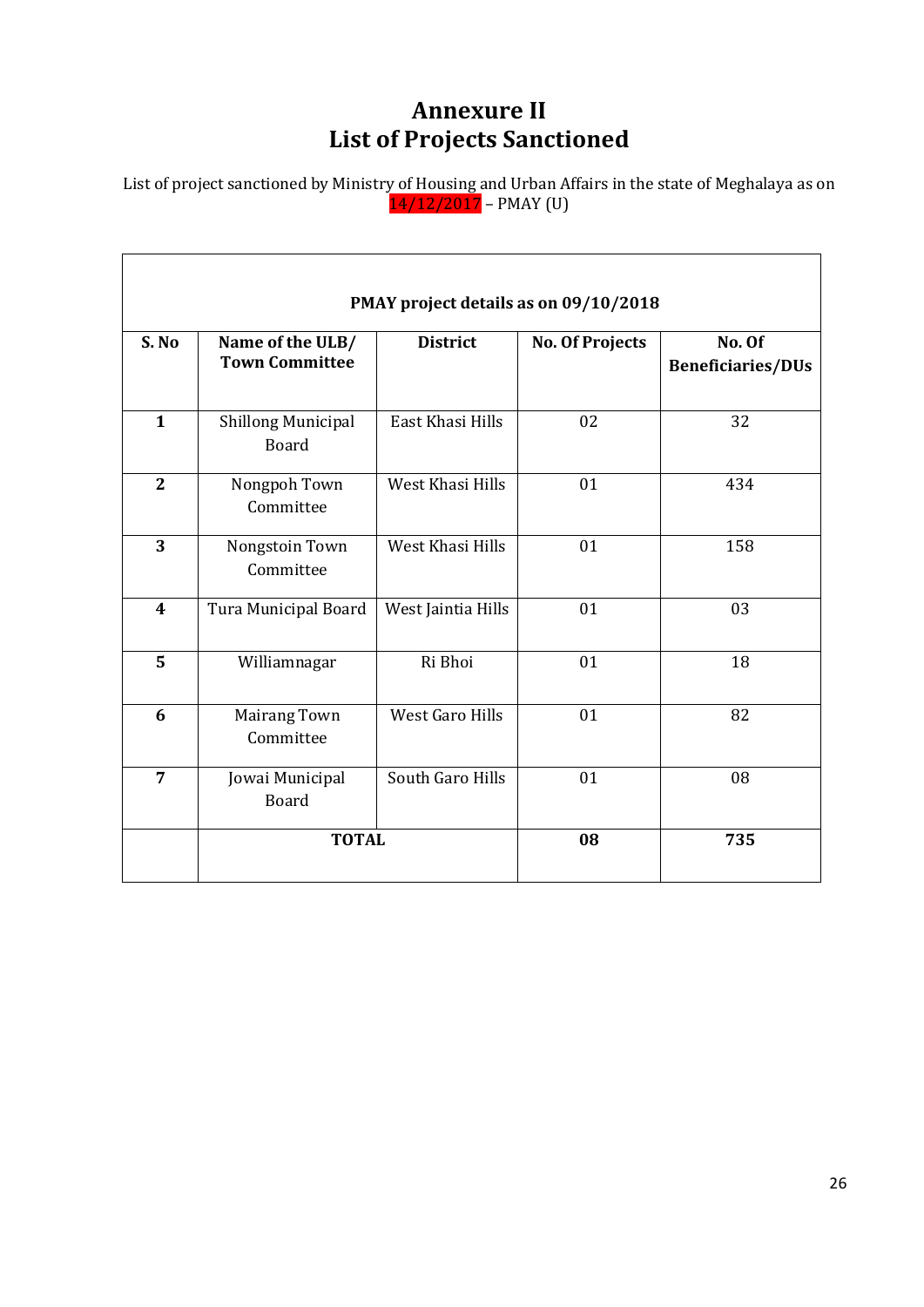## **Annexure III**

## **List of ULBS GROUNDED more than Hundred 100 DUs**

| S.No | $ULB$             | No. Of<br>Beneficiaries | Agreement<br>Executed | DUs Grounded (In<br>Numbers) |
|------|-------------------|-------------------------|-----------------------|------------------------------|
|      | Shillong          | 107                     |                       |                              |
|      | Nongstoin         | 194                     |                       |                              |
|      | Mairang           | 82                      |                       |                              |
|      | Jowai             | 117                     |                       |                              |
|      | Nongpoh           | 479                     |                       | 110                          |
|      | <mark>Tura</mark> | 569                     |                       |                              |
|      | Baghmara          | 235                     |                       |                              |
|      | Williamnagar      | $40\,$                  |                       |                              |
|      | Resubelapara      | 309                     |                       |                              |
|      |                   |                         |                       |                              |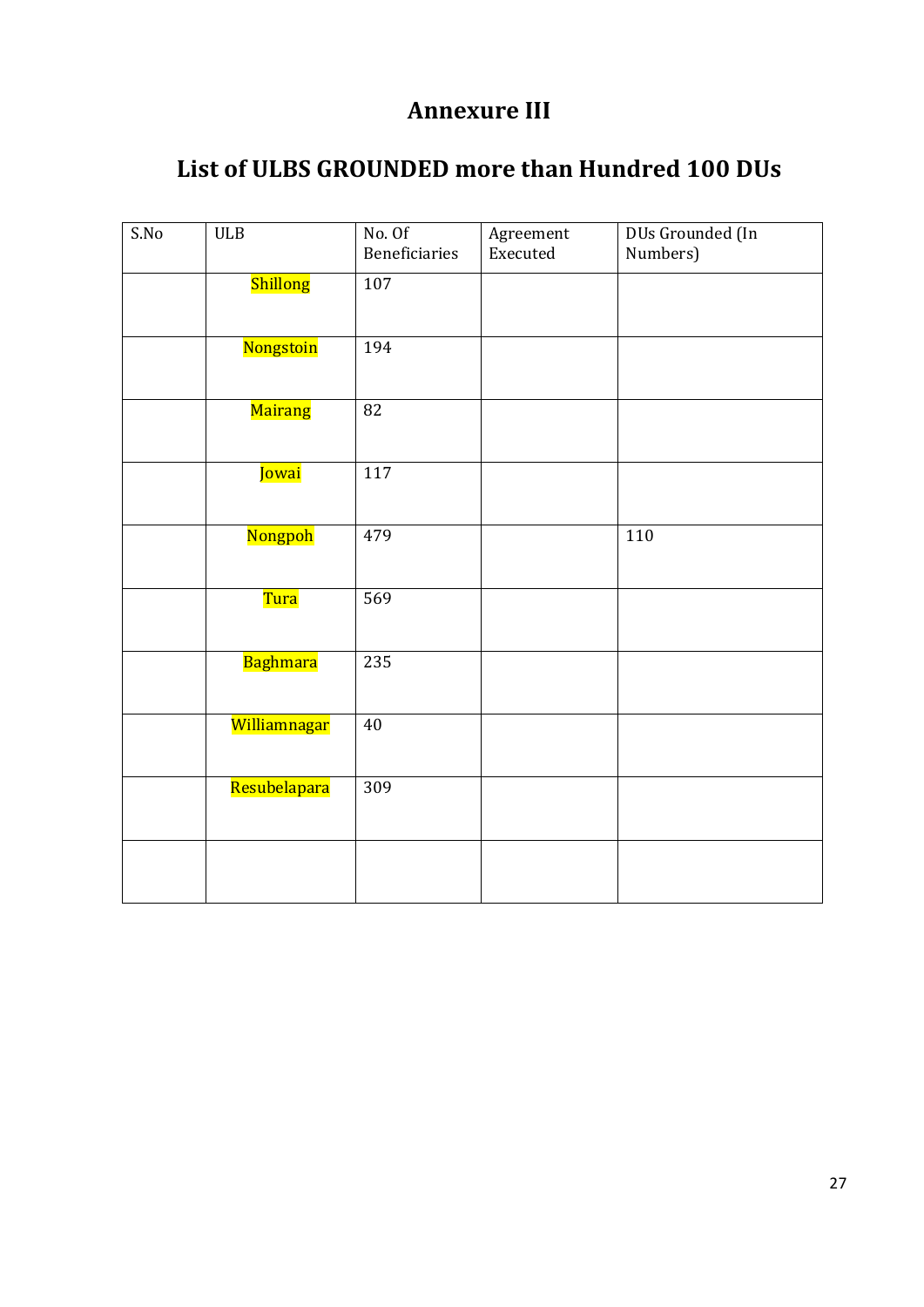## **Annexure IV**

## **Technical Bid for Social Audit**

- 1. Preparation of Technical Bid
- i. The bid as well as all related correspondence exchanged by the Agency and the Employer shall be written in English language, unless specified otherwise.
- ii. In preparing their bid, Agencies are expected to examine in detail the documents comprising the RFP. Material deficiencies in providing the information requested may result in rejection of a bid.
- iii. While preparing the Technical bid, Agencies must give particular attention to the following:
- a. If an Agency considers that it may enhance its expertise for the Assignment/job by associating with other Consultants in sub- consultancy, it may associate, however the details may be provided at the time of bidding.
- b. The estimated number of Professional staff-months for the Assignment/job is as shown in the RFP. However, the Bid shall be based on the number of Professional staff-months or budget estimated by the Agency. While making the Bid, the Agency must ensure that he proposes the minimum number and type of experts as sought by the Employer, failing which the proposal shall be considered as non- responsive.
- c. Alternative professional staff shall not be proposed, and only one curriculum vita (CV) may be submitted for each position mentioned. Depending on the nature of the Assignment/job, Agencies are required to submit a Technical Bid using the attached Standard Forms. Submission of the wrong type of Technical Proposal will result in the Proposal being deemed non-responsive. Form Tech - I is a sample letter of which is to be submitted along with the technical bid. The Technical bid shall not include any financial information. A Technical bid containing financial information may be declared non responsive.
- 2. Procedure for Detailed Evaluation of Technical Bid
- I. Being primarily technical work, final evaluation of the bids will be done on Combined Quality cum Cost based System wherein Technical Bid will be given a weight age of 60 % and financial bid will be given a 40% weight age.
- II. Bids securing 60% and above marks in technical evaluation will only be considered for opening of Financial Bids. The Bids with the lowest cost may be given a financial score of 100 and the other bids given financial score that are inversely proportionate to their prices.
- III. The total score, both technical and financial, shall be obtained by weighing the Technical and Financial scores and adding them up. On the basis of the combined weighted score for Technical and Financial, the Agency shall be ranked in terms of the total score obtained. The bid obtaining the highest total combined score in evaluation of quality and cost will be ranked as H-1 followed by the bids securing lesser marks as H-2, H-3 etc. The bid securing the highest combined marks and ranked H-1 shall be recommended for award of contract. The bids will be ranked in terms of total points scored.
- IV. Criteria, sub-criteria and point system for evaluation to be followed under this procedure is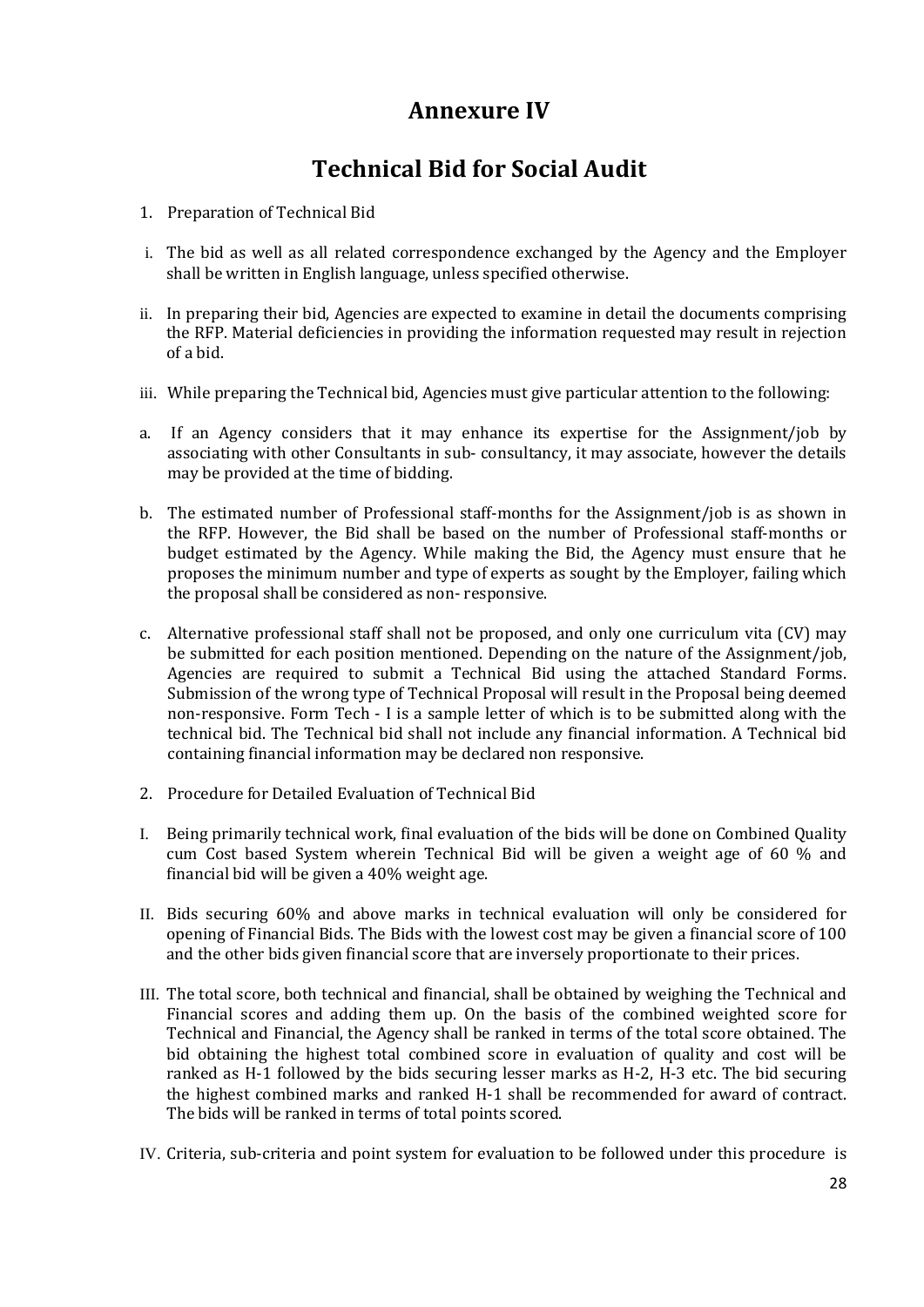as under:

| No.          | <b>Particulars</b>                                                                                                    | <b>Marks</b> |
|--------------|-----------------------------------------------------------------------------------------------------------------------|--------------|
| $\mathbf{1}$ | Specific experience of the Agency relevant to the 30 marks<br>assignment/job                                          |              |
| $\mathbf{2}$ | Adequacy of the proposed methodology and 30 marks work plan in<br>response to the terms of reference.                 |              |
| 3            | Sub-criteria:<br>Technical approach & methodology<br>Organization & staffing - including office in 10 marks Meghalaya |              |
|              | Key professional staff:<br>Qualification & 40 marks competency for the assignment / job.                              |              |
|              | Sub-criteria                                                                                                          |              |
|              | Team Leader<br>$a_{-}$                                                                                                | 12 Marks     |
|              | Other key professionals<br>b.                                                                                         | 20 Marks     |
|              | c. Professionals, who are associated with 8 marks any project<br>in Meghalaya or professionals from Meghalaya.        |              |

For evaluation of each of the key professionals the following sub- criteria can be followed

- a. Educational qualifications (20%)
- b. Adequacy for the assignment / job (80%) (Experience in carrying out similar assignment/job).

The formats of the Technical Bid to be submitted are:

Form Tech 1: Letter of Proposal submission

Form Tech 2: Agency Details

Form Tech 3: Approach & methodology

Form Tech 4: Curriculum vitae (cv) for proposed professional staff

Form Tech 5: Financial standing (Annual Turnover)

Form Tech 6: Legal Constitution & Number of Years Of Existence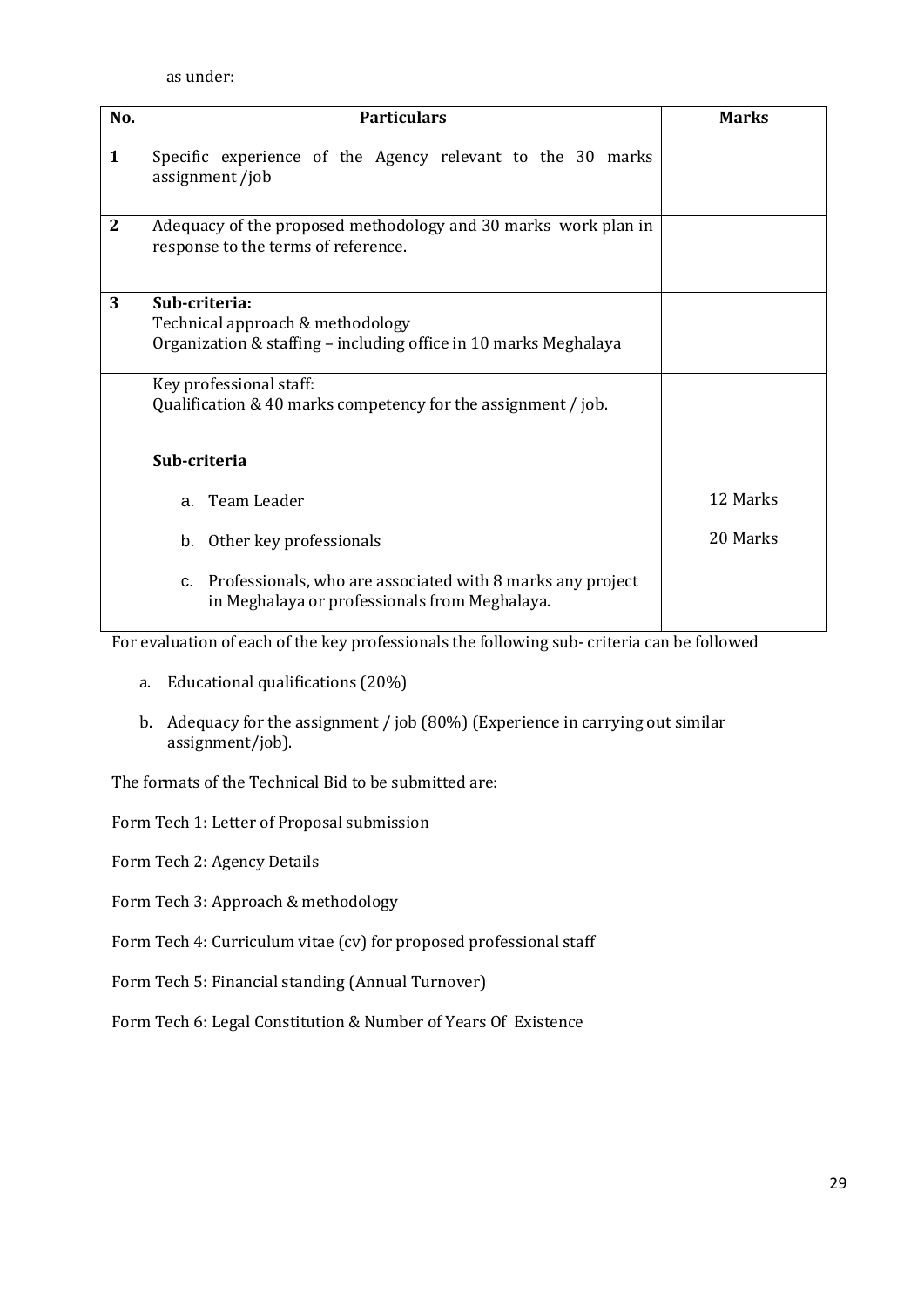## **FORM TECHNICAL BID– 1**

## **LETTER OF PROPOSAL SUBMISSION**

**[Location, Date]**

#### **To: [Name and address of Employer]**

#### **Dear Sirs:**

We, the undersigned, offers to provide the consulting assignment/job for [Insert title of Assignment/job] in accordance with your Request for Proposal dated [Insert Date] and our Proposal. We are hereby submitting our Proposal, which includes this Technical Proposal, and a Financial Proposal sealed under a separate envelope and requisite EMD and bid processing fees vide A/c Payee Cheque/Bank Demand Draft drawn in favour of "--------------------- 'payable at "--------------".

In the event of our Offer being accepted, we agree to execute the contract / agreements with SLNA within the stipulated deadline indicated in the award letter and also offer Performance Security of equivalent to 10% of the project cost in the form of bank guarantee. We hereby declare that all the information and statements made in this Proposal are true and correct that any misinterpretation contained in it may lead to our disqualification.

If negotiations are held during the period of validity of the Proposal, We undertake to negotiate on the basis of the proposed staff. Our Proposal is binding upon us and subject to the modifications resulting from Contract Negotiations.

We understand you are not bound to accept any Proposal you receive.

We remain,

**Yours sincerely,**

**Authorized Signature [In full and initials]: Name and Title of Signatory: Name of Firm: Address:**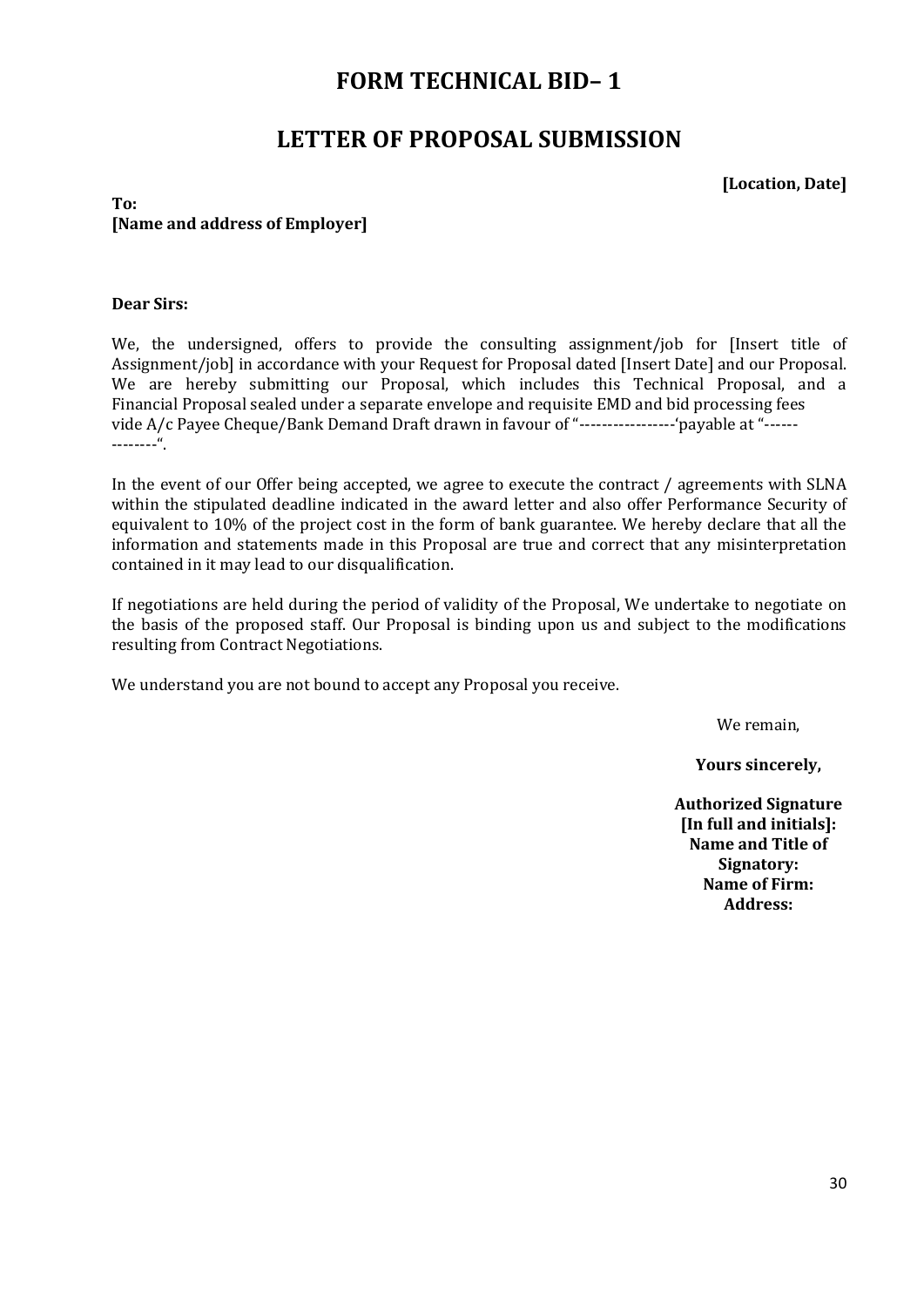## **FORM TECHNICAL BID – 2**

### **Application Form**

| <b>Applicant Details</b><br>1. |  |
|--------------------------------|--|
| <b>Name of Institution</b>     |  |
|                                |  |
| Registered in India(Yes/No)    |  |
|                                |  |
| <b>Year of establishment</b>   |  |
| <b>Details of registration</b> |  |
|                                |  |

### 2. Contact Person (for this application) of the Applicant Institution

| <b>Name</b>        |  |
|--------------------|--|
| <b>Designation</b> |  |
| Organization       |  |
| <b>Address</b>     |  |
| <b>Telephone</b>   |  |
| Fax                |  |
| e-mail             |  |

#### 3. Registered Address of the Applicant Institution (Please attach self attested registration certificate and Memorandum of Association)

| <b>Address</b> |  |
|----------------|--|
| Telephone      |  |
| E mail         |  |

|                                                | 4. Experience of the Applicant Organization (Provide responses in not more than 100 words) |
|------------------------------------------------|--------------------------------------------------------------------------------------------|
| Number of years of relevant work<br>experience |                                                                                            |
|                                                |                                                                                            |
| States and regions where the institution has   |                                                                                            |
| worked                                         |                                                                                            |
| <b>Experience of conducting Social Audit</b>   |                                                                                            |
|                                                |                                                                                            |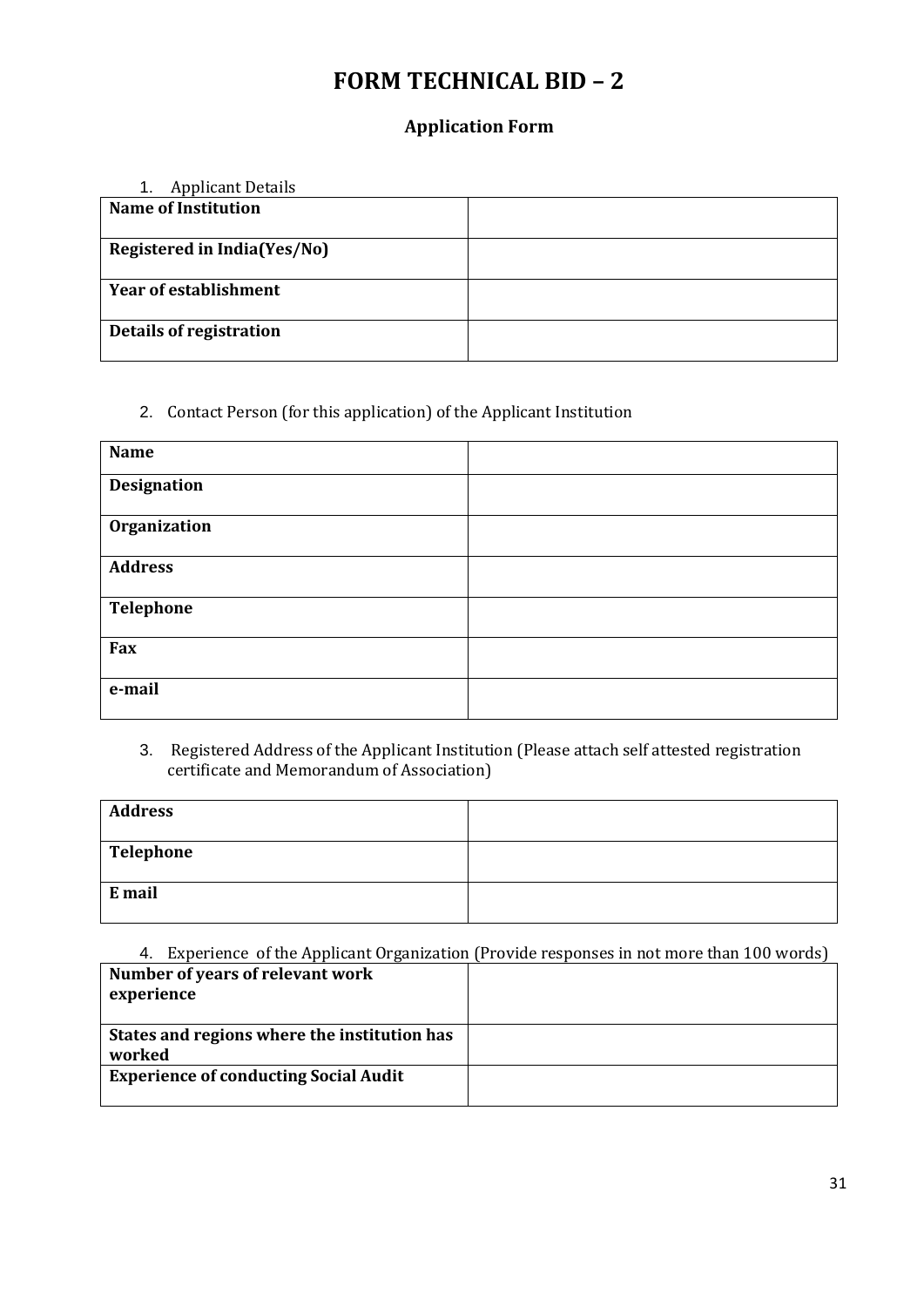5. Experience in carrying out capacity building activities in Urban Local Bodies of India

Please provide the personnel details for the current and past two financial years

| <b>Manpower</b>                       | <b>(FY March 2016)</b> | <b>(FY March 2015)</b> | <b>(FY March 2014)</b> |
|---------------------------------------|------------------------|------------------------|------------------------|
| Number of<br><b>Permanent Staff</b>   |                        |                        |                        |
| Number of<br>Contract<br><b>Staff</b> |                        |                        |                        |

#### **6. Relevant Key Personnel Details**

| <b>Name</b> | Qualifications<br>(degree, year) | <b>Total</b><br><b>Experience</b><br>(Number of years) | <b>Key</b><br>Competence | <b>Experience</b><br>In similar<br>work | Permanent/<br>Contractual |
|-------------|----------------------------------|--------------------------------------------------------|--------------------------|-----------------------------------------|---------------------------|
|             |                                  |                                                        |                          |                                         |                           |
|             |                                  |                                                        |                          |                                         |                           |
|             |                                  |                                                        |                          |                                         |                           |
|             |                                  |                                                        |                          |                                         |                           |

#### **7. Turnover and Net Profit**

| <b>Manpower</b>         | <b>(FY March)</b><br>2016) | <b>(FY March 2015)</b> | <b>(FY March 2014)</b> |
|-------------------------|----------------------------|------------------------|------------------------|
| <b>Annual Turn Over</b> |                            |                        |                        |
|                         |                            |                        |                        |

#### **Statement / Undertaking**

I / We know that the submission of incorrect or incomplete information, and / incorrect format with arithmetical errors in compilation of the data would be at the applicant's sole risk and the decision of Secretary, MUDA in such cases would be final and binding.

I / We enclosed herein the proof / copy of document as per check list in order in full, serially numbered, signed, affixed with the Institution stamp and submit it together with undertaking on Institution letter head.

I / We know the details filled in and enclosures attached in the EoI submitted by me are true to my / our best of knowledge.

**Place SIGNATURE OF THE APPLICANT Date** ( With Official Seal)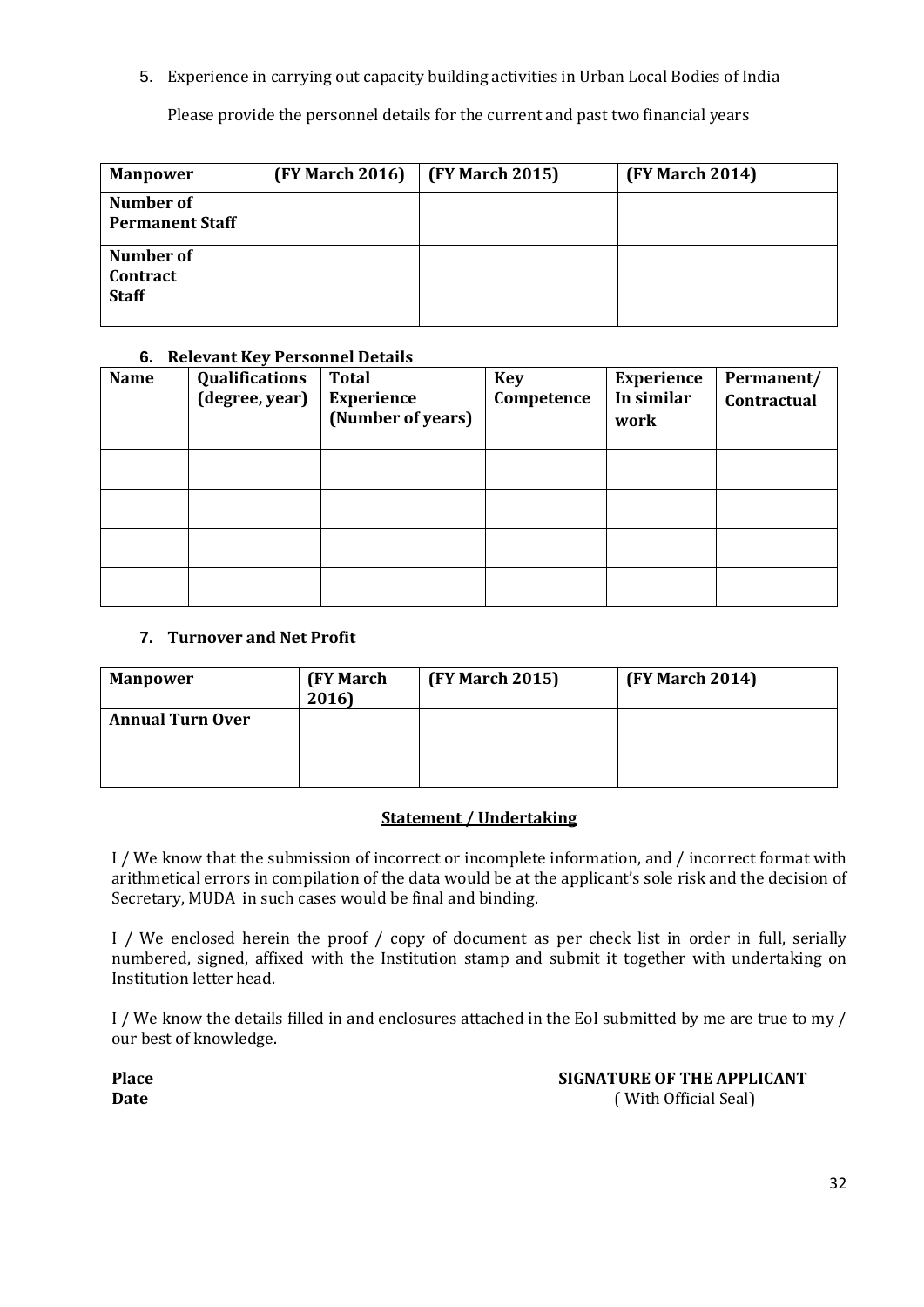## **FORM TECHNICAL BID – 3**

#### **DESCRIPTION OF APPROACH, METHODOLOGYAND WORK PLAN FOR PERFORMING THE ASSIGNMENT/JOB**

[Technical approach, methodology and work plan are key components of the Technical Proposal. You are suggested to present your Technical Proposal divided into the following three chapters:

- 1. Technical Approach and Methodology,
- 2. Work Plan, and
- 3. Organization and Staffing,

Approach and Methodology:

In this chapter you should explain your understanding of the objectives of the Assignment/job, approach to the Assignment/job, methodology for carrying out the activities and obtaining the expected output, and the degree of detail of such output. You should highlight the problems being addressed and their importance, and explain the technical approach you would adopt to address them. You should also explain the methodologies you propose to adopt and highlight the compatibility of those methodologies with the proposed approach.

Work Plan

The IFA should propose and justify the main activities of the Assignment/job, their content and duration, phasing and interrelations, milestones (including interim approvals by the Employer), and delivery dates of the reports. The proposed work plan should be consistent with the technical approach and methodology, showing understanding of the TOR and ability to translate them into a feasible working plan. A list of the final documents, including reports, drawings, and tables to be delivered as final output, should be included here.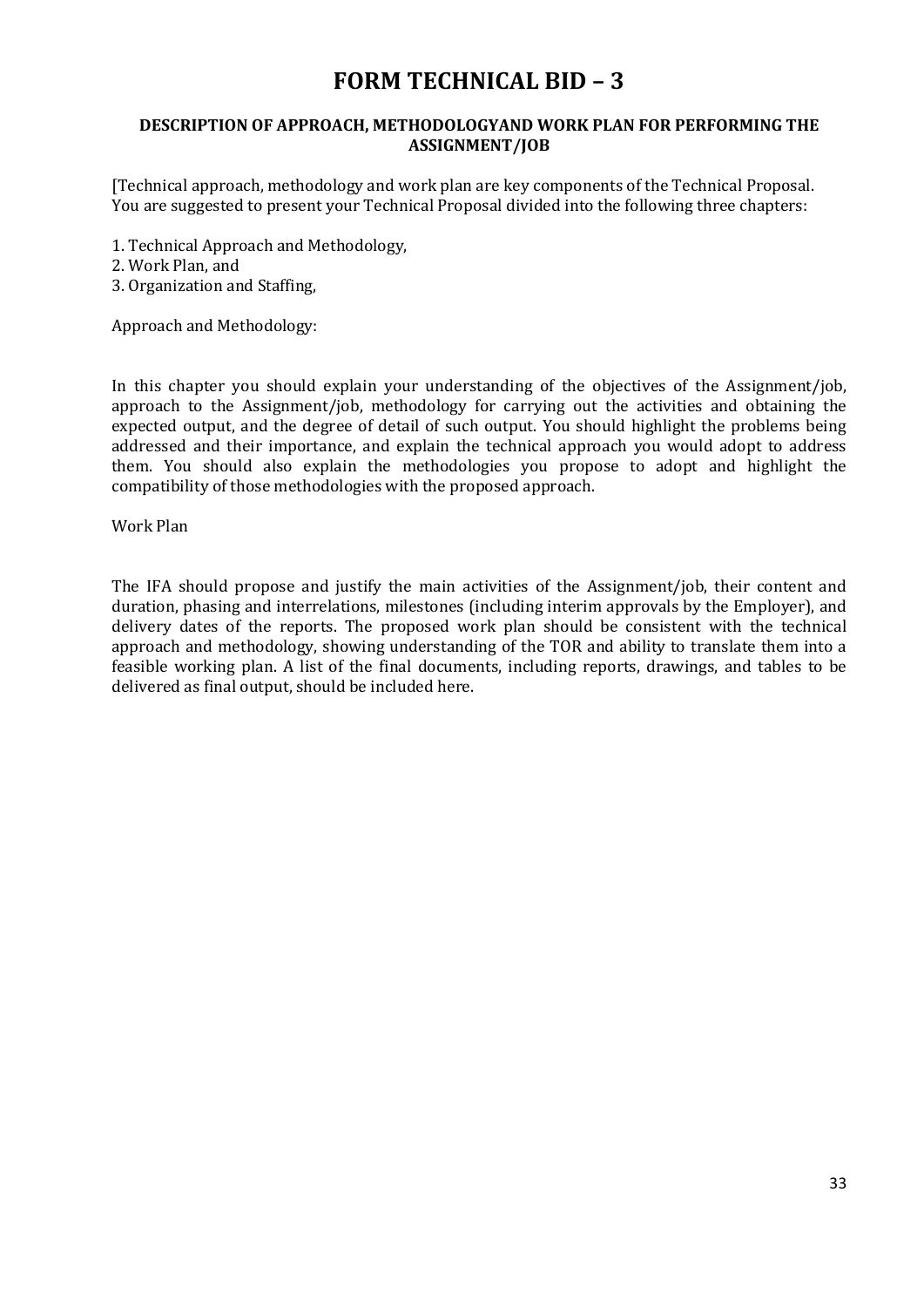### **FORM TECHNICAL BID – 4 CURRICULUM VITAE (CV) FOR PROPOSED PROFESSIONAL STAFF**

#### 1. Proposed Position:

[For each position of key professional separate form Tech-6 will be prepared]:

2. Name of Firm:

[Insert name of firm proposing the staff]:

3. Name of the staff

[Insert full name]:

4. Date of Birth:

#### 5. Nationality:

#### 6. Education:

[Indicate college/university and other specialized education of staff member, giving names of institutions, degrees obtained, and dates of obtainment]:

7. Membership of Professional Associations:

- 8. Other Training:
- 9. Countries of Work Experience:

[List countries where staff has worked in the last ten years]:

10. Languages [For each language indicate proficiency: good, fair, or poor in speaking, reading, and writing]:

11. Employment Record:

[Starting with present position, list in reverse order every employment held by staff member since graduation, giving for each employment (see format here below): dates of employment, name of employing organization, positions held.]:

From [Year]: To [Year]:

Employer:

Positions held:

12. Detailed Tasks Assigned [List all tasks to be performed under this Assignment/job]

13. Work Undertaken that Best Illustrates Capability to Handle the Tasks Assigned [Among the Assignment/jobs in which the staff has been involved, indicate the following information for those Assignment/jobs that best illustrate staff capability to handle the tasks listed under point 12.]

Name of Assignment/job or project: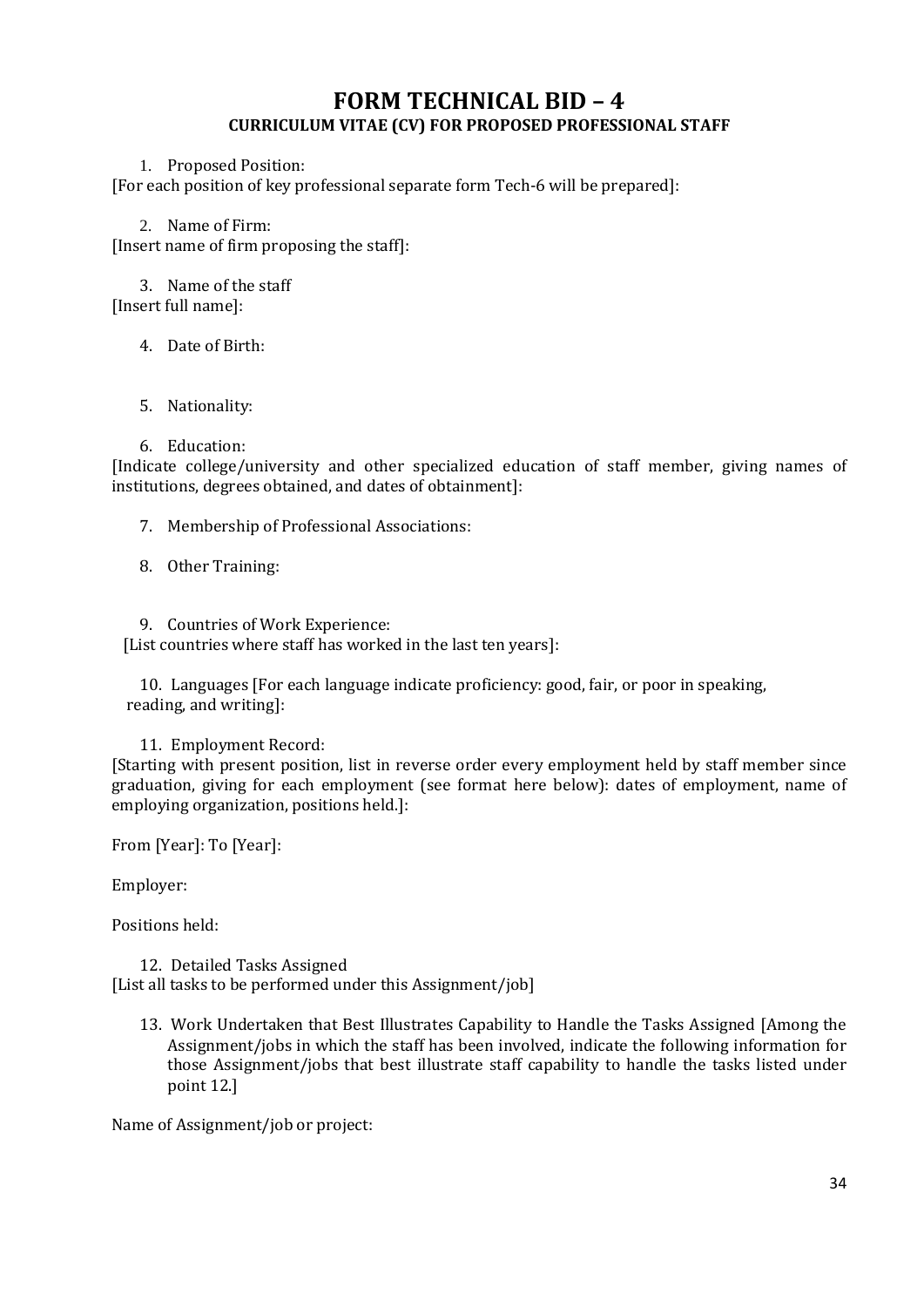Year:

Location:

Employer:

Main project features:

Positions held:

Activities performed:

14. Certification:

I, the undersigned, certify that to the best of my knowledge and belief, this CV correctly describes myself, my qualifications, and my experience. I understand that any wilful misstatement described herein may lead to my disqualification or dismissal, if engaged.

**Date:**

#### **Place: [Signature of staff member or authorized Representative of the staff]**

**[Full name of authorized representative]:**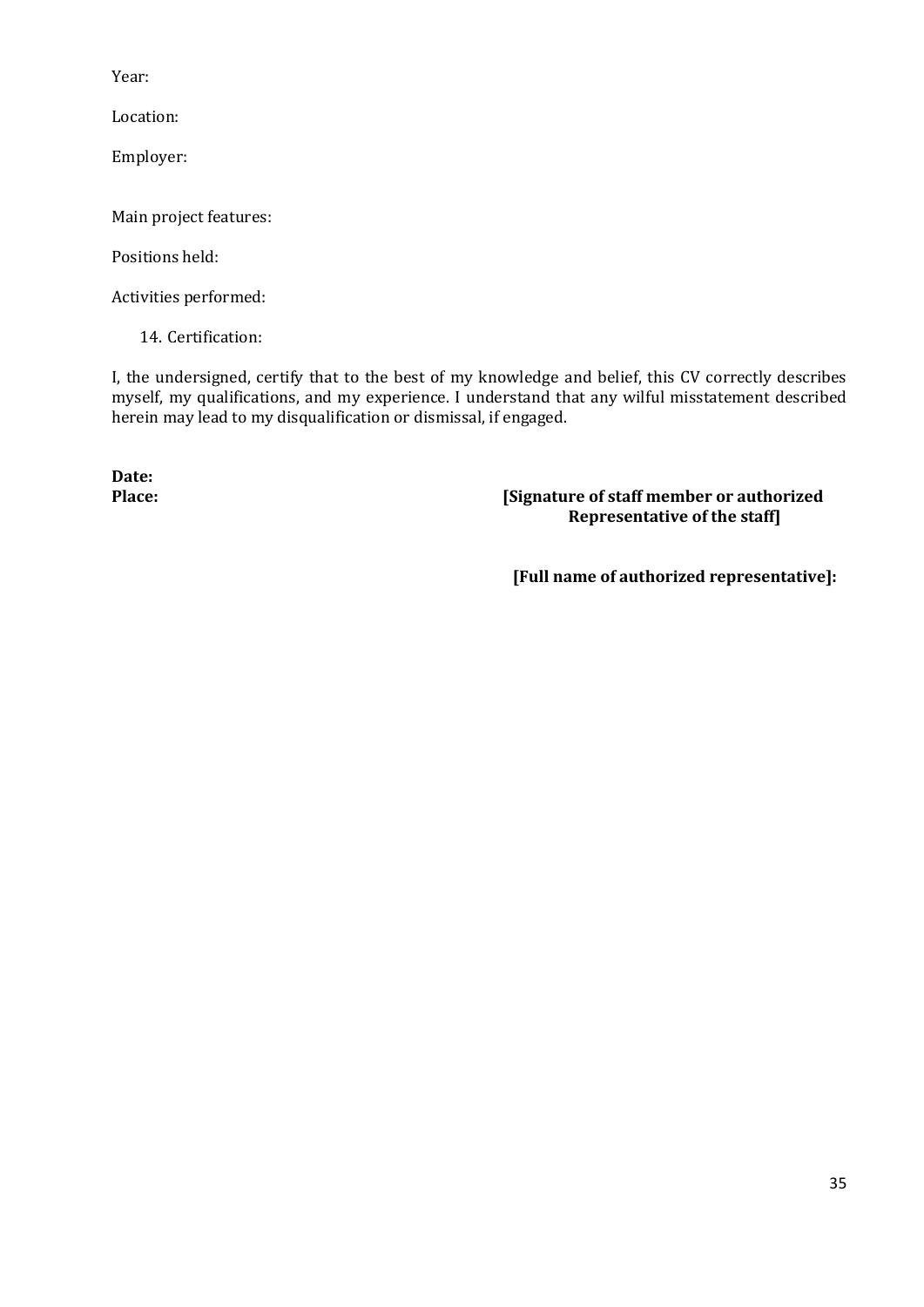### **FORM TECHNICAL BID – 5 LEGAL CONSTITUTION & NUMBER OF YEARS OF EXISTENCE**

| <b>Organisation Name:</b>                   |  |
|---------------------------------------------|--|
|                                             |  |
| Status / Constitution of the Organization : |  |
|                                             |  |
| <b>Name of Registering Authority:</b>       |  |
|                                             |  |
| <b>Registration No.</b>                     |  |
|                                             |  |
| Date of Registration:                       |  |
|                                             |  |
| <b>Place of Registration:</b>               |  |
|                                             |  |

For and on behalf of: (Company Seal)

Signature:

Name:

Designation: (Authorized Representative and Signatory)

Note: Please provide copy of the registration certificate from the appropriate Registering Authority.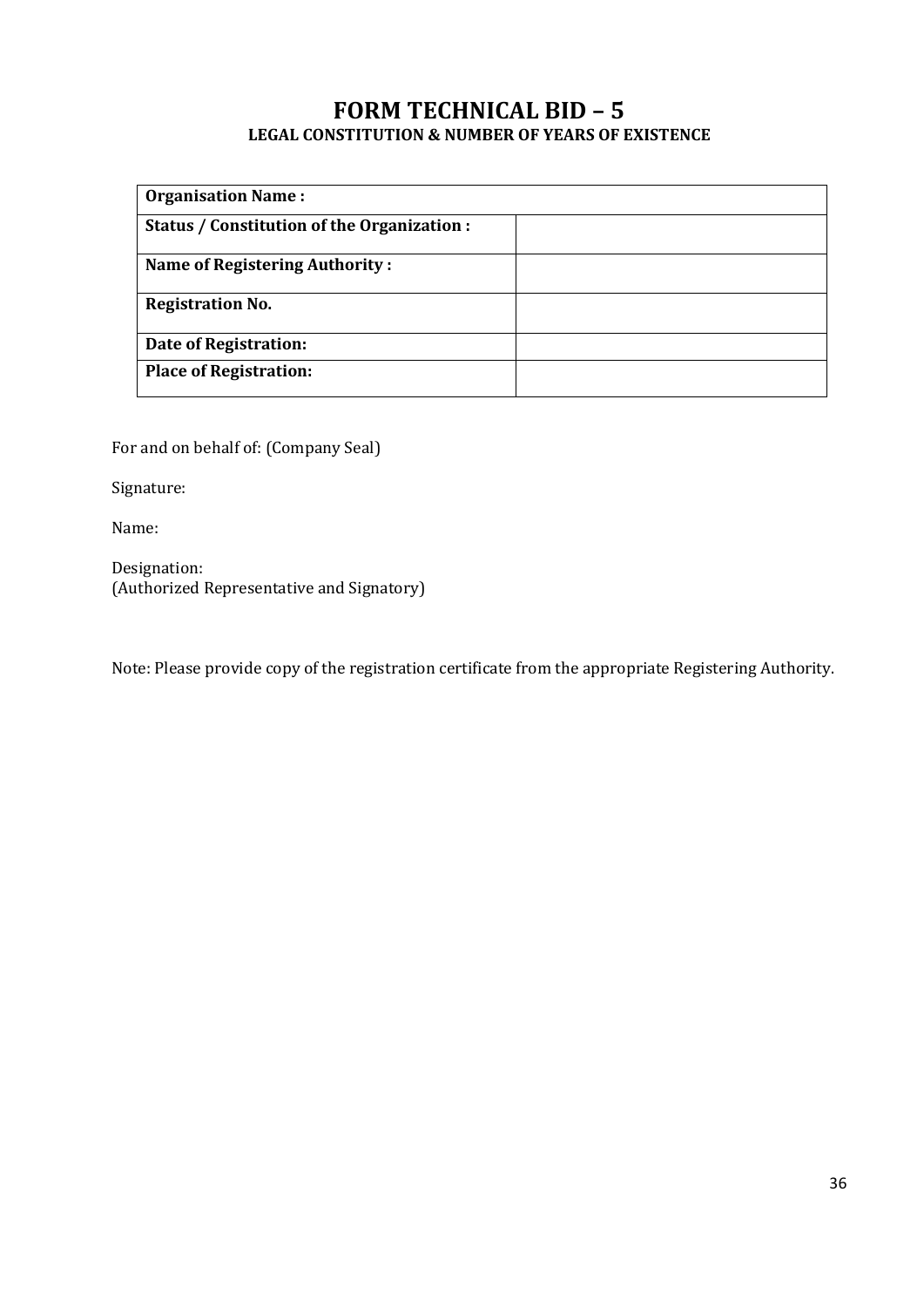### **FORM TECHNICAL BID – 6 FINANCIAL STANDING (ANNUAL TURN OVER)**

Certificate from the Statutory Auditor regarding the Average annual turnover of the organization is Rs. 25 lakh for the last 3 financial year ending of month 31st march 2017. Based on its books of accounts and other published information authenticated by it, this is to certify that…………………………………………..… (Name of the Bidder) had, over the last three Financial Years, a Total turnover of the organization is Rs………..Lakhs as per year-wise details noted below:

| <b>Financial Year ending 31 March</b> | <b>Total Turnover (In Rs. Lakhs)</b> |
|---------------------------------------|--------------------------------------|
| $2014 - 15$                           |                                      |
| $2015 - 16$                           |                                      |
| $2016 - 17$                           |                                      |
| <b>Total</b>                          |                                      |
| <b>Average Annual Turnover</b>        |                                      |

Name of the audit firm/ Chartered Accountant:

Seal of the audit firm:

(Signature, name and designation and registration Number of the Chartered accountant)

Date:

#### **Financial bid evaluation:**

- i. The financial evaluation will be done on the following basis.
- ii. Technically qualified and lowest quote bidder in financial bid shall be awarded the contract.
- iii. The bidder has to accept all the terms & conditions of the bid.
- iv. In case two or more than two bidders have put same financial quote, the bidder with maximum technical score will be given the preference.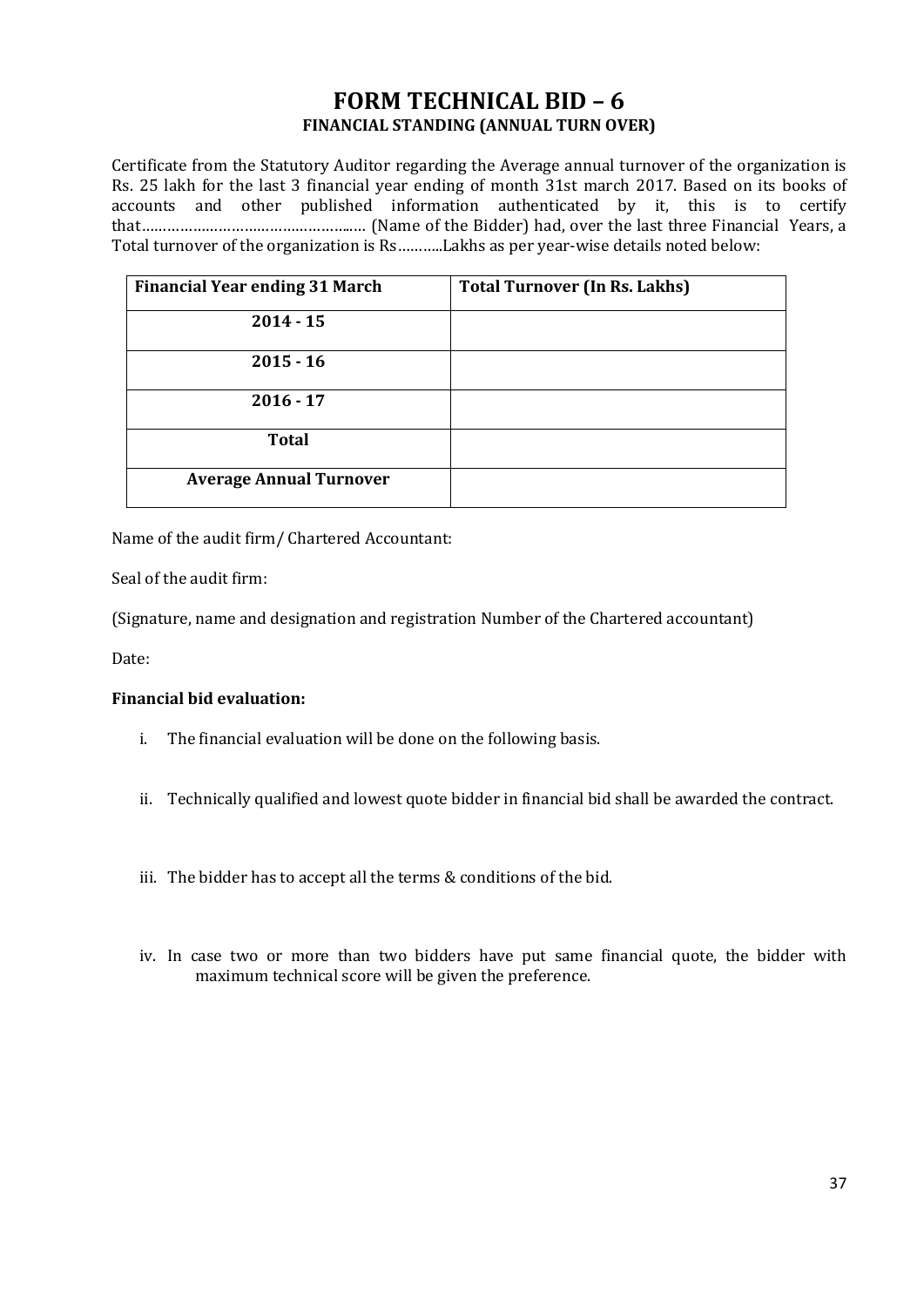### **Annexure V FINANCIAL BID FOR SOCIAL AUDIT FINANCIAL BID FOR PMAY PROJECT (s)**

#### **(PER PROJECT)**

Project: ………………

The following maximum charges are prescribed for being paid to the Third Party empanelled by the State Level Nodal Agency on a 'per project' basis:

| Amount quoted for Social audit of one project One Project having 100 DUs or |                                                                 |  |
|-----------------------------------------------------------------------------|-----------------------------------------------------------------|--|
| (for one Audit Cycle-3 to 6 Months)                                         | clustering of Project or clustering of<br>ULBs to meet DUs 100) |  |

- \* In case lower rates are obtained through RFPs, the same will apply as terms of payment
- \*\* Inclusive of all taxes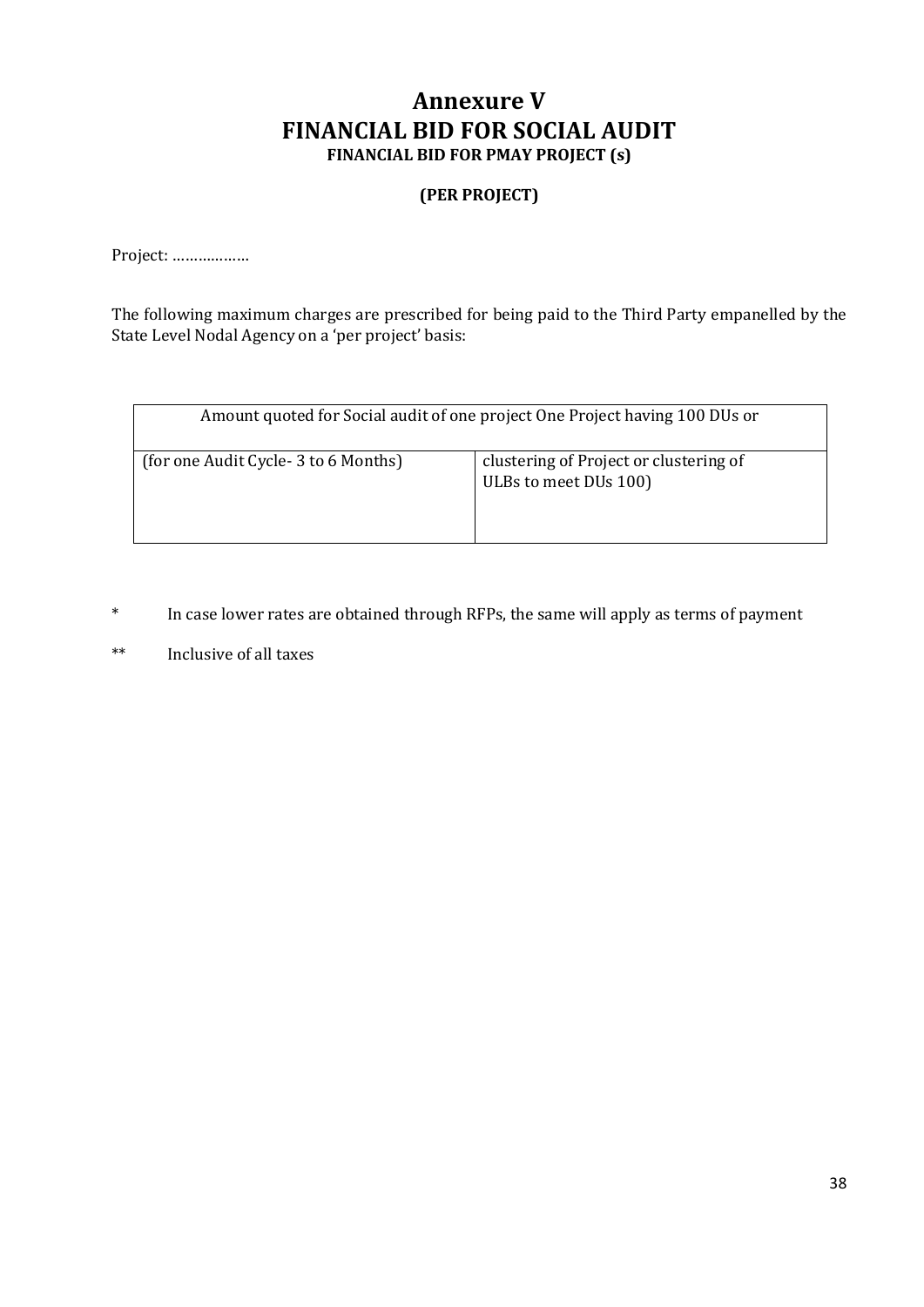## **Annexure VI Documents to be Produced**

The documents should be produced along with the EoI

- Self-attested registration certificate and
- Memorandum of Association of the applicant institution (or certificate of incorporation)
- Capability Statement, of not more than 1000 words, which illustrates the institution's relevant skills, and experience of providing services in the areas described under scope of work in section 3, within the geographic areas mentioned in section 4, on thematic areas of expertise described in section 5 of Invitation for Expression of Interest (EoI) for the Empanelment of IFA.
- CVs of 5 Key Staff Members engaged in relevant work
- List projects in the last three years (max 20 in total) which the applicant institution has delivered under the main/sub area of expertise for which empanelment is requested, as per the requested format below:
- Audit status of accounts for 2014-15, 2015-16, 2016-17.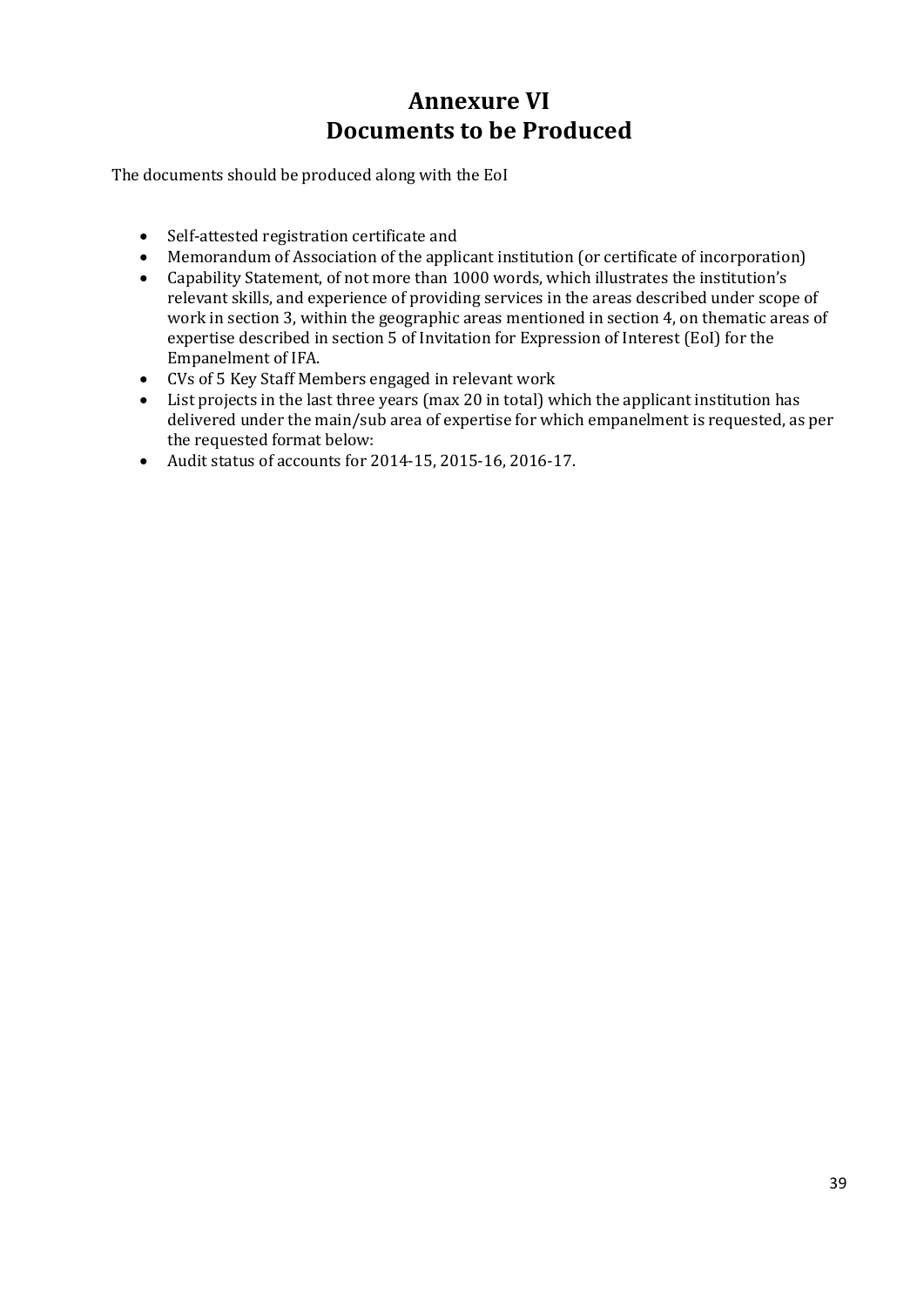## **Annexure VII Social Audit Report of BLC projects under PMAY**

| <b>Name of the State:</b> |                                                                                                                                                                                                     | Name of the<br>City/Cities<br>selected:                                                                                | <b>Name of the State</b><br><b>Level Nodal Agency:</b> | <b>Name of Urban Local</b><br><b>Bodies involved:</b> |
|---------------------------|-----------------------------------------------------------------------------------------------------------------------------------------------------------------------------------------------------|------------------------------------------------------------------------------------------------------------------------|--------------------------------------------------------|-------------------------------------------------------|
|                           | Names of verticals included:                                                                                                                                                                        |                                                                                                                        |                                                        |                                                       |
| 1.                        | <b>Awareness</b><br>Awareness of beneficiaries about their entitlements from the Mission:                                                                                                           |                                                                                                                        |                                                        |                                                       |
| 2.                        | <b>Inclusion</b>                                                                                                                                                                                    |                                                                                                                        |                                                        |                                                       |
|                           | Proportion of marginalized communities [SC/ST/OBC/minorities/differently abled<br>person / transgender/manual Scavengers/women (with overriding preference to<br>widows) etc.] among beneficiaries: |                                                                                                                        |                                                        |                                                       |
| 3.                        | Participation                                                                                                                                                                                       |                                                                                                                        |                                                        |                                                       |
|                           | a) Involvement of beneficiaries, CBOs/CSOs/ co-implementing agencies (e.g.<br>banks/builders) in project related consultations:                                                                     |                                                                                                                        |                                                        |                                                       |
|                           | b) Nature and Frequency of consultations with these groups:                                                                                                                                         |                                                                                                                        |                                                        |                                                       |
| 4.                        | <b>Effectiveness and Efficiency</b>                                                                                                                                                                 |                                                                                                                        |                                                        |                                                       |
|                           | a) Identification of right kind of beneficiaries:                                                                                                                                                   |                                                                                                                        |                                                        |                                                       |
|                           | b) Whether the construction activities are being completed as per the planned<br>duration, specifications and standards:                                                                            |                                                                                                                        |                                                        |                                                       |
|                           | c) Satisfaction about Project related services in meeting beneficiary requirements:                                                                                                                 |                                                                                                                        |                                                        |                                                       |
| 5.                        | <b>Transparency</b>                                                                                                                                                                                 |                                                                                                                        |                                                        |                                                       |
|                           | public domain:                                                                                                                                                                                      | Proactive disclosures of project details including financial details by ULBs in the                                    |                                                        |                                                       |
| 6.                        | <b>Quality Monitoring</b>                                                                                                                                                                           |                                                                                                                        |                                                        |                                                       |
|                           |                                                                                                                                                                                                     | a) Existence of any technical group/committee with members different from those<br>involved in project implementation: |                                                        |                                                       |
|                           |                                                                                                                                                                                                     | b) Review of project activities and actions taken on gaps found:                                                       |                                                        |                                                       |
|                           | c) Visits by ULB/CLTC staff to project sites:                                                                                                                                                       |                                                                                                                        |                                                        |                                                       |
| 7.                        | Accountability                                                                                                                                                                                      |                                                                                                                        |                                                        |                                                       |
|                           |                                                                                                                                                                                                     | a) Measures taken to avoid malpractices and corruption:                                                                |                                                        |                                                       |